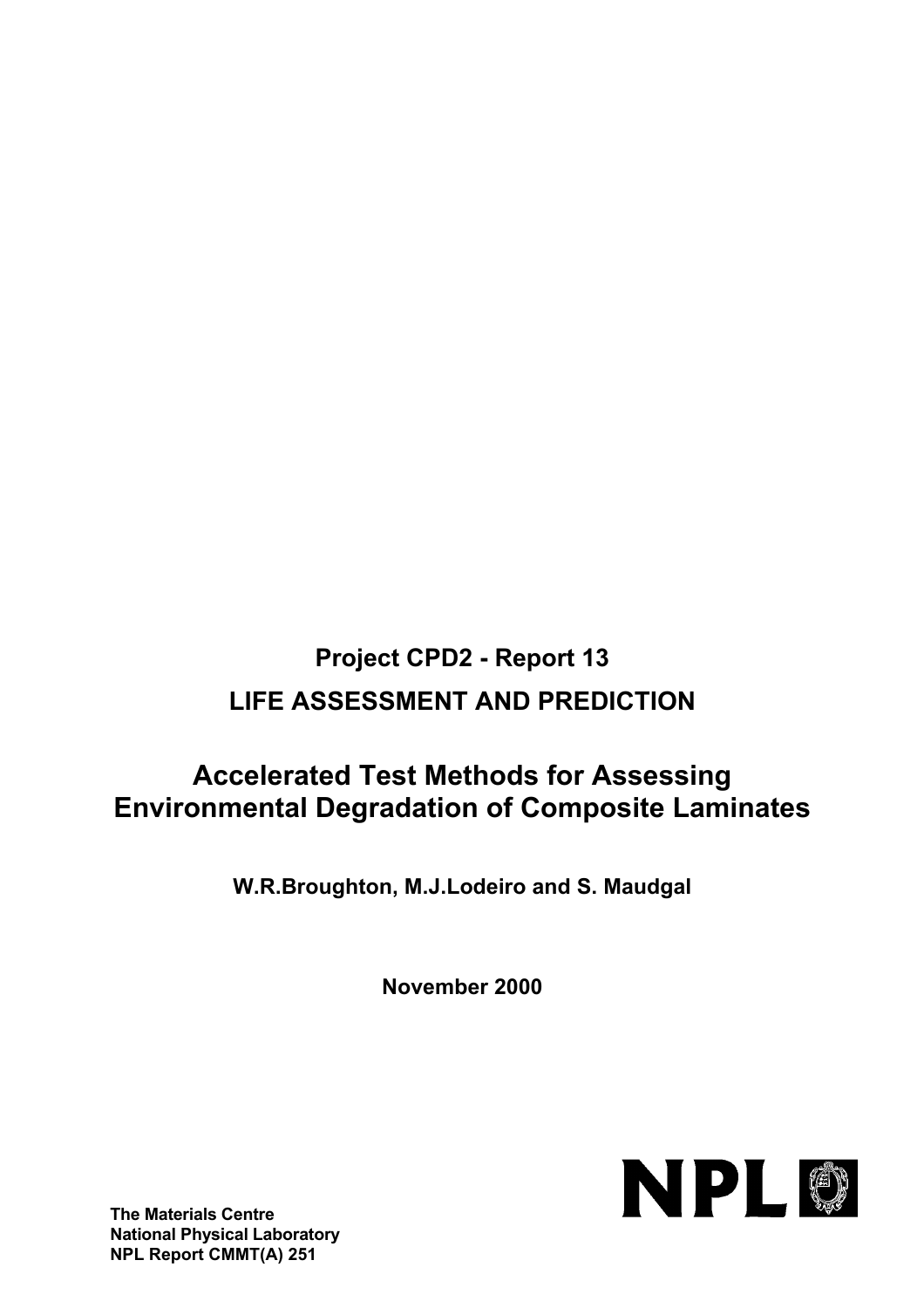# **Accelerated Test Methods for Assessing Environmental Degradation of Composite Laminates**

**W.R. Broughton, M.J. Lodeiro and S. Maudgal Centre for Materials Measurement & Technology National Physical Laboratory Teddington Middlesex, TW11 0LW, UK**

## **ABSTRACT**

This report provides an assessment of accelerated test methods evaluated within the "Composites Performance and Design (CPD2) Project - Life Assessment and Prediction". The project is directed towards the development and validation of test methods and predictive methodologies that can be used for characterising the long-term properties and residual life/strength of polymer matrix composites. The report considers convenient methods for obtaining basic strength-time data for unconditioned and environmentally conditioned glass and carbon fibre-reinforced laminates. Environmental data from tensile and flexural tests conducted on unidirectional and cross-ply laminates are evaluated. The report examines methods for monitoring damage (i.e. transverse cracking) in cross-ply laminates and assesses elastic and strength property degradation as a function of degree of damage.

The report considers: (i) tensile testing of hot/wet conditioned unidirectional and cross-ply glass fibre-reinforced epoxy laminates (70 °C/85% RH for periods up to 12 weeks); (ii) tensile testing of chemically conditioned unidirectional glass fibre-reinforced epoxy laminates (sodium hydroxide and sulphuric acid solutions); (iii) static fatigue testing of unconditioned glass fibre-reinforced laminates; (iv) flexural properties of hot/wet conditioned unidirectional laminates at ambient and elevated temperatures (immersion in deionised water at 60 °C for periods up to 42 days); and (v) autoclave conditioning of flexural and tensile specimens manufactured from carbon and glass fibre-reinforced laminates (steam environment at 136  $\circ$ C and 2.2 bar for periods up to 72 hours).

The principal conclusions that can be drawn from the results are: (i) standard test geometries in the international standards ISO 527-4 and ISO 527-5 are suitable for assessing the combined effects of environmental conditioning and/or static loads on tensile properties; (ii) transverse flexural properties are particularly sensitive to the combined effect of moisture and elevated temperature; (iii) autoclave conditioning can accelerate moisture absorption by a factor of 100 and is suitable for use with materials designed for hot/wet conditions; and (iv) classical laminate analysis combined with micromechanics can be used to predict elastic and strength properties of moisture conditioned materials. The report provides a summary of the results, including recommendations on preparation, testing and inspection of composite laminates.

The report was prepared as part of the research undertaken at NPL for the Department of Trade and Industry funded project on "Composites Performance and Design - Life Assessment and Prediction".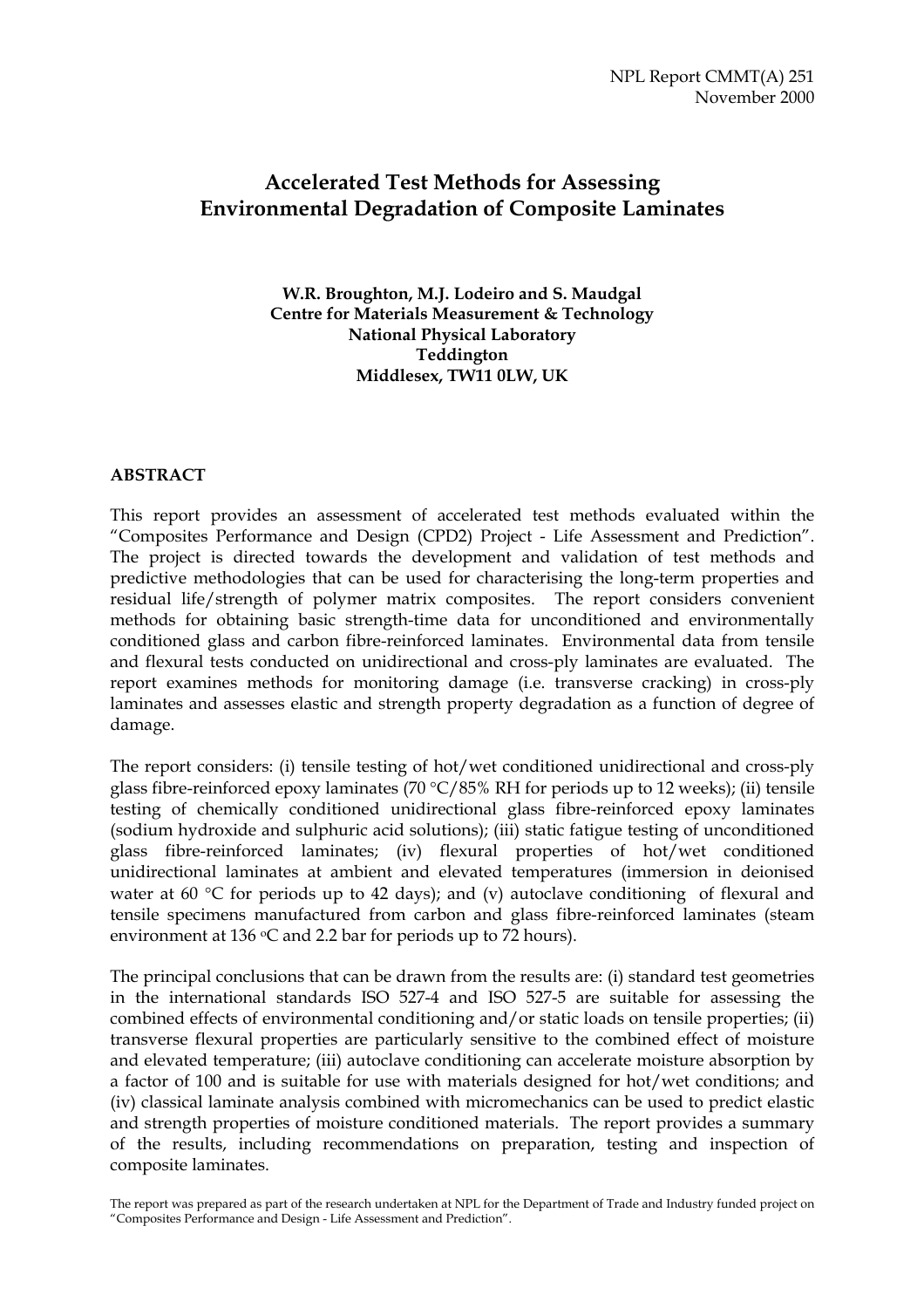Crown copyright 2000 Reproduced by permission of the Controller of HMSO

ISSN 1361 - 4061

 National Physical Laboratory Teddington, Middlesex, UK, TW11 0LW

Extracts from this report may be reproduced provided the source is acknowledged and the extract is not taken out of context.

Approved on behalf of Managing Director, NPL, by Dr C Lea,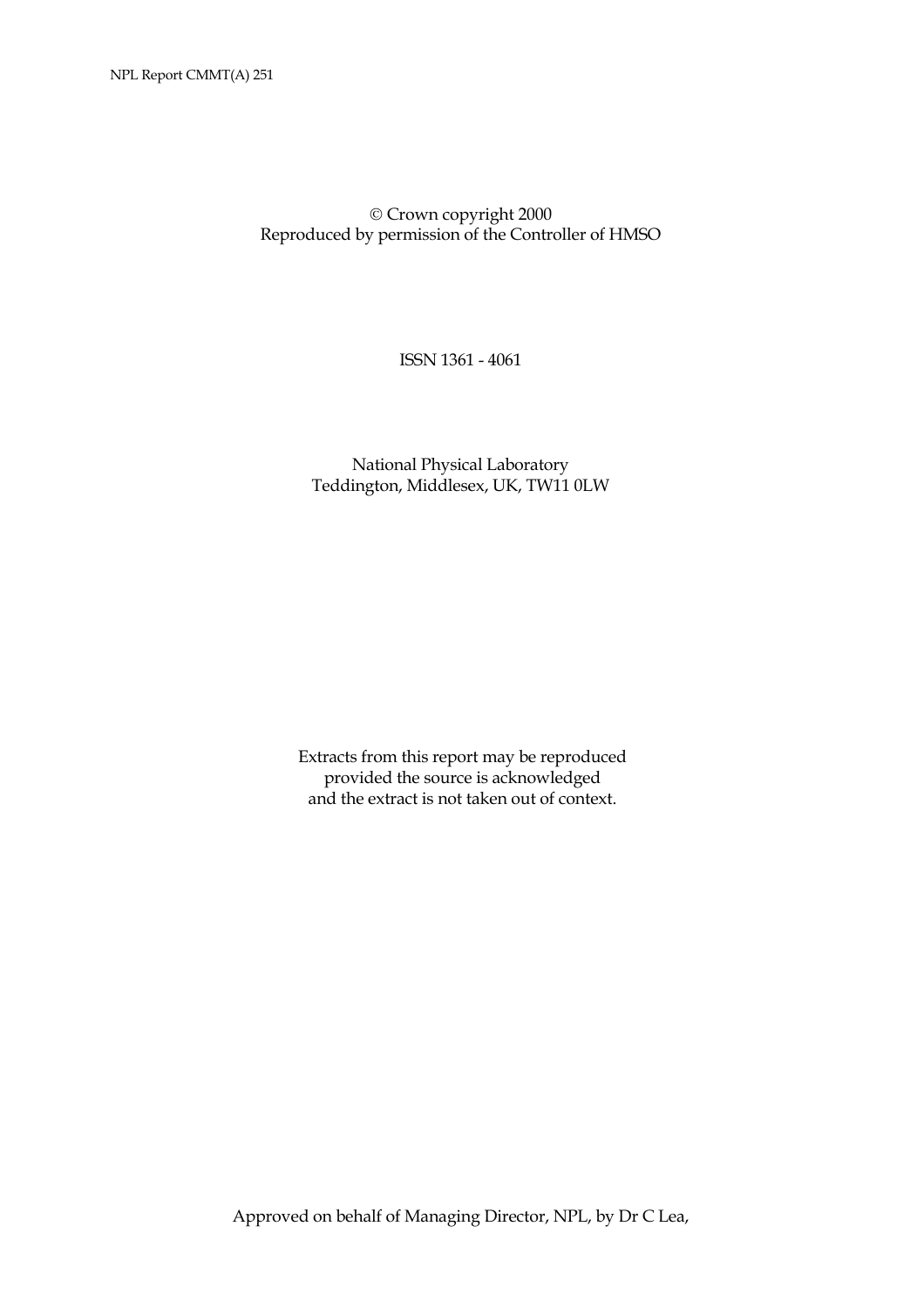Head of Centre for Materials Measurement and Technology.

# **CONTENTS**

| $\mathbf{1}$   |     |  |
|----------------|-----|--|
| $\overline{2}$ |     |  |
|                | 2.1 |  |
|                | 2.2 |  |
|                | 2.3 |  |
| 3              |     |  |
|                | 3.1 |  |
|                | 3.2 |  |
|                | 3.3 |  |
|                | 3.4 |  |
| 4              |     |  |
|                | 4.1 |  |
|                | 4.2 |  |
|                | 4.3 |  |
| 5              |     |  |
| 6              |     |  |
|                |     |  |
|                |     |  |
|                |     |  |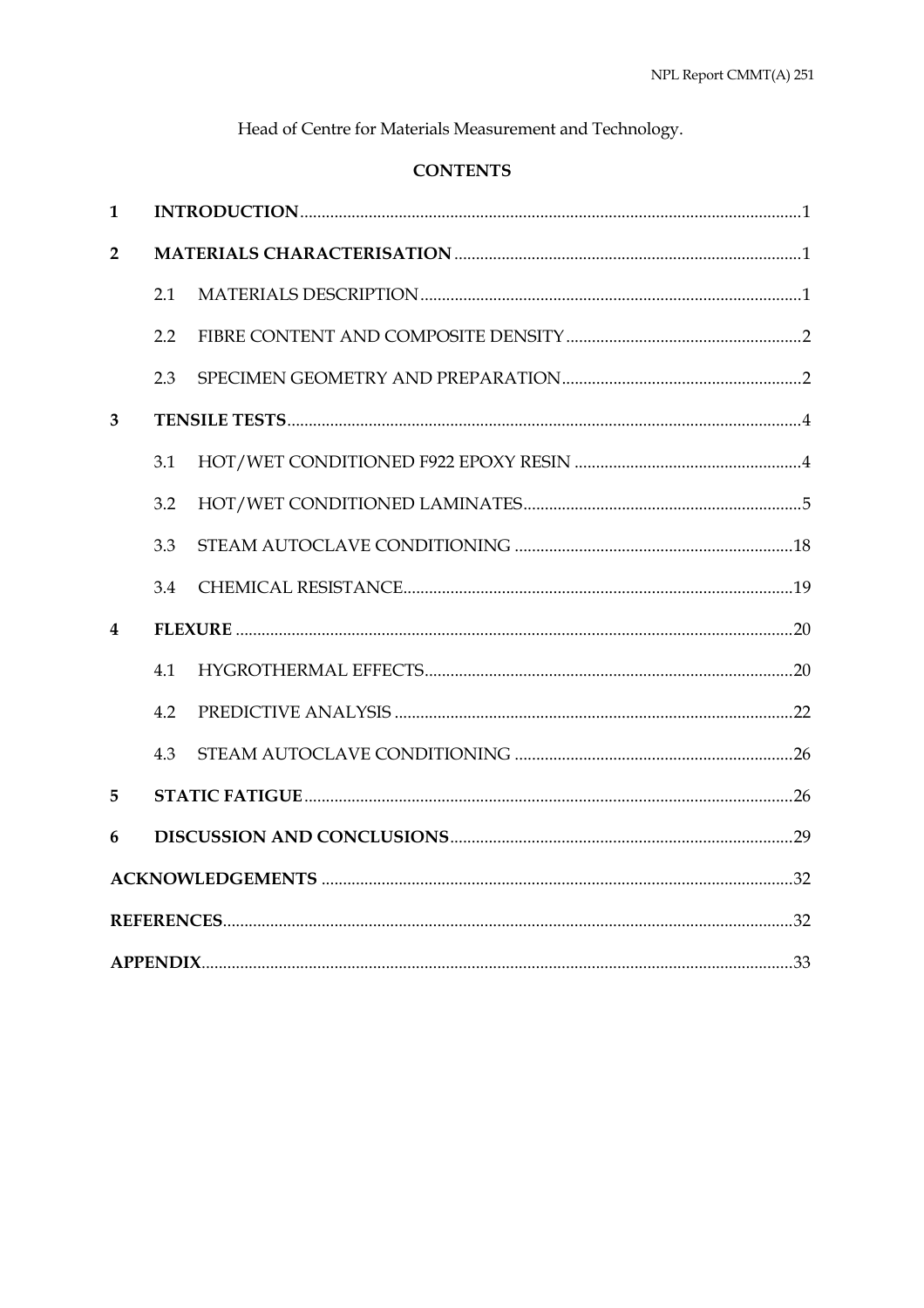NPL Report CMMT(A) 251

## **1. INTRODUCTION**

This report provides an assessment of techniques that can be employed to accelerate environmental degradation in glass and carbon fibre-reinforced composite laminates. The research described forms part of the DTI funded project "Composites Performance and Design (CPD2) - Life Assessment and Prediction". This project is directed towards the development and validation of test methods and predictive models that can be used for characterising the behaviour of polymer matrix composites (PMCs) exposed to combined aggressive environments and applied loads. Tensile and flexural tests have been carried out on both glass and carbon fibre-reinforced systems to obtain basic strength-time data for unconditioned and environmentally conditioned unidirectional and cross-ply (0°/90°) laminates. Throughout this report comparison is made between predictive analysis and experimental data, however, the report is essentially directed towards test methodology. Future reports will include an evaluation of predictive methodologies developed within the CPD programme and existing analytical models.

The report is divided into six sections including the introduction (Section 1). Section 2 describes the materials used to validate the test methods in this programme, specimen geometry and specimen preparation. Tensile test results for hot/wet conditioned and chemically conditioned epoxy resin, unidirectional and cross-ply laminates are presented in Section 3. This section also examines methods for monitoring damage (i.e. transverse cracking) in cross-ply laminates and assesses elastic and strength property degradation as a function of degree of damage. The combined effect of temperature and moisture on the flexural properties of unidirectional laminates is evaluated in Section 4. The use of a high temperature and pressure autoclave as a means of inducing accelerated moisture degradation is examined in both Sections 3 and 4. Section 5 considers stress rupture behaviour of unconditioned unidirectional and cross-ply glass fibre-reinforced laminates. Conclusions are given in Section 6. **Throughout this report, statements of particular importance or relevance are highlighted in bold type. Test data will generally be expressed as an average value** ± **one standard deviation.** 

## **2. MATERIALS CHARACTERISATION**

#### 2.1 MATERIALS DESCRIPTION

The materials used to develop and validate the test methods in this programme are listed below:

- (a) Continuous unidirectional glass fibre-reinforced epoxy prepreg sheet (Eglass/Fibredux F922).
- (b) Continuous unidirectional carbon fibre-reinforced epoxy prepreg sheet (Tenax HTA/Fibredux F922).
- (c) Continuous unidirectional glass fibre-reinforced epoxy prepreg sheet (Eglass/Fibredux 913).
- (d) Continuous unidirectional carbon fibre-reinforced epoxy prepreg sheet (Torayca T300/Fibredux 924).

Unidirectional and cross-ply (0°/90°) laminates were autoclaved (including post cured) at the National Physical Laboratory (NPL) to Hexcel Composites specifications. All panels were visually inspected for evidence of damage or processing defects.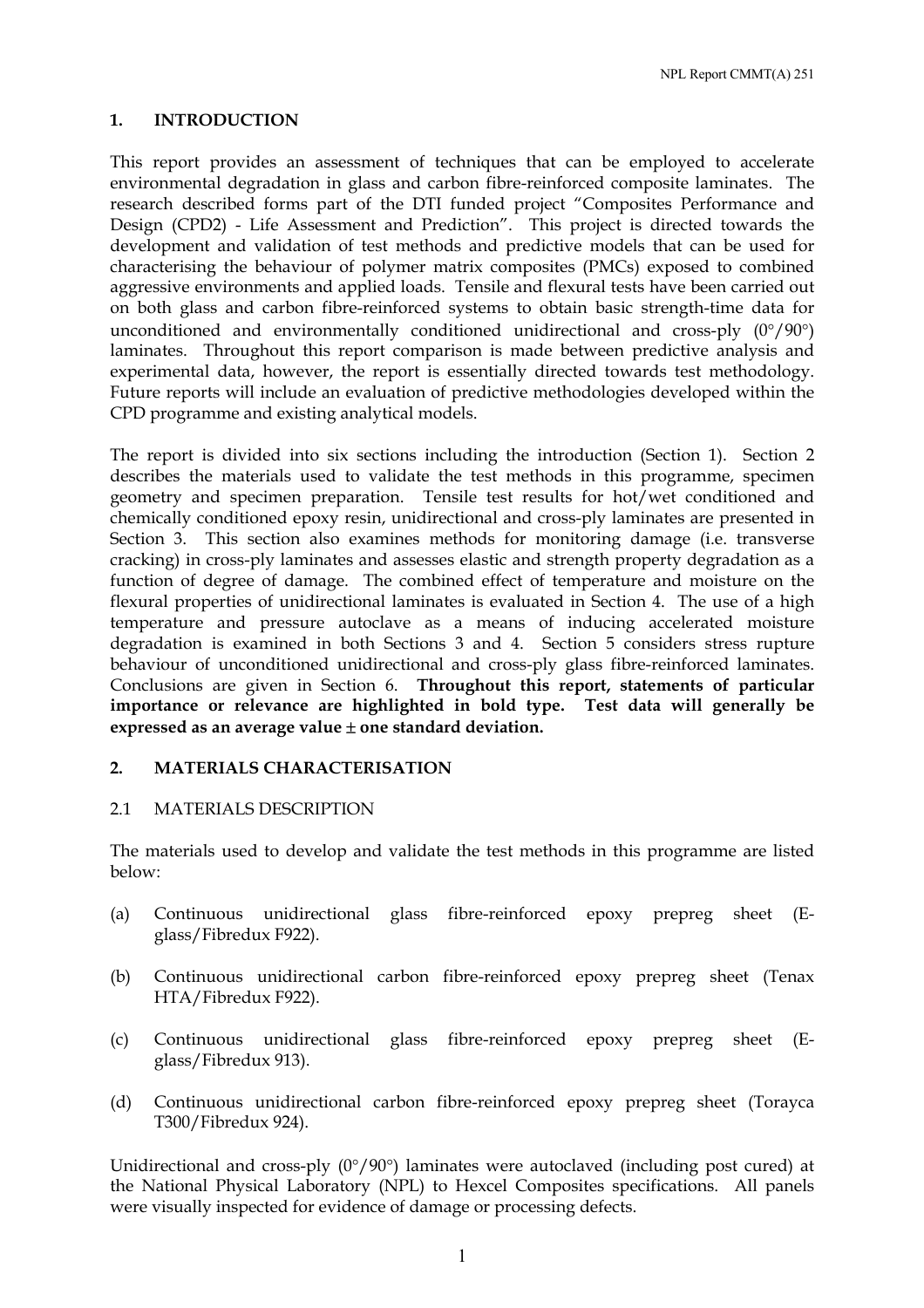Several cross-ply configurations (i.e.  $[0^{\circ}/90^{\circ}]_{45}$ ,  $[0^{\circ}/90^{\circ}]_{5}$ ,  $[0^{\circ}/90^{\circ}]_{5}$ ,  $[0^{\circ}/90^{\circ}]_{5}$  and  $[0^{\circ}2/90^{\circ}8]$ s) have been included in the programme to assess the predictive methodology being developed within the CPD programme.

## 2.2 FIBRE CONTENT AND COMPOSITE DENSITY

Fibre volume fraction,  $V_{f}$  fibre weight fraction,  $W_{f}$  and composite density,  $\rho_{f}$ , were measured for all materials (Table 1). Composite density measurements were carried out using method A (zeroed pan immersion) specified in ISO 1183 [1]. Fibre volume and weight fraction measurements for the glass fibre-reinforced epoxy laminates were carried out according to the ISO 1172 standard [2], which uses a resin burn-off technique. In this technique, the composite is dried to constant mass and then subjected to 600  $\degree$ C in a furnace for at least an hour to remove all traces of resin. The fibre volume and weight fractions of carbon fibre-reinforced epoxy panels were determined according to BS ISO 11667 [3]. Resin removal was achieved using concentrated sulphuric acid and hydrogen peroxide. This process was carried out using a Prolabo Microdigest 401 digester.

| <b>Material</b>                                                                     | <b>Composite Density</b> | <b>Volume Fraction</b> | <b>Weight Fraction</b> |
|-------------------------------------------------------------------------------------|--------------------------|------------------------|------------------------|
|                                                                                     | (kg/m <sup>3</sup> )     | $($ %)                 | $\binom{0}{0}$         |
| Aligned GRP                                                                         |                          |                        |                        |
| $E-glass/F922$                                                                      | $2,122 \pm 53$           | $65.41 \pm 4.46$       | $78.84 \pm 3.01$       |
| $E-glass/913$                                                                       | $1,883 \pm 39$           | $50.95 \pm 0.19$       | $69.26 \pm 0.26$       |
| Aligned CFRP                                                                        |                          |                        |                        |
| <b>HTA/F922</b>                                                                     | $1,562 \pm 17$           | $58.64 \pm 2.21$       | $66.41 \pm 1.79$       |
| T300/924                                                                            | $1,555 \pm 10$           | $61.49 \pm 1.44$       | $68.48 \pm 1.24$       |
| Cross-Ply GRP                                                                       |                          |                        |                        |
| E-glass/913 $[0^{\circ}/90^{\circ}]_{4S}$                                           | $1,957 \pm 62$           | $56.47 \pm 0.41$       | $72.16 \pm 0.48$       |
| E-glass/F922 $[0^{\circ}$ <sub>2</sub> /90 <sup>°</sup> <sub>2</sub> ] <sub>S</sub> | $2,060 \pm 6$            | $60.73 \pm 0.73$       | $75.48 \pm 0.62$       |
| E-glass/F922 $[0^{\circ}$ <sub>2</sub> /90 <sup>°</sup> <sub>4</sub> ] <sub>S</sub> | $2,042 \pm 21$           | $59.70 \pm 1.08$       | $74.61 \pm 0.58$       |
| E-glass/F922 $[0^{\circ}$ <sub>2</sub> /90 <sup>°</sup> <sub>8</sub> ] <sub>S</sub> | $1,966 \pm 4$            | $53.32 \pm 0.56$       | $69.45 \pm 0.49$       |
| Cross-Ply CFRP                                                                      |                          |                        |                        |
| $HTA/F922 [0°2/90°2]$ <sub>S</sub>                                                  | $1,543 \pm 6$            | $57.52 \pm 1.96$       | $65.90 \pm 2.00$       |
| $HTA/F922 [0°2/90°4]$ <sub>S</sub>                                                  | $1,548 \pm 8$            | $57.80 \pm 0.86$       | $65.94 \pm 0.75$       |
| $HTA/F922 [0°2/90°6]$                                                               | $1,537 \pm 3$            | $56.02 \pm 2.34$       | $64.47 \pm 2.69$       |

**Table 1: Composite Density, Fibre Volume Fractions and Fibre Weight Fractions**

## 2.3 SPECIMEN GEOMETRY AND PREPARATION

This section describes the test methods and specimen geometries used for tensile and flexural testing of unidirectional and cross-ply laminates, and tensile testing of bulk resin specimens. Details of specimen preparation for each method are also covered in this section.

2.3.1 Unidirectional and Cross-Ply Laminate Tensile Specimens

Specimen preparation and testing of unidirectional laminates was carried out to BS EN ISO 527-5 [4] specifications. Both longitudinal (i.e. fibres parallel to loading direction) and transverse (i.e. fibres perpendicular to loading direction) specimen geometries were used to determine the tensile properties of the unidirectional composite materials. Longitudinal specimens (Figure 1) were 250 mm in length, 15 mm wide and 1 mm (i.e. 8 plies) thick. Transverse specimens were 250 mm long, 25 mm wide and 2 mm thick (i.e. 16 plies). The overall gauge-length (i.e. region between grips) was 150 mm for both specimen geometries.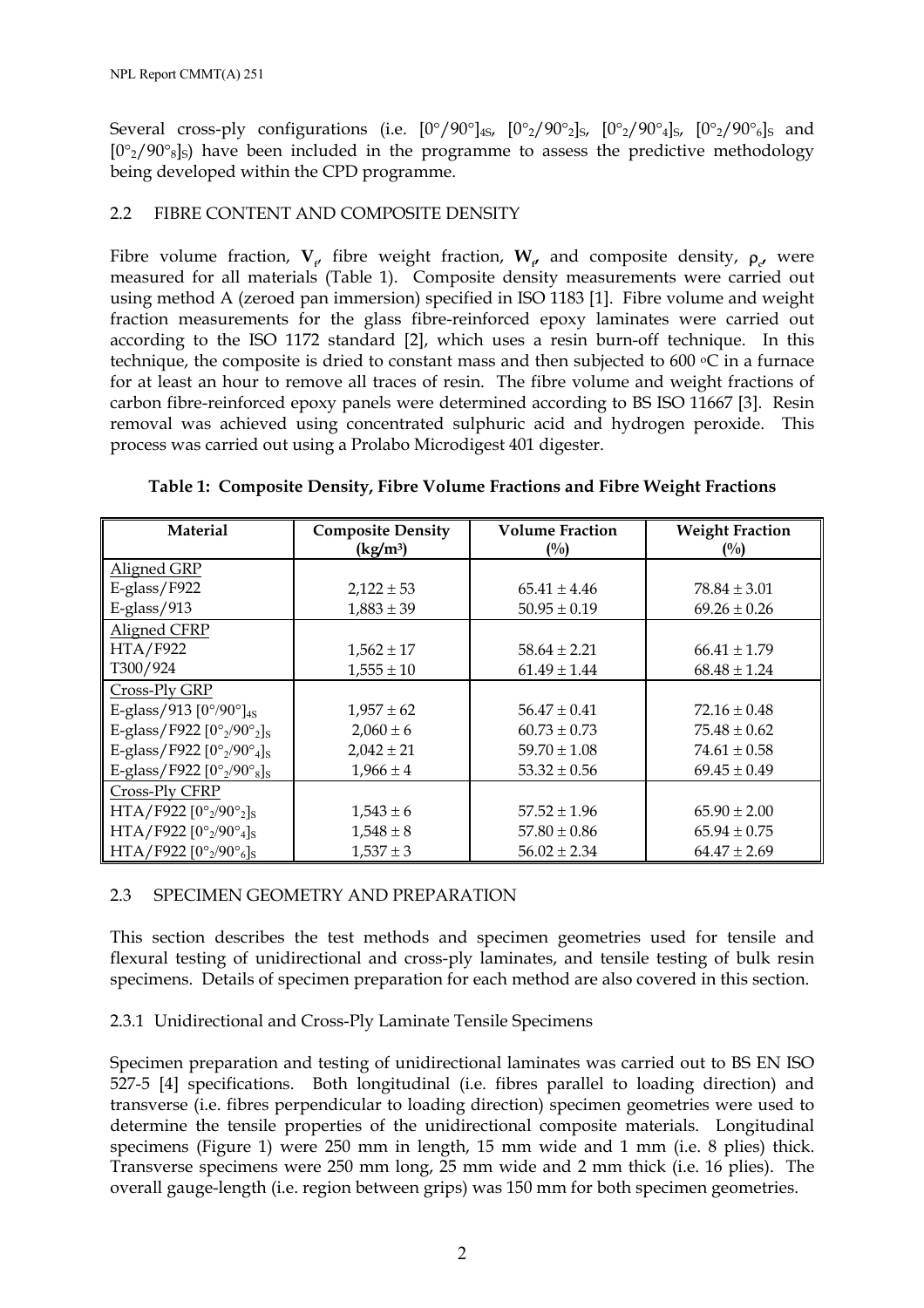End tabs (50 mm long), manufactured from a plain woven glass fabric/epoxy laminate (1.6 mm thick) with the fibre axes of the fabric set at  $\pm 45$ <sup>o</sup> to the specimen axis, were adhesively bonded to all the specimens. The tab angle was  $90^\circ$  (i.e. not tapered). An epoxy film adhesive with a cure temperature of 120 °C was used to bond the end tabs to the specimen. **A high elongation adhesive is recommended for bonding the end tabs to the specimen. The use of a film adhesive with carrier to bond the end tabs was found to reduce both preparation time and adhesive wastage. Specimen preparation was also relatively clean in comparison to paste adhesives**. **It is essential to dry the end tabs before bonding to remove moisture, which can compromise the adhesive bond.** 



**Figure 1: Continuous unidirectional glass fibre-reinforced laminate.** 

The cross-ply laminates were prepared and tested according to BS EN ISO 527-4 [5] specifications. Specimens (Figure 2) were 250 mm in length, 25 mm wide and 2 mm (i.e. 16 plies) thick. The overall gauge-length (i.e. region between grips) was 150 mm. End tabbing was identical to that used for the unidirectional specimens.



**Figure 2: Cross-ply glass fibre-reinforced laminate.** 

## 2.3.2 Unidirectional and Cross-Ply Laminate Flexure Specimens

Preparation and testing of flexure specimens was carried out to BS EN ISO 14125 [6] specifications. Flexure specimens were cut from 2 mm thick continuous unidirectional glass and carbon fibre-reinforced epoxy laminates in both the longitudinal and transverse directions. The specimens were tested in four-point bending. An outer to inner span ratio of 3:1 was employed. The longitudinal and transverse specimens were 100 mm and 60 mm in length, respectively. The width for both specimens was 15 mm.

## 2.3.3 Bulk Resin Tensile Specimens

Dumbbell-shaped (type 1B) tensile specimens were machined from F922 epoxy plaques with a 2.5 mm nominal thickness. Preparation and tensile testing of the bulk resin specimens was carried out to BS EN ISO 527-2 [7] specifications. Specimen thickness was "as cast" (i.e. specimens were not machined to reduce the thickness). The overall length of the resin specimens was 75 mm. The gauge section was 25 mm long and 10 mm wide. **Care needs to be taken to ensure the specimens are free of voids and machine defects (i.e. nicks and cuts). The presence of defects will reduce the tensile strength of the material.**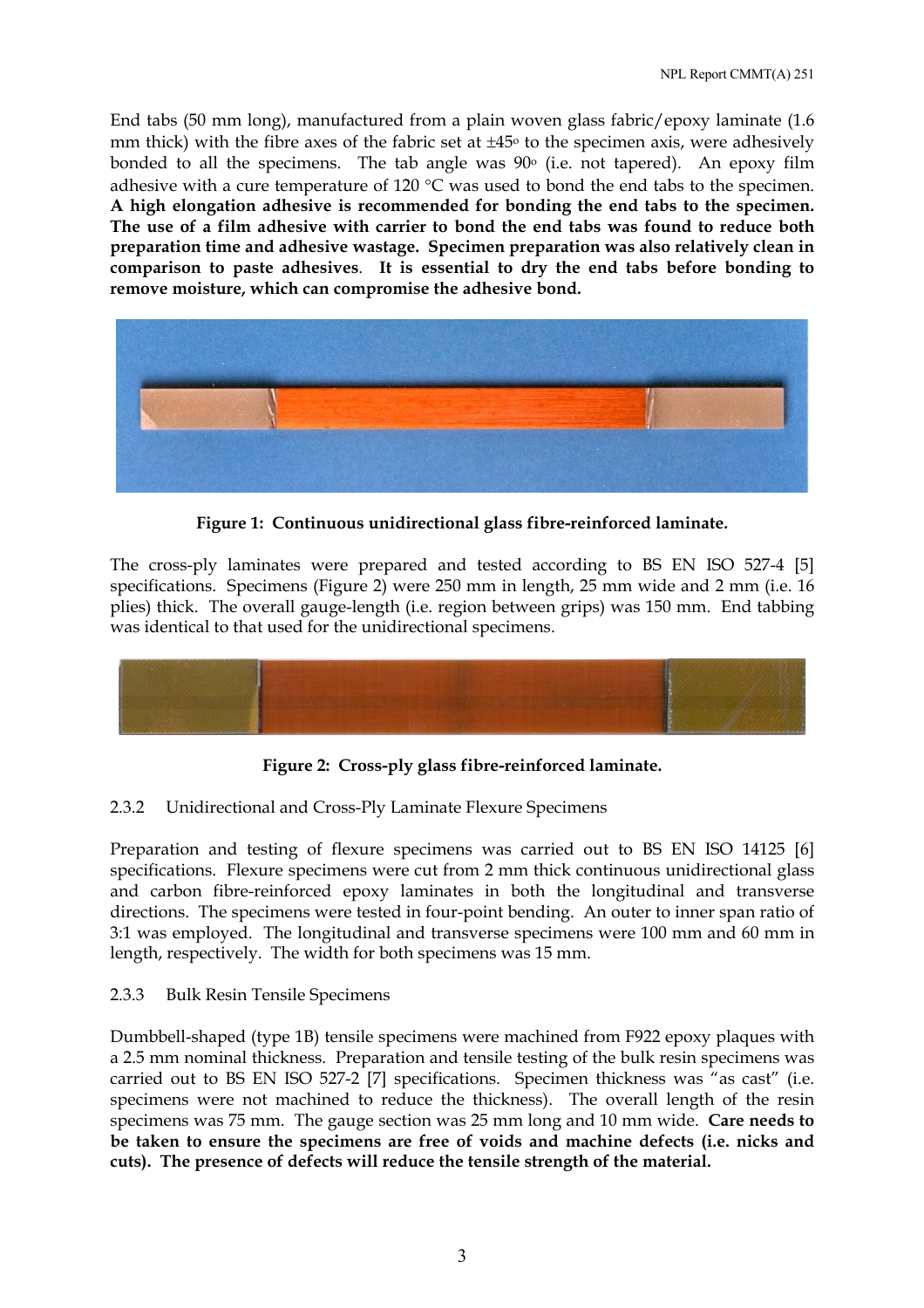## **3. TENSILE TESTS**

This section presents the results from tensile tests that were conducted to evaluate the effects of hostile environments on the tensile stiffness and strength of unidirectional and cross-ply laminates, and bulk resin specimens. Tests were carried out under standard laboratory conditions (i.e. 23 °C and 50% relative humidity (RH)) after the conditioning stage. Specimens were subjected to one of the following:

- (i) Hot/wet conditioning at 70  $\degree$ C and 85% RH for periods up to 12 weeks.
- (ii) Immersion in deionised water at 25  $\degree$ C for a period of 2 weeks.
- (iii) Exposure to a 1.0 M (or 1 N) solution of sodium hydroxide (1 M concentration of OHions) for 2 weeks.
- (iv) Exposure to a 0.5 M (or 1 N) solution of sulphuric acid (1 M concentration of  $H^+$  ions) for 2 weeks.

**Note.** A one normal (1 N) solution contains one gram-equivalent weight of a particular substance dissolved in 1 litre of solution.

Laminate and bulk resin specimens were also immersed in deionised water at 25, 40 or 60 °C for various periods of time in order to determine diffusion rate and the effect of moisture on the glass transition temperature,  $\mathbf{T}_{s}$ , for these materials.

## 3.1 HOT/WET CONDITIONED F922 EPOXY RESIN

Tensile tests were conducted on dry and hot/wet conditioned F922 epoxy dumbbell specimens (see Section 2.3.3). The tests were carried out in order to generate material property data for the predictive modelling work in this project. The specimens were conditioned in a Climatic Test Systems Ltd environmental chamber at 70 °C and 85% RH. Batches of specimens were withdrawn at selected intervals over a period of 6 weeks and then tested within an hour of removal from the conditioning environment. A period of 6 weeks ( $\approx$ 1,000 hours) is commonly used by industry for accelerated ageing of composite coupon specimens. Specimens were pre-dried to a constant weight at 50 °C, weighed, conditioned and reweighed. Test specimens were weighed prior to testing.

Tensile testing was carried out under standard laboratory conditions at a constant displacement rate of 2 mm/min using an Instron series 4500 screw-driven test machine fitted with wedge-action manually tightened grips. Instron Series IX software was used to control the servo-hydraulic test machine and to collect the test data. Contact extensometers were used for measuring strain parallel (i.e. longitudinal) and perpendicular (i.e. transverse) to the direction of applied load. Tests were conducted on at least 6 specimens per condition.

| <b>Exposure Time</b><br>(Weeks) | <b>Moisture Content</b><br>(Weight $\%$ ) | <b>Tensile Strength</b><br>(MPa) | <b>Tensile Modulus</b><br>(GPa) |
|---------------------------------|-------------------------------------------|----------------------------------|---------------------------------|
|                                 | 0.00                                      | $62.0 \pm 5.4$                   | $3.75 \pm 0.04$                 |
|                                 | 2.44                                      | $52.9 \pm 5.2$                   | $3.47 \pm 0.09$                 |
|                                 | 2.85                                      | $42.8 \pm 5.9$                   | $3.44 \pm 0.04$                 |
|                                 | 3.02                                      | $42.9 \pm 13.4$                  | $3.47 \pm 0.05$                 |
|                                 | 3.20                                      | $55.4 \pm 8.9$                   | $3.54 \pm 0.05$                 |

**Table 2: Tensile Properties of Hot/Wet Conditioned F922 Epoxy**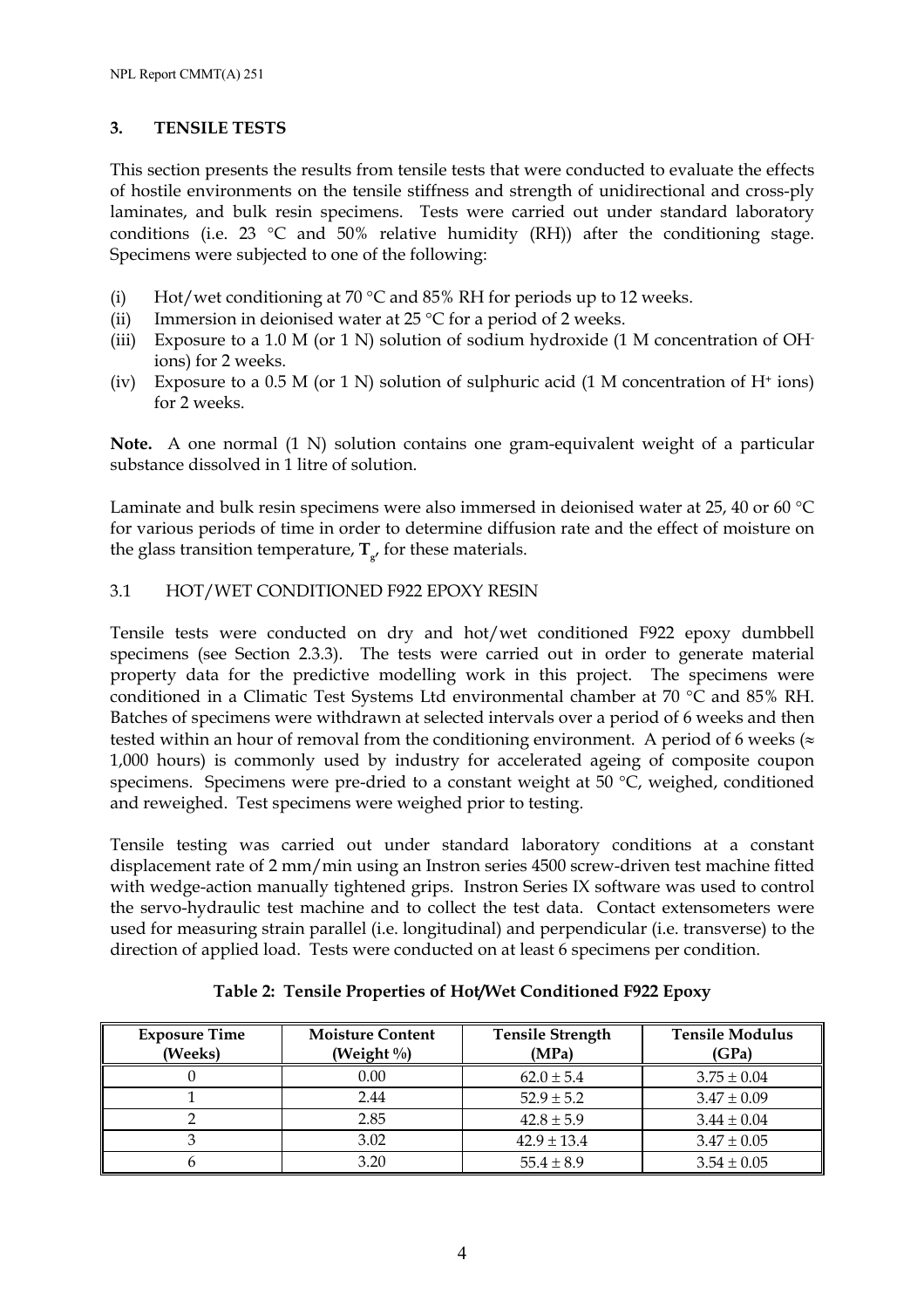Tensile strength and Young's modulus for unconditioned and hot/wet conditioned F922 epoxy are shown in Table 2. Although tensile strength and modulus of the epoxy resin decreased with increasing moisture content, the rate of degradation was moderate. Poisson's ratio was 0.41 for the dry material. This value remained constant as moisture content increased.

Dynamic mechanical analysis (DMA) measurements were carried out on hot/wet conditioned F922 specimens to determine the change in the glass transition temperature,  $\mathbf{T}_{s}$ , as a function of moisture content. ISO 6721-1 [8] specifies a method of using DMTA for plastics and composites (see also [9]). Each specimen was immersed in deionised water at elevated temperatures (i.e. 25, 40 or 60 °C) for a select period (either 1, 2, 3 or 6 weeks).



**Figure 3: Glass transition temperature of F922 as a function of moisture content.** 

The results, presented in Figure 3, show that moisture reduces  $T<sub>g</sub>$  with the shift in temperature being related to moisture content by the following linear relationship [10]:

$$
T_{gw} = T_{gd} - gM \tag{1}
$$

where  $T_{sd}$  is the glass transition temperature of the dry material,  $T_{gw}$  is the glass transition temperature of the conditioned (or wet) material, **g** is the temperature shift (in K) per unit moisture absorbed and **M** is the amount of moisture absorbed (wt %). The value of **g** in this case is 13.5 K. The measured and projected (i.e. Y-intercept of linear regression best fit) values of **T**<sub>*rd*</sub> for F922 epoxy were 515.6 K (242.6 °C) and 519.2 K (246.2 °C), respectively.

#### 3.2 HOT/WET CONDITIONED LAMINATES

Unidirectional and cross-ply laminate specimens were conditioned at 70 °C and 85% RH and then tested under standard laboratory conditions. Batches of specimens were withdrawn at selected intervals over a period of 6 or 12 weeks and then tested within an hour of removal from the conditioning environment. Tensile specimens were loaded at a constant displacement rate of 2 mm/min using an Instron 8501 servo-hydraulic test machine fitted with servo-hydraulic grips. Data collection and analysis was identical to that employed for the bulk resin tensile specimens. Tests were conducted on at least 5 specimens per condition. Traveller specimens accompanying the test specimens were used to monitor moisture content.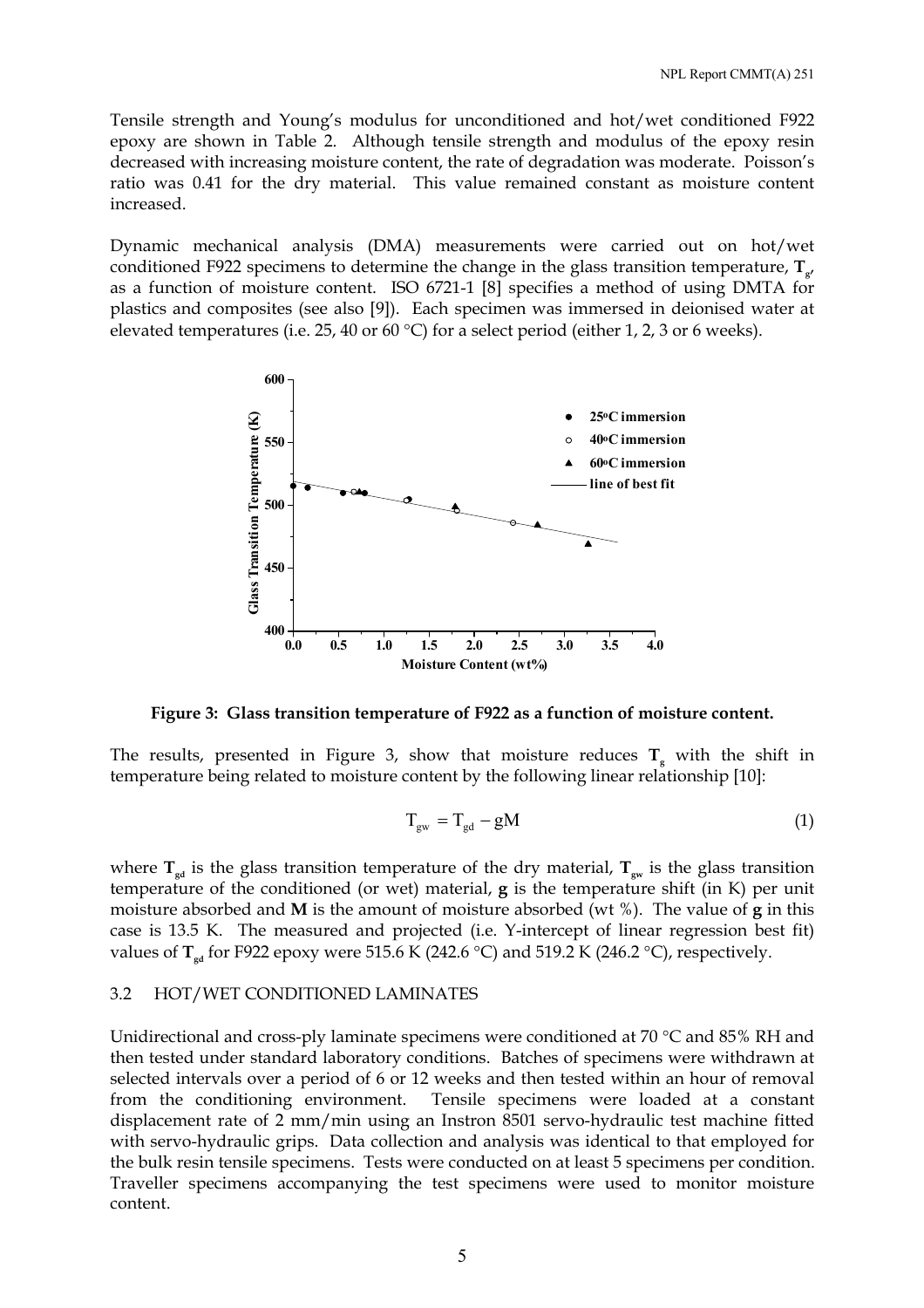**Travellers are required to monitor specimen moisture content throughout the environmental history (i.e. manufacture, storage, pre-conditioning and testing). Traveller specimens should have identical material properties, geometry and processing history as the test specimen. It is essential that moisture content prior to pre-conditioning be established.** Prior to environmental conditioning, test specimens and travellers were predried in an oven maintained at  $50 \pm 2$  °C until specimen weight reached a constant value. The process of determining the moisture content within the gauge-length of conditioned specimens is described below:

- (i) The end tab regions were removed using a diamond-cutting wheel (**dry cut - no lubrication to be used**).
- (ii) The separated gauge-length was then weighed to determine the weight of the conditioned section.
- (iii) The gauge-length was dried in an oven (50  $\pm$  2 °C) until specimen weight reached a constant value.

The difference between the weights recorded for (ii) and (iii) is the moisture weight gain due to hot/wet conditioning; **providing there is no loss of material to the surrounding environment.**

3.2.1 Unidirectional Laminates

This section presents the tensile test data for unidirectional laminates that have been subjected to hot/wet conditioning (i.e.  $70 °C/85\%$  RH). Tables 3 to 5 show the residual strength and stiffness loss as a function of exposure time (see also Figure 4).

| <b>Exposure Time</b><br>(Weeks) | <b>Moisture Content</b><br>(Weight $\%$ ) | <b>Tensile Strength</b><br>(MPa) | <b>Tensile Modulus</b><br>(GPa) |
|---------------------------------|-------------------------------------------|----------------------------------|---------------------------------|
|                                 | 0.00                                      | $1215 \pm 20$                    | $41.1 \pm 1.4$                  |
|                                 | 0.70                                      | $1026 \pm 24$                    | $40.6 \pm 0.7$                  |
|                                 | 0.92                                      | $949 \pm 101$                    | $41.0 \pm 1.0$                  |
|                                 | 1.03                                      | $918 \pm 63$                     | $40.6 \pm 0.6$                  |
|                                 | 1.13                                      | $783 \pm 95$                     | $39.7 \pm 0.4$                  |

## **Table 3: Longitudinal Tensile Properties of Hot/Wet Conditioned E-glass/913**

#### **Table 4: Tensile Properties of Hot/Wet Conditioned Unidirectional E-glass/F922**

| <b>Exposure Time</b><br>(Weeks) | <b>Moisture Content</b><br>(Weight $\%$ ) | <b>Tensile Strength</b><br>(MPa) | <b>Tensile Modulus</b><br>(GPa) |
|---------------------------------|-------------------------------------------|----------------------------------|---------------------------------|
|                                 |                                           |                                  |                                 |
| Longitudinal                    |                                           |                                  |                                 |
| $\theta$                        | 0.00                                      | $1087 \pm 29$                    | $43.0 \pm 0.9$                  |
|                                 | 0.79                                      | $983 \pm 12$                     | $45.6 \pm 3.0$                  |
|                                 | 0.82                                      | $806 \pm 35$                     | $36.2 \pm 1.0$                  |
| 3                               | 0.84                                      | $782 \pm 69$                     | $35.9 \pm 1.8$                  |
| 6                               | 1.00                                      | $797 + 75$                       | $37.2 \pm 1.4$                  |
| 12                              | 1.14                                      | $763 \pm 42$                     | $38.2 \pm 2.4$                  |
| Transverse                      |                                           |                                  |                                 |
| 0                               | 0.00                                      | $58.6 \pm 5.1$                   | $13.9 \pm 1.2$                  |
| 6                               | 0.61                                      | $64.1 \pm 6.2$                   | $14.3 \pm 1.5$                  |

|  |  | Table 5: Tensile Properties of Hot/Wet Conditioned Unidirectional HTA/F922 |
|--|--|----------------------------------------------------------------------------|
|  |  |                                                                            |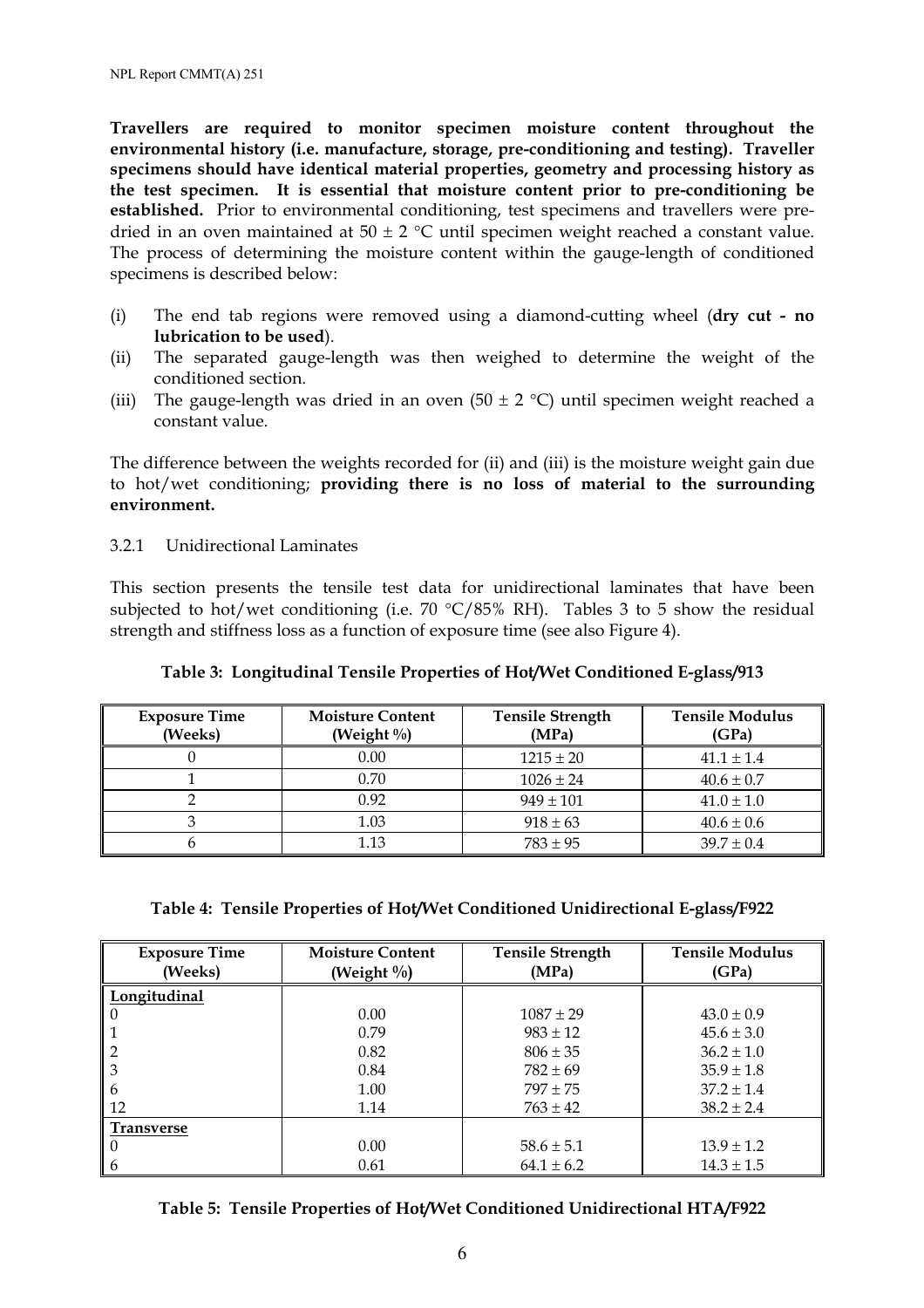| <b>Exposure Time</b> | <b>Moisture Content</b> | <b>Tensile Strength</b> | <b>Tensile Modulus</b> |
|----------------------|-------------------------|-------------------------|------------------------|
| (Weeks)              | (Weight $\%$ )          | (MPa)                   | (GPa)                  |
| Longitudinal         |                         |                         |                        |
|                      | 0.00                    | $1684 \pm 132$          | $126 \pm 5$            |
|                      | 0.83                    | $1661 \pm 60$           | $117 \pm 3$            |
|                      | 0.84                    | $1589 \pm 103$          | $121 + 2$              |
| 3                    | 0.87                    | $1768 \pm 71$           | $121 \pm 3$            |
| b                    | 1.06                    | $1728 \pm 132$          | $130 \pm 4$            |
| 12                   | 1.24                    | $1615 \pm 138$          | $129 \pm 10$           |
| <b>Transverse</b>    |                         |                         |                        |
|                      | 0.00                    | $46.2 \pm 9.1$          | $9.9 \pm 0.5$          |
| $\mathfrak b$        | 0.79                    | $48.6 \pm 4.9$          | $8.9 \pm 0.7$          |



#### **Figure 4: Longitudinal tensile strength of hot/wet conditioned glass/epoxy laminates.**

A number of points to note on the tensile behaviour of conditioned unidirectional material tested at room temperature:

- Longitudinal and transverse tensile properties of HTA/F922 carbon/epoxy were unaffected by moisture. **In general,** a**ny changes in tensile properties that occur in carbon/epoxy systems through moisture ingress are likely to be due to matrix plasticisation. The loss of mechanical properties is reversible on drying**.
- Longitudinal tensile properties of the glass/epoxy systems decreased with increasing moisture content. The loss of tensile strength can be attributed to the corrosion/leaching of the glass fibre reinforcement rather than matrix or interfacial degradation. After 6 weeks exposure at 70  $^{\circ}$ C and 85% RH, the longitudinal tensile strength of E-glass/F922 had been reduced from  $1087 \pm 23$  MPa to  $797 \pm 75$  MPa. When dried, the tensile strength of the conditioned material was  $960 \pm 134$  MPa (approximately 88% of the virgin strength of the material). The tensile strength is not fully recoverable.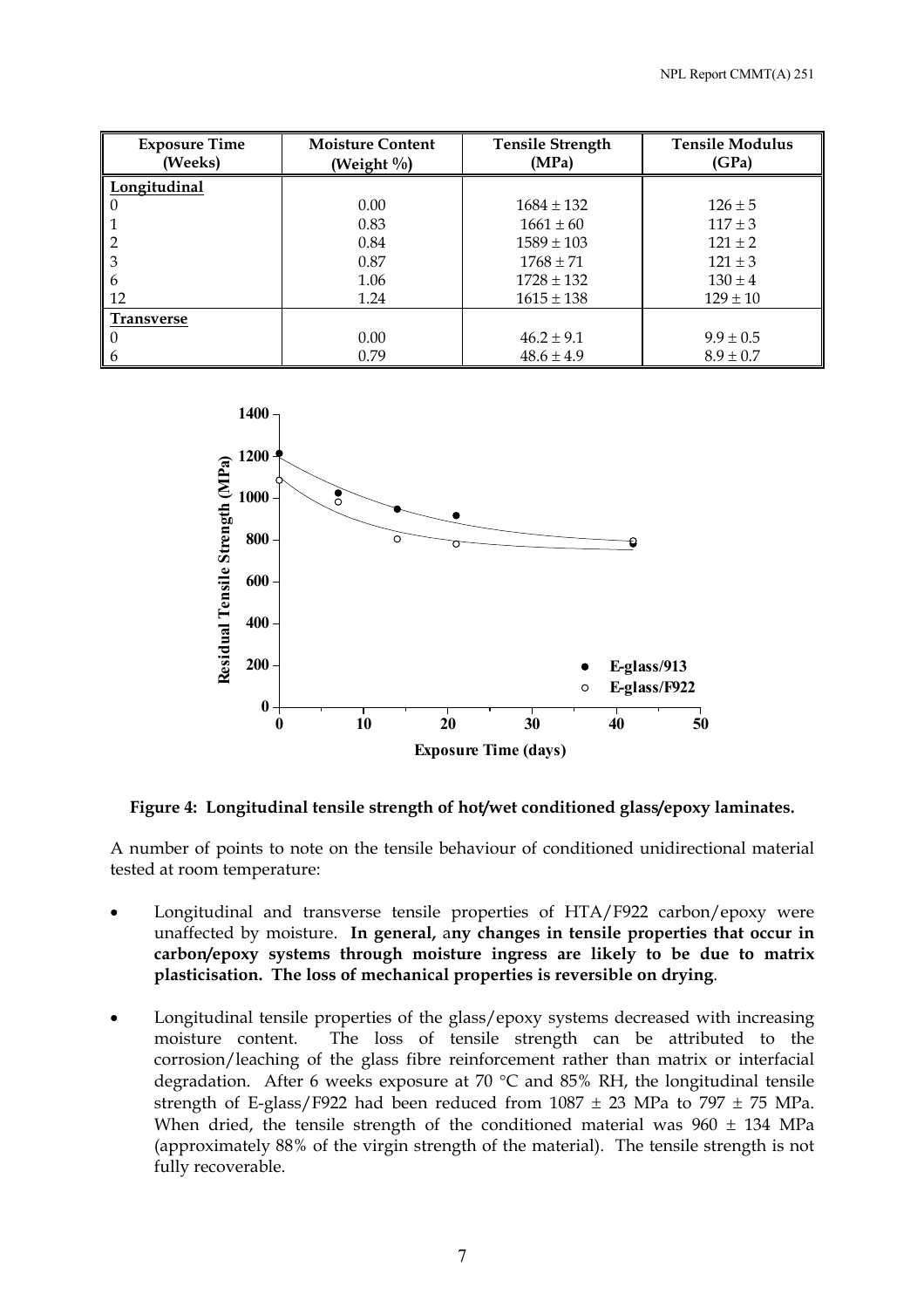- There was no deleterious effect on the transverse tensile properties of E-glass/F922 due to the presence of low levels of moisture (i.e. 0.6 wt%). As expected, moisture uptake was slower in the transverse specimens compared with the longitudinal specimens due to the transverse specimens larger size.
- The rate of moisture absorption decreases with increasing fibre content. The higher rate of strength loss observed for E-glass/913 compared with E-glass/F922 can be partially attributed to its higher resin content (see Table 1).
- **Pre-conditioned carbon/epoxy and glass/epoxy laminates do not necessarily have to be tested immediately after hot/wet conditioning. Specimens can be stored in a refrigerator for at least 6 weeks at 5** °**C with minimal change in the tensile properties of the degraded composite**. After 6 weeks exposure at 70 °C and 85% RH, the longitudinal tensile strength of E-glass/F922 was  $797 \pm 75$  MPa. Following 6 weeks storage at 5 °C, the tensile strength of the conditioned material was  $800 \pm 114$  MPa.

Figure 5 shows an example of a failed unidirectional glass/epoxy specimen that has been loaded in monotonic tension. The fibrous (or brush-like) appearance of the failure indicates that substantial fibre debonding and fibre pull out have occurred. The sequence of damage development and failure modes observed for the unidirectional glass/epoxy laminates was as follows: (i) fibre breakage; (ii) interfacial and matrix cracking; and (iii) longitudinal splitting, which extends along the entire gauge-length of the specimen. The failure mode remained unaltered with increasing moisture content. In comparison, unidirectional carbon/epoxy specimens disintegrate into brittle splinters (wet or dry).



**Figure 5: Typical tensile failure for unidirectional E-glass/913 laminate.** 

Dynamic mechanical analysis (DMA) measurements were carried out on environmentally conditioned unidirectional E-glass/F922 and HTA/F922 specimens to determine the permanent change in the glass transition temperature,  $T_{\nu}$  as a function of moisture content (Table 6). Each specimen was conditioned for a select period of time (either 1, 2, 3 or 6 weeks) at 70 °C and 85% RH and then removed from the hot humid environment and dried to a constant weight. The moisture content (wt %) values given in Table 6 correspond to the maximum moisture uptake in the conditioning environment prior to drying the specimens. The procedure for measuring the glass transition temperature was similar to that employed for the F922 epoxy (see Section 3.1).

| <b>Exposure Time</b><br>(days) | <b>Moisture Content</b><br>(Weight $\%$ ) | <b>Glass Transition Temperature</b><br>(°C) |                 |
|--------------------------------|-------------------------------------------|---------------------------------------------|-----------------|
|                                |                                           | E-glass/F922                                | <b>HTA/F922</b> |
|                                | 0.00                                      | 232.4                                       | 219.2           |
|                                | 0.83                                      |                                             | 235.7           |
| 14                             | 0.84                                      | 225.3                                       | 236.0           |
| 21                             | 0.87                                      | 232.3                                       | 234.4           |
| 42                             | 1.24                                      | 225.8                                       | 239.8           |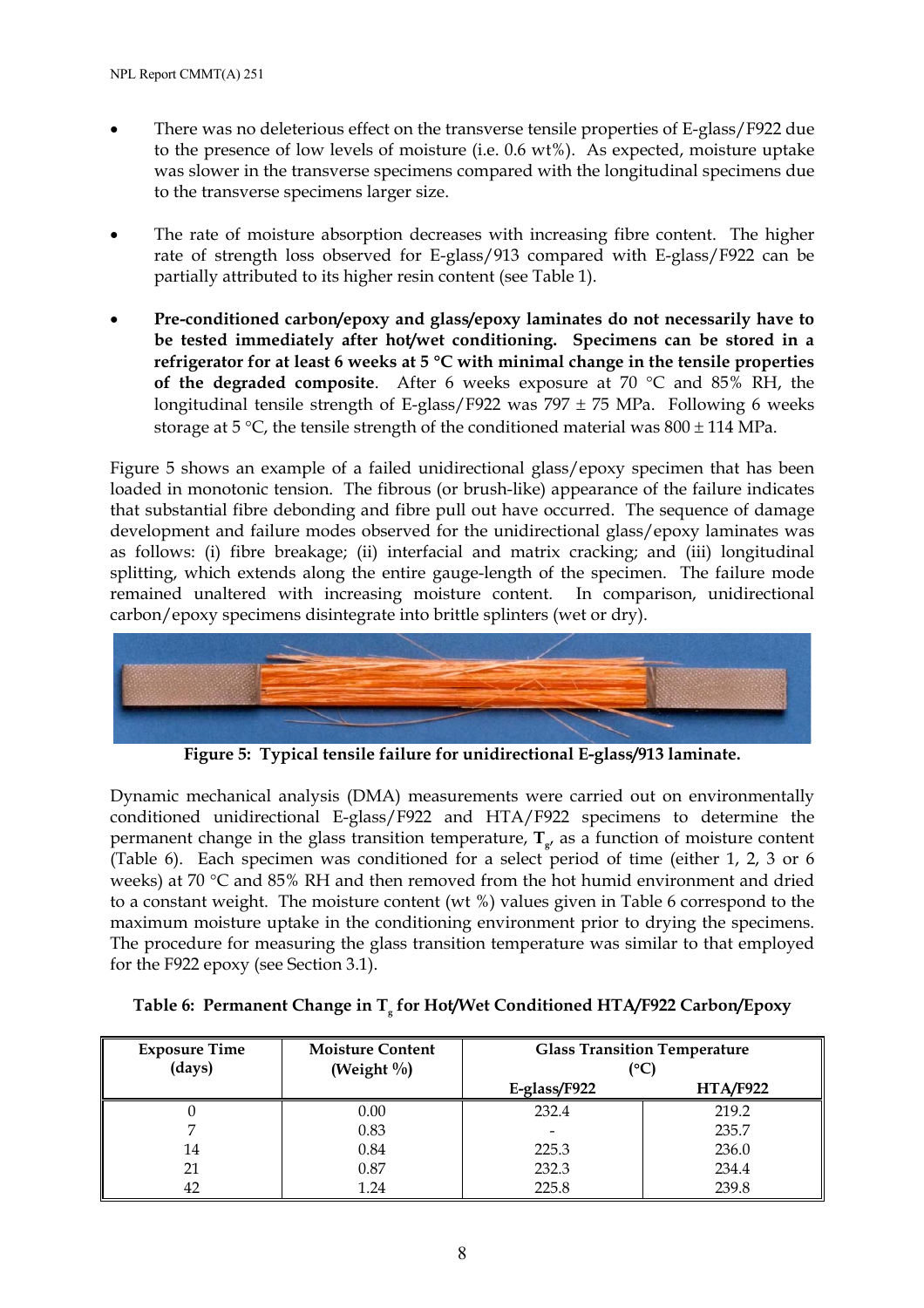The results in Table 6 show that for the HTA/F922 carbon/epoxy there was a permanent change in  $T_{g}$  with exposure time. Possible reasons for the increase in  $T_{g}$  are antiplasticisation of the F922 epoxy due to leaching of uncured monomer from the unmodified epoxy resin system and/or post-curing of the F922 epoxy during conditioning. Although both processes may have occurred in E-glass/F922, there was no evidence to suggest that the glass transition temperature was affected as a result of prolonged exposure to the hot/humid environment. Corrosion/leaching of the glass fibres and hydrolysis at the fibre-matrix interface, resulting in fibre degradation and debonding, probably counteracted the antiplasticisation process.

3.2.2 Residual Strength and Stiffness of Cross-Ply Laminates

This section presents the tensile test data (see Tables 7 to 9) for dry and hot/wet conditioned cross-ply glass/epoxy and carbon/epoxy laminates with different lay-ups. Test conditions, data collection (i.e. strain and load measurements) and data analysis were identical to those employed for tension tests conducted on the unidirectional laminate specimens. The lay-ups tested for each material are shown below:

- (i) E-glass/913 ( $[0^{\circ}/90^{\circ}]_{4S}$ )
- (ii) E-glass/F922 ( $[0^{\circ}_2/90^{\circ}_2]_S$ ,  $[0^{\circ}_2/90^{\circ}_4]_S$  and  $[0^{\circ}_2/90^{\circ}_8]_S$ )
- (iii) HTA/F922 (( $[0^{\circ}$ <sub>2</sub>/90<sup>°</sup><sub>2</sub>]<sub>S</sub>,  $[0^{\circ}$ <sub>2</sub>/90<sup>°</sup><sub>4</sub>]<sub>S</sub>, and  $[0^{\circ}$ <sub>2</sub>/90<sup>°</sup><sub>6</sub>]<sub>S</sub>)

The E-glass/F922 cross-ply laminate  $[0^{\circ}2/90^{\circ}2]$  was tested in both the longitudinal and transverse directions (see Table 9). For convenience, the transverse direction in Table 9 is labelled as  $[90^{\circ}_2/0^{\circ}_2]_S$ .

| <b>Exposure Time</b><br>(Weeks) | <b>Moisture Content</b><br>(Weight $\%$ ) | <b>Tensile Strength</b><br>(MPa) | <b>Tensile Modulus</b><br>(GPa) |
|---------------------------------|-------------------------------------------|----------------------------------|---------------------------------|
|                                 | 0.00                                      | $545 \pm 7$                      | $27.7 \pm 0.5$                  |
|                                 | 0.08                                      | $498 \pm 8$                      | $27.1 \pm 0.6$                  |
|                                 | 0.35                                      | $503 \pm 18$                     | $27.1 \pm 0.1$                  |
|                                 | 0.51                                      | $492 \pm 27$                     | $26.5 \pm 0.7$                  |
|                                 | 0.68                                      | $476 \pm 22$                     | $26.5 \pm 0.5$                  |
| 12                              | 0.75                                      | $469 \pm 16$                     | $26.1 \pm 0.7$                  |

**Table 7: Tensile Properties of Hot/Wet Conditioned Cross-Ply E-glass/913**

|  |  | Table 8: Tensile Properties of Hot/Wet Conditioned Cross-Ply E-glass/F922 Laminates |
|--|--|-------------------------------------------------------------------------------------|
|--|--|-------------------------------------------------------------------------------------|

| <b>Exposure Time</b> | <b>Moisture Content</b> | <b>Tensile Strength</b> | <b>Tensile Modulus</b> |
|----------------------|-------------------------|-------------------------|------------------------|
| (Weeks)              | (Weight $\%$ )          | (MPa)                   | (GPa)                  |
| $[90_2/0_2]$ s       |                         |                         |                        |
| 0                    | 0.00                    | $395 \pm 23$            | $25.7 \pm 1.5$         |
| 6                    | 0.61                    | $368 \pm 14$            | $24.8 \pm 1.3$         |
| $[02/902]$ s         |                         |                         |                        |
| 0                    | 0.00                    | $486 \pm 31$            | $29.4 \pm 1.0$         |
| 6                    | 0.61                    | $340 \pm 34$            | $25.3 \pm 1.9$         |
| $[02/904]$ s         |                         |                         |                        |
| 0                    | 0.00                    | $316 \pm 16$            | $26.2 \pm 1.2$         |
| 6                    | 0.79                    | $282 \pm 22$            | $26.8 \pm 0.8$         |
| $[0.2/908]$ s        |                         |                         |                        |
| 0                    | 0.00                    | $170 \pm 6$             | $20.2 \pm 0.5$         |
| 6                    | 0.80                    | $159 \pm 19$            | $19.2 \pm 0.7$         |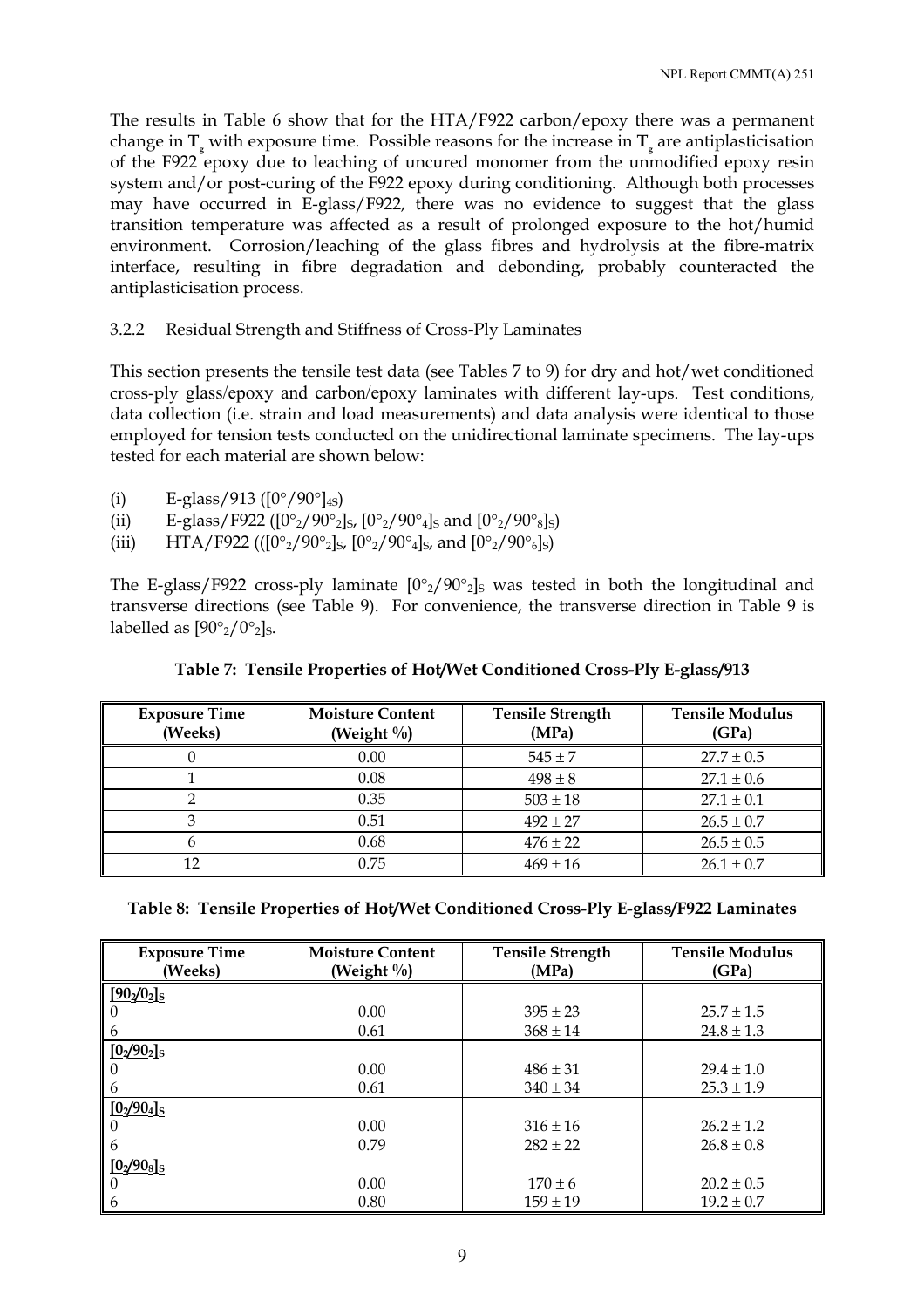| <b>Exposure Time</b> | <b>Moisture Content</b> |              | <b>Tensile Modulus</b> |
|----------------------|-------------------------|--------------|------------------------|
| (Weeks)              | (Weight $\%$ )          | (MPa)        | (GPa)                  |
| $[0_2/90_2]$ s       |                         |              |                        |
|                      | 0.00                    | $814 \pm 42$ | $64.4 \pm 1.3$         |
| 6                    | 1.02                    | $864 \pm 48$ | $66.4 \pm 3.0$         |
| $[0_2/90_4]$ s       |                         |              |                        |
|                      | 0.00                    | $516 \pm 13$ | $46.7 \pm 1.0$         |
| 6                    | 0.98                    | $569 \pm 44$ | $47.0 \pm 1.1$         |
| [0, 906]             |                         |              |                        |
|                      | 0.00                    | $407 \pm 27$ | $37.6 \pm 0.8$         |
| 6                    | 0.86                    | $413 \pm 32$ | $38.1 \pm 0.8$         |

| Table 9: Tensile Properties of Hot/Wet Conditioned Cross-Ply HTA/F922 Laminates |  |  |  |
|---------------------------------------------------------------------------------|--|--|--|
|                                                                                 |  |  |  |

It is apparent from the results presented in Tables 7 to 9 that the rate of moisture uptake decreases with increasing exposure time, laminate thickness and fibre volume fraction. For example, the fibre volume fractions (see Table 1) for all three cross-ply HTA/F922 laminates were almost identical, and hence the expected trend of decreasing rate of moisture uptake with increasing laminate thickness. This trend, however, was not observed for E-glass/F922. The rate of moisture uptake was higher for the thicker laminates. The higher diffusion rate can be partially attributed to the fact that the fibre volume content was lower for the thicker laminates, particularly the 20 ply thick  $[0^{\circ}2/90^{\circ}8]$ s laminate, which had a fibre volume fraction of 53.32% compared with 60.73% for the 8 ply thick  $[0^{\circ}$ <sub>2</sub>/90°<sub>2</sub>]<sub>S</sub> laminate.

A number of points worth noting in relation to the tensile behaviour of hot/wet conditioned cross-ply laminates tested at room temperature are as follows:

- Tensile properties of the cross-ply carbon/epoxy laminates were not adversely affected by moisture. In fact, tensile strength was higher for the conditioned laminates. Absorbed moisture produces hygroscopic residual stresses. These stresses partially counteract the deleterious effects that thermal residual stresses (induced during processing) have on the tensile strength properties of individual layers.
- Although there were adverse changes in the tensile strength of the glass/epoxy laminates following hot/wet conditioning, the reduction in strength was small (typically 5 to 15%). Elastic modulus and Poisson's ratio values for the cross-ply glass/epoxy laminates were unaffected by increasing moisture content (Tables 7 and 8).
- For the same moisture content, the strength reduction observed for the glass/epoxy laminates was generally more significant for the unidirectional materials (15.6% for Eglass/913 and 30% for E-glass/F922) compared with the cross-ply laminates. This suggests that the **degradation occurs primarily to the glass fibres and that transverse plies probably protect and support the longitudinal layers**.
- The results suggest that a substantial conditioning period of 6 to 12 months, or more, is required to induce significant changes in the tensile properties of the cross-ply laminates. **Although the environmental conditions used in this study can be considered harsh in comparison to most service conditions, the degradation process was slow. The mechanical and physical properties of the bulk material in larger and more realistic structures should remain unaffected for a considerable period of time in temperature climates, such as those experienced by many European countries.**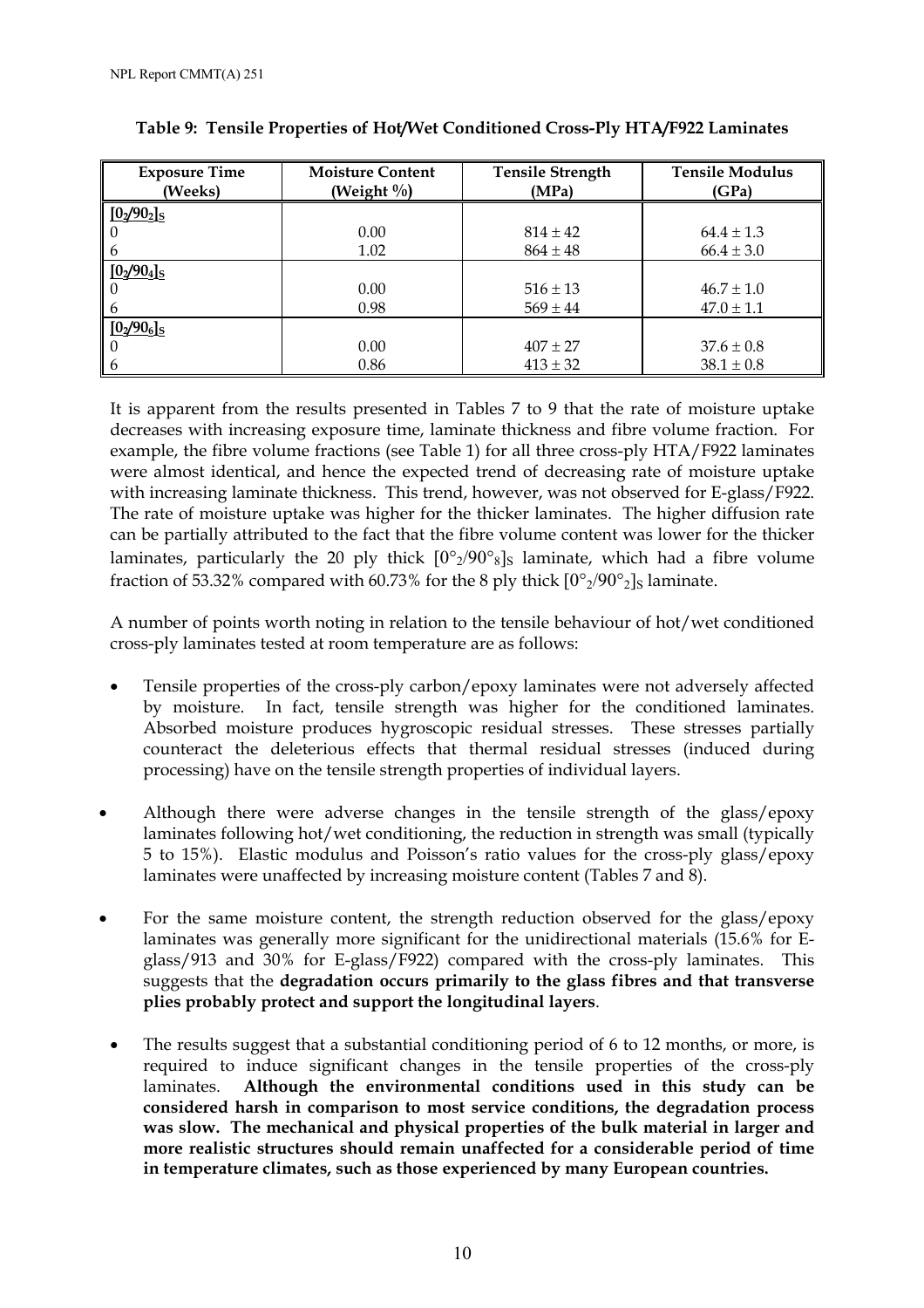## 3.2.3 Progressive Transverse Cracking of Cross-Ply Laminates

The appearance of transverse cracks in the 90° plies is usually the first visible indication of damage in cross-ply laminates (see Figure 6). Transverse cracking will often cause adverse affects, such as stiffness and strength reduction. An experimental study was carried out to investigate progressive transverse cracking in the 90° plies of dry and hot/wet conditioned cross-ply laminates resulting from monotonic tensile loading. The laminate lay-ups used in the study were identical to those described in Section 3.2.2. This section presents the results of this study in which the transverse crack density, longitudinal modulus and Poisson's ratio were measured as a function of applied stress. Optical techniques and acoustic emission (AE) were used to monitor transverse crack formation.

Laminates were cracked using a step-wise monotonic mechanical loading technique. This method consisted of loading specimens to a specific stress level and then unloading, at which time the resultant crack density and elastic property data were measured. The specimen was then reloaded to a higher stress level and the process was repeated until the applied stress approached the ultimate tensile strength of the material. It was not possible to monitor crack formation optically during constant monotonic loading of the specimens.



**Figure 6: Transverse cracking of a cross-ply E-glass/F922 laminate.** 

In the case of the glass/epoxy specimens, transverse cracks can be directly observed by illuminating the back of the specimen with a light source (Figure 6). This transmission technique, however, cannot be applied to carbon/epoxy and therefore an alternative approach was adopted. This consisted of smoothing the longitudinal edges of the coupon specimen with 1200 grade silicon carbide paper, wiping the surfaces with acetone and then coating the surfaces with a film using an Edding white paint marker. Specimens were left for several hours to dry. The marker pen produces a thick brittle layer that clearly shows crack formation in the cross-ply laminates (see Figure 7). A Vickers optical microscope (x 50 magnification) was used to count the transverse cracks (see Figure 7). This technique however, was not entirely satisfactory. A test conducted on a  $[0<sub>2</sub>/90<sub>2</sub>]$ s glass/epoxy laminate showed that the number of cracks detected along the specimen edge was slightly less than the number of transverse cracks detected by the transmission technique (see Figure 8). **The transmission technique is a more reliable method for transverse crack density measurements, and hence its preferred use for glass/epoxy laminates.** 

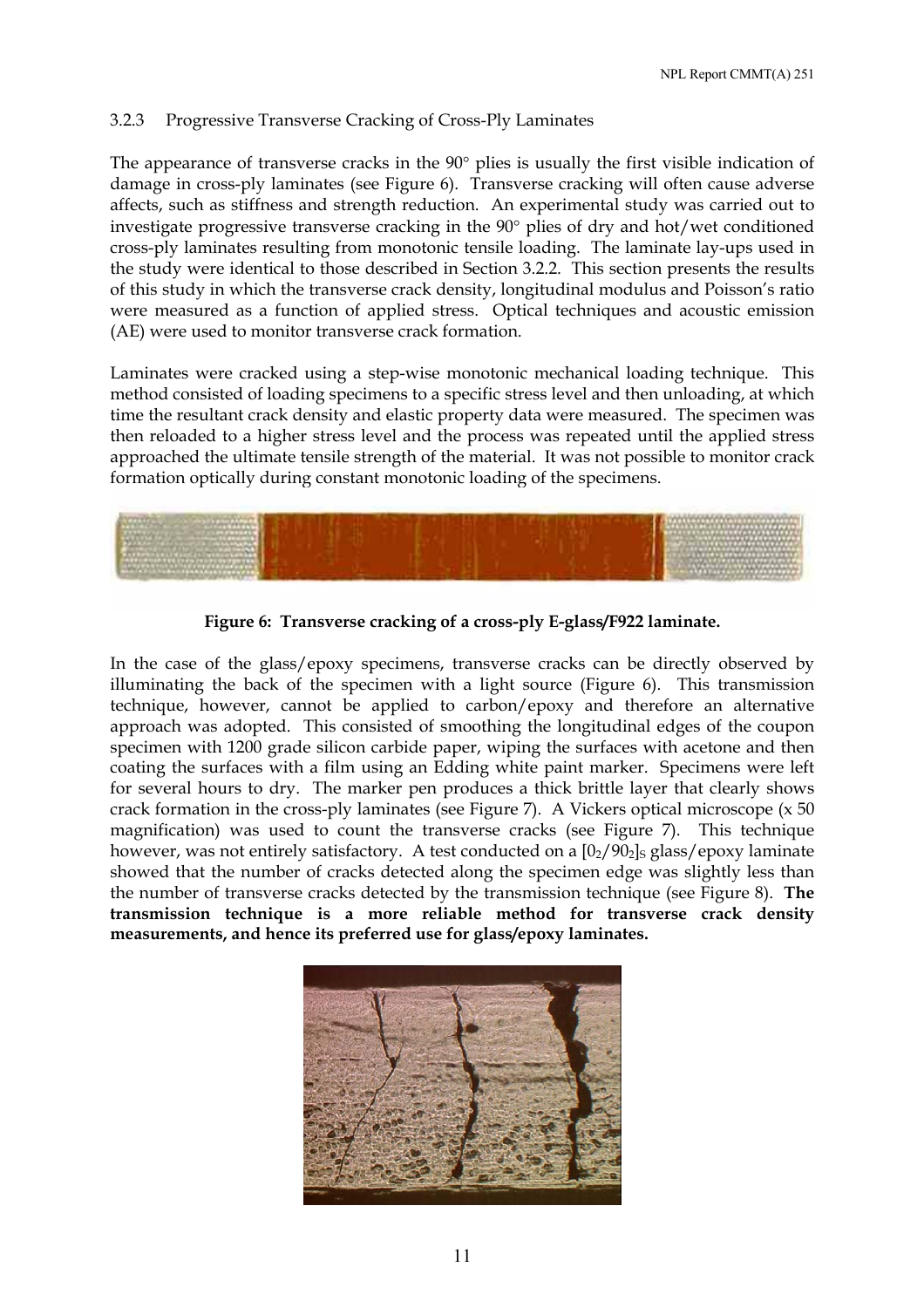



Figure 8: Comparison of edge crack and optical crack counts for [0,/90,], E-glass/F922.

A MISTRAS AE system (Physical Acoustics Corporation) was also used to monitor the damage progression in the glass/epoxy during testing. **As it was not possible to differentiate between causes of AE events with increasing damage, the technique proved of limited use in detecting transverse cracking.** The results shown in Figures 9 to 11 clearly indicate that the reliability of the technique deteriorates with increasing thickness of the internal 90° plies. **Bifurcation of transverse cracks, which occurred frequently in the thicker laminates, could not be identified using acoustic emission.** 



Figure 9: Comparison of optical and AE crack count data for [0,/90<sub>2</sub>]<sub>s</sub> E-glass/F922.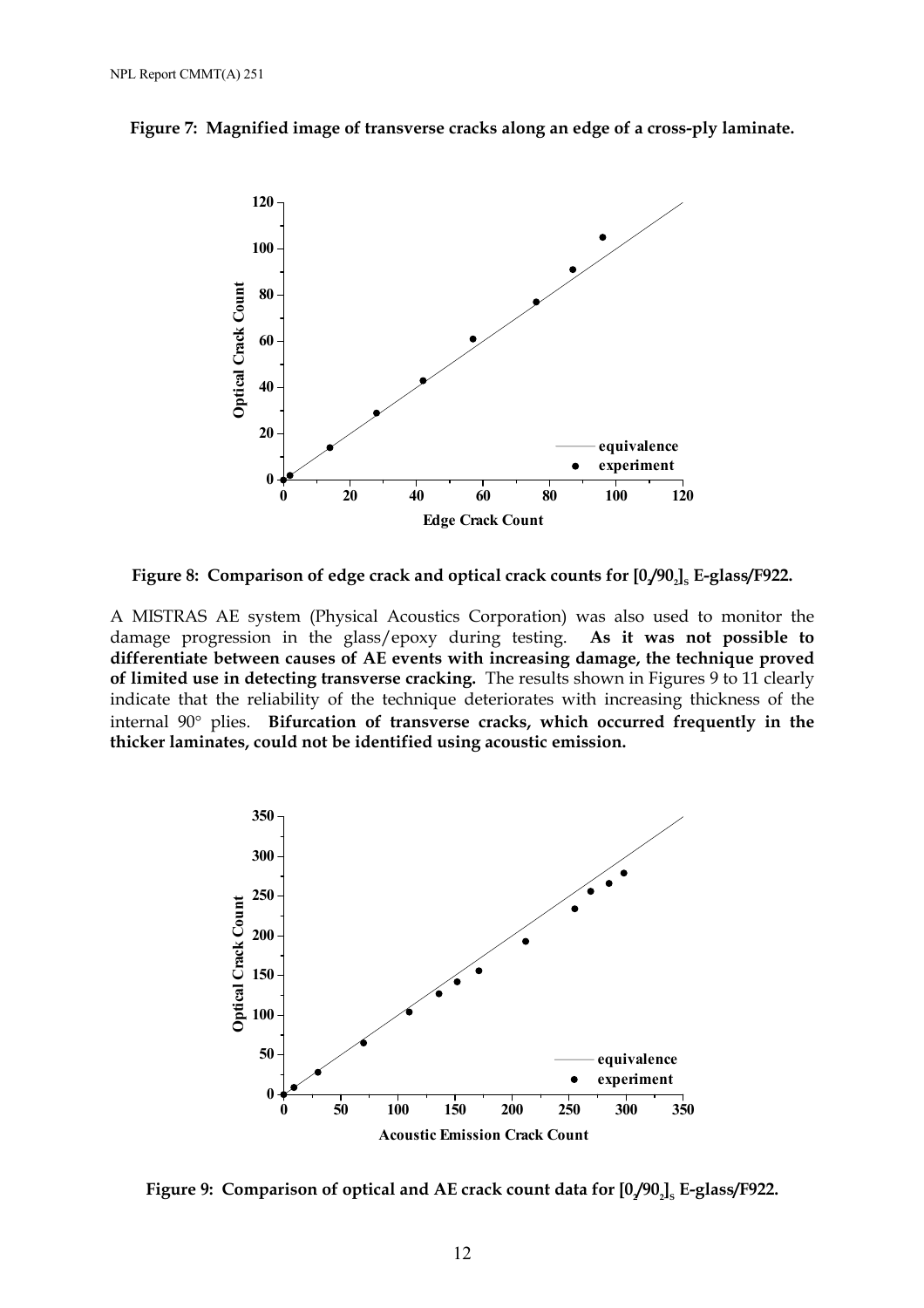

Figure 10: Comparison of optical and AE crack count data for [0,/90<sub>4]s</sub> E-glass/F922.



Figure 11: Comparison of optical and AE crack count data for [0,/90<sub>8</sub>]<sub>s</sub> E-glass/F922.

A number of points to note in relation to the initiation and accumulation of transverse cracks in E-glass/F922 and HTA/F922 cross-ply laminates (see Table 11, and Figures 12 and 13):

- Onset of transverse cracking (i.e. first ply failure (FPF)), rate of transverse cracking and maximum crack density are dependent on the total thickness of the internal 90° plies. Crack density monitored only to a stress level close to onset of longitudinal splitting in the 0° plies and not to failure. **Increasing the number of 90**° **plies reduces both the stress level at which first ply failure occurs, rate of transverse cracking and the maximum crack density.**
- **Increasing the stiffness of the fibre reinforcement (i.e. substituting E-glass fibres with HTA carbon fibres whilst maintaining the same-lay-up and fibre content) will increase the FPF stress, increase the rate of transverse cracking and reduce the maximum crack density.**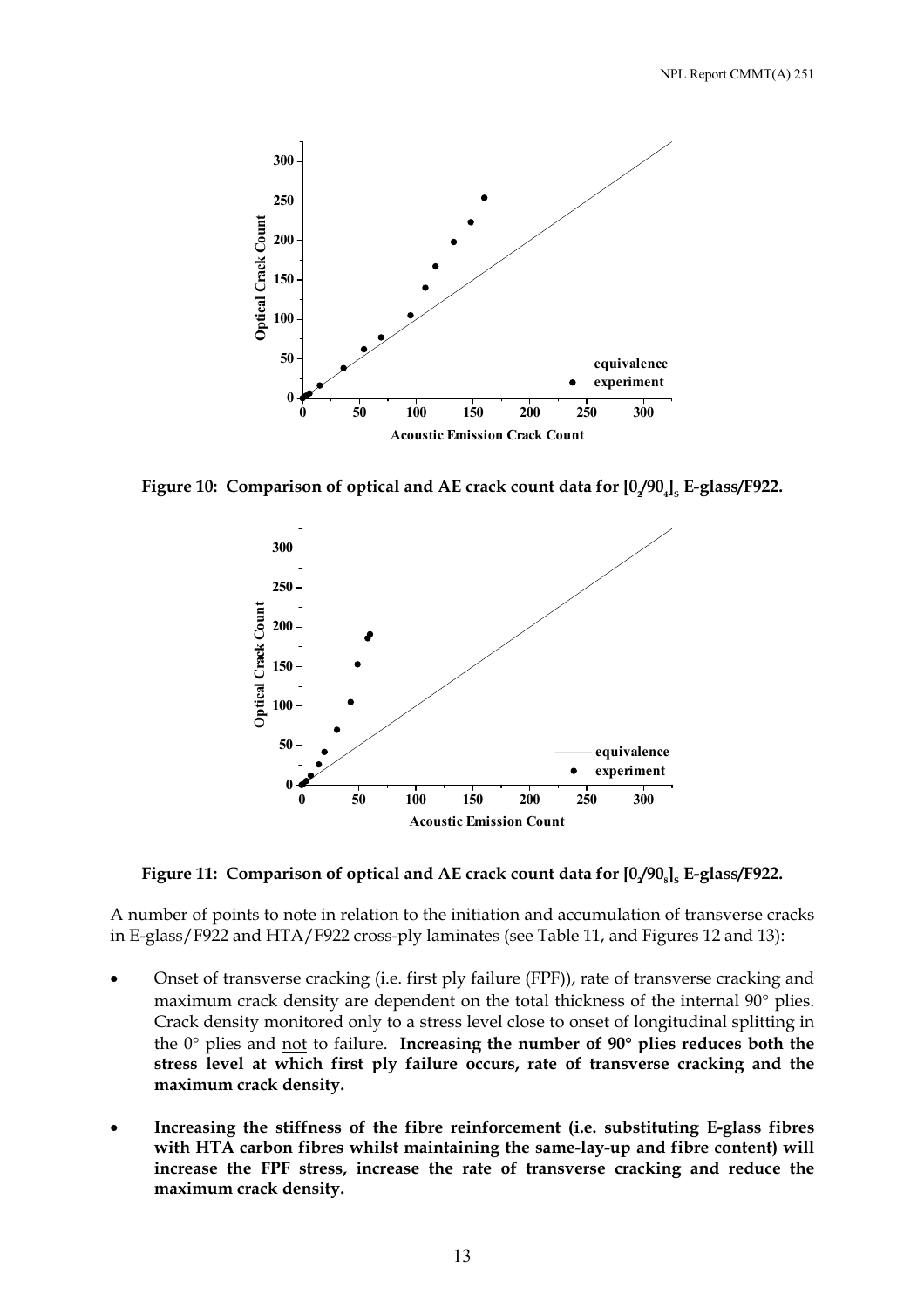- Transverse cracking occurred at higher stress levels following exposure to 70 °C and 85% RH for 6 weeks. The effect of absorbed moisture is to decrease the stress experienced by the 90° plies due to the combined effect of hygrothermal and mechanical loading. Also, maximum crack density decreases with moisture uptake.
- There was no indication that crack saturation had occurred in any of the laminate configurations that were tested.

| Table 11: Transverse Cracking Data for E-glass/F922 and HTA/F922 Laminates |  |
|----------------------------------------------------------------------------|--|
| (Dry/6 weeks conditioning at 70 $\rm{^{\circ}C}$ and 85% RH)               |  |

| <b>Material</b> | <b>FPF Stress</b><br>(MPa) | <b>Tensile Strength</b><br>(MPa) | <b>Maximum Crack Density</b><br>(cracks/mm) |
|-----------------|----------------------------|----------------------------------|---------------------------------------------|
| $E-glass/F922$  |                            |                                  |                                             |
| $[0_2/90_2]$ s  | 150/178                    | 486/340                          | 1.90/1.55                                   |
| $[0_2/90_4]$ s  | 99/134                     | 316/282                          | 1.75/1.18                                   |
| $[0_2/90_8]$ s  | 65/98                      | 170/159                          | 1.27/1.07                                   |
| <b>HTA/F922</b> |                            |                                  |                                             |
| $[0_2/90_2]$ s  | 360/399                    | 814/864                          | 1.12/0.87                                   |
| $[0_2/90_4]$ s  | 135/267                    | 516/569                          | 0.84/0.79                                   |
| $[0_2/90_6]$ s  | 149/189                    | 407/413                          | 0.81/0.77                                   |



## **Hot/Wet Conditioned**







**Figure 13: Crack density as a function of applied stress for HTA/F922 laminates.**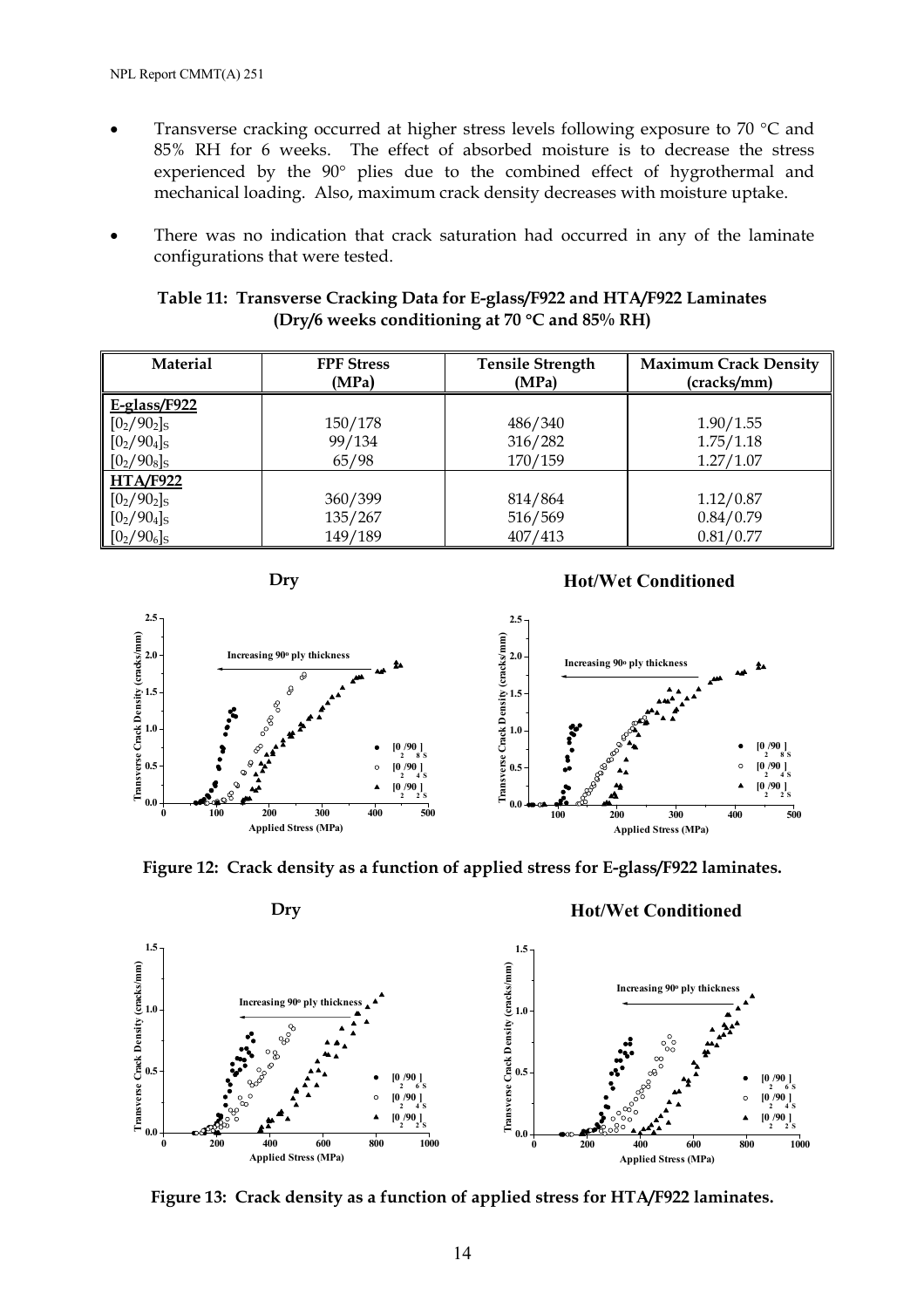As previously mentioned, the formation of transverse cracks causes stiffness reduction. Experiments were carried out to determine the effect of progressive transverse cracking on elastic properties of dry and hot/wet conditioned cross-ply E-glass/F922 and HTA/F922 laminates. The results are shown in Table 12, and Figures 14 and 15. Longitudinal stiffness,  $\mathbf{E}_{\mathbf{x}x}$  and Poisson's ratio,  $\mathbf{v}_{\mathbf{x}y}$  values in Figures 14 and 15 are normalised by the undamaged stiffness, **E**<sub>*xxo'*</sub> and Poisson's ratio, **ν**<sub>*xv*</sub></sub>, values.

| Table 12: Effect of Transverse Cracking on Elastic Properties of Cross-Ply Laminates |
|--------------------------------------------------------------------------------------|
| (Initial/Final)                                                                      |

| <b>Material</b> | Longitudinal Modulus (GPa) |             | Poisson's Ratio |             |
|-----------------|----------------------------|-------------|-----------------|-------------|
|                 | Drv                        | Conditioned | Dry             | Conditioned |
| $E-glass/F922$  |                            |             |                 |             |
| $[0_2/90_2]$ s  | 29.4/23.5                  | 25.3/21.4   | 0.159/0.084     | 0.155/0.105 |
| $[0_2/90_4]$ s  | 26.2/16.1                  | 26.8/16.7   | 0.134/0.067     | 0.130/0.060 |
| $[0_2/90_8]$ s  | 20.2/9.4                   | 19.2/9.5    | 0.128/0.057     | 0.119/0.038 |
| HTA/F922        |                            |             |                 |             |
| $[0_2/90_2]$ s  | 64.4/60.7                  | 66.4/61.0   | 0.042/0.040     | 0.042/0.038 |
| $[0_2/90_4]$ s  | 46.7/41.9                  | 47.0 / 42.1 | 0.042/0.027     | 0.042/0.028 |
| $[0_2/90_6]$ s  | 37.6 / 31.8                | 38.1/31.7   | 0.039/0.022     | 0.039/0.021 |







**Figure 14: Elastic property reduction in E-glass/F922 laminates. (lines added as a visual aid to show trends)** 



**Figure 15: Elastic property reduction in HTA/F922 laminates. (lines added as a visual aid to show trends)**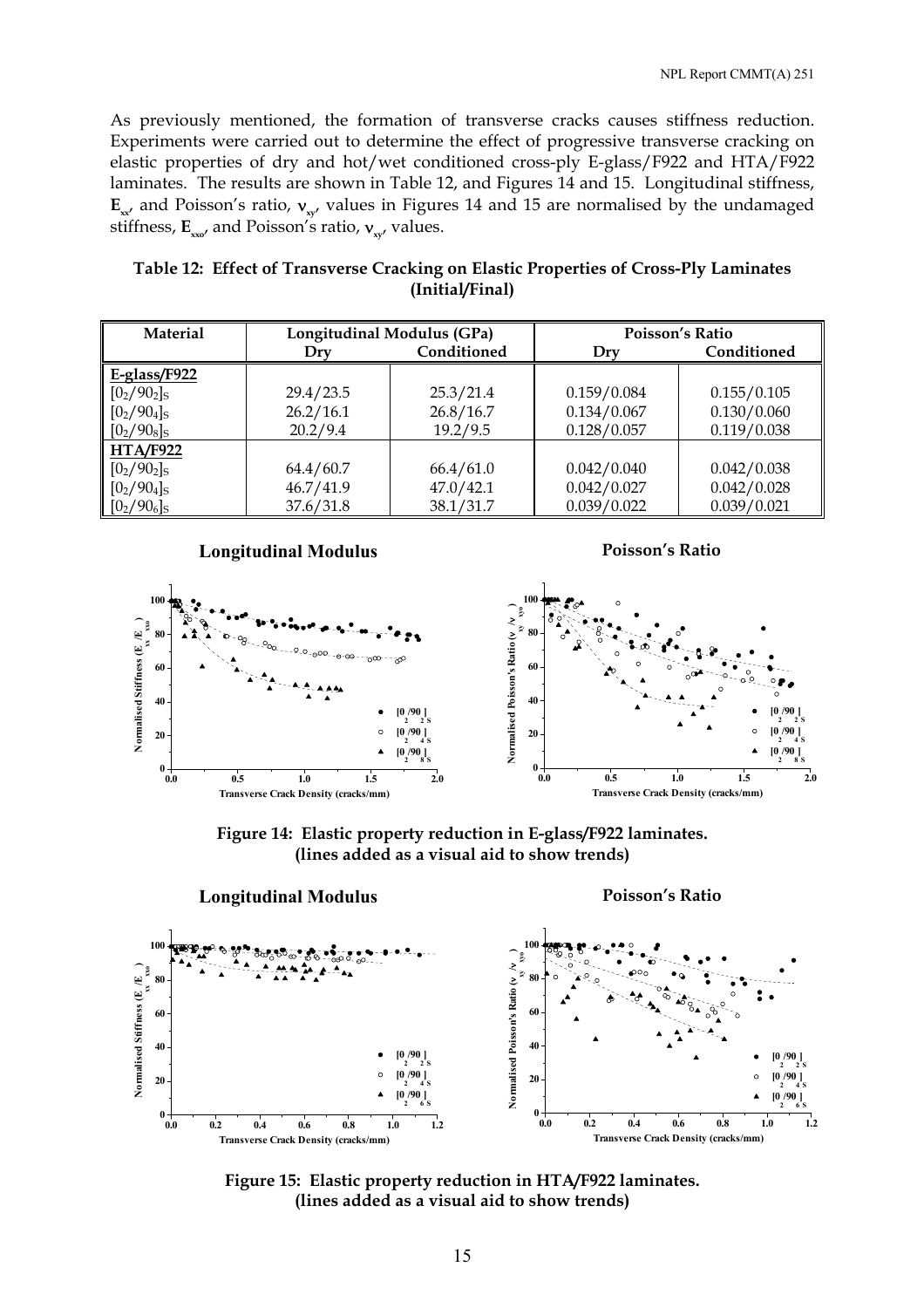NPL Report CMMT(A) 251

The main observations from the elastic property data are given below:

- **Elastic properties were sensitive to crack formation, particularly Poisson's ratio with the reduction in elastic properties appearing to be directly related to the transverse crack density.** Transverse cracking had a greater effect on the elastic properties of cross-ply glass/epoxy laminates. The combined effect of increased damage and the larger contribution made by 90° plies to the overall laminate stiffness for these materials, compared with equivalent carbon/epoxy laminates, results in a more severe reduction in stiffness for glass/epoxy.
- **Reduction in longitudinal modulus and Poisson's ratio increases with increasing thickness of the internal 90**° **plies. Although Poisson's ratio is more sensitive to the presence of transverse cracks, the large uncertainty in measurements make it difficult to use this parameter to monitor the level of degradation (see Figures 14 and 15).** Poisson's ratio values are based on very small transverse strain measurements, and hence small fluctuations translate into large errors.
- **Elastic properties were insensitive to moderate levels of moisture (i.e. 0.6-1.0 wt %).**
- 3.2.4 Predictive Analysis

This section compares the experimental elastic and strength property data with predictive analysis for dry and hot/wet conditioned unidirectional and cross-ply laminates (see Tables 13 and 14). The conditioned specimens have been exposed to 70  $\degree$ C and 85% RH for 6 weeks. Predicted values were determined using CoDA (Composite Design and Analysis) preliminary design software developed by NPL.

| <b>Material</b>       | <b>Tensile Strength</b> | <b>Tensile Modulus</b> | Poisson's Ratio           |
|-----------------------|-------------------------|------------------------|---------------------------|
|                       | (MPa)                   | (GPa)                  |                           |
| E-glass/913 $(dry)$   |                         |                        |                           |
| Longitudinal          | $1215 \pm 20/1178$      | $43.0 \pm 0.9/36.6$    | $0.30 \pm 0.02 / 0.33$    |
| Transverse            | $73.1 \pm 1.7/56.5$     | $12.5 \pm 0.2 / 10.7$  | $0.094 \pm 0.004/0.091$   |
| $E-glass/F922 (dry)$  |                         |                        |                           |
| Longitudinal          | $1087 \pm 29/1479$      | $43.0 \pm 0.9/46.0$    | $0.31 \pm 0.01/0.33$      |
| Transverse            | $58.6 \pm 5.1/52.9$     | $13.9 \pm 1.2 / 15.4$  | $0.098 \pm 0.003 / 0.102$ |
| E-glass/F922 (wet)    |                         |                        |                           |
| Longitudinal          | $797 \pm 75/1475$       | $37.2 \pm 1.4/45.9$    | $0.31 \pm 0.01/0.33$      |
| Transverse            | $64.1 \pm 6.2 / 36.5$   | $14.3 \pm 1.5/14.5$    | $0.108 \pm 0.007/0.096$   |
| $T300/924$ (dry)      |                         |                        |                           |
| Longitudinal          | $1723 \pm 89/2193$      | $133 \pm 2/136$        | $0.34 \pm 0.02/0.29$      |
| Transverse            | $92.7 \pm 9.1/56.1$     | $8.5 \pm 0.2 / 8.7$    | $0.020 \pm 0.003/0.021$   |
| $HTA/F922$ (dry)      |                         |                        |                           |
| Longitudinal          | $1684 \pm 132/2016$     | $126 \pm 5/134$        | $0.32 \pm 0.02/0.34$      |
| Transverse            | $46.2 \pm 9.1/53.0$     | $9.9 \pm 0.5 / 8.3$    | $0.023 \pm 0.003/0.020$   |
| <b>HTA/F922</b> (wet) |                         |                        |                           |
| Longitudinal          | $1728 \pm 132/2014$     | $130 \pm 4/134$        | $0.33 \pm 0.05/0.34$      |
| Transverse            | $48.6 \pm 4.9/36.4$     | $8.9 \pm 0.7/7.9$      | $0.022 \pm 0.007/0.022$   |

## **Table 13: Measured and Predicted Tensile Properties for Unidirectional Composites (Measured/Predicted)**

## **Table 14: Strength and Elastic Moduli of E-glass/F222 and HTA/F922 Laminates**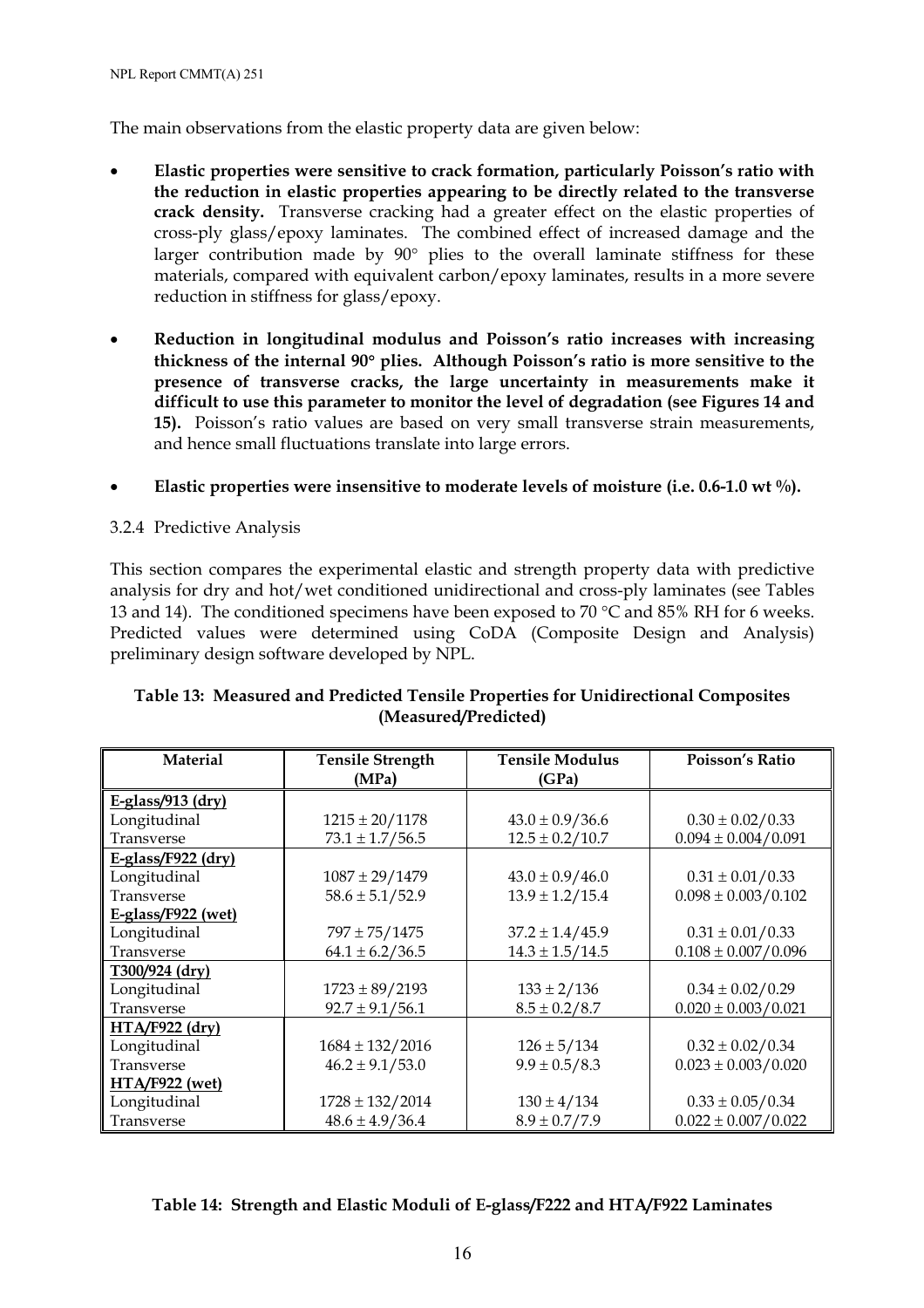| Measured<br>Predicted<br>Measured<br>Predicted<br>$E-glass/F922 (dry)$<br>$[0_2/90_2]$ s<br>150<br>110<br>486<br>431<br>99<br>91<br>316<br>253<br>$[0_2/90_4]$ s<br>65<br>76<br>135<br>$[0_2/90_8]$ s<br>170<br>E-glass/F922 (wet)<br>$[0_2/90_2]$ s<br>178<br>80<br>340<br>312<br>$[0_2/90_4]$ s<br>134<br>65<br>282<br>181<br>$[0_2/90_8]$ s<br>98<br>54<br>159<br>98<br>HTA/F922 (dry)<br>360<br>814<br>972<br>$[0_2/90_2]$ s<br>455<br>$[0_2/90_4]$ s<br>135<br>322<br>516<br>649<br>255<br>407<br>$[0_2/90_6]$ s<br>149<br>484<br><b>HTA/F922 (wet)</b><br>399<br>$[0_2/90_2]$ s<br>455<br>864<br>972<br>569<br>$[0_2/90_4]$ s<br>267<br>322<br>649<br>189<br>182<br>$[0_2/90_6]$ s<br>413<br>454<br>Material<br><b>Initial Modulus (GPa)</b><br>Final Modulus (GPa)<br>Measured<br>Predicted<br>Predicted<br>Measured<br>E-glass/F922 $(dry)$<br>$[0_2/90_2]$ s<br>29.4<br>28.6<br>23.5<br>22.1<br>26.2<br>23.1<br>16.1<br>14.5<br>$[0_2/90_4]$ s<br>16.8<br>20.2<br>9.4<br>8.5<br>$[0_2/90_8]$ s<br>E-glass/F922 (wet)<br>$[0_2/90_2]$ s<br>25.3<br>28.1<br>21.4<br>22.0<br>26.8<br>22.5<br>16.7<br>14.5<br>$[0_2/90_4]$ s<br>19.2<br>16.1<br>9.5<br>8.5<br>$[0_2/90_8]$ s<br>HTA/F922 (dry)<br>64.4<br>70.2<br>60.7<br>66.3<br>$[0_2/90_2]$ s<br>46.7<br>49.8<br>41.9<br>44.4<br>$[0_2/90_4]$ s<br>37.6<br>$[0_2/90_6]$ s<br>39.1<br>31.8<br>32.3<br>HTA/F922 (wet)<br>66.4<br>70.0<br>$[0_2/90_2]$ s<br>61.0<br>66.2<br>$[0_2/90_4]$ s<br>47.0<br>49.8<br>42.1<br>44.4<br>$[0_2/90_6]$ s<br>38.1<br>31.7<br>38.9<br>31.8<br><b>Initial Poisson's Ratio</b><br>Material<br>Final Poisson's Ratio<br>Predicted<br>Measured<br>Measured<br>Predicted<br>E-glass/F922 $(dry)$<br>0.159<br>0.162<br>0.084<br>0.084<br>$[0_2/90_2]$ s<br>0.134<br>0.138<br>0.067<br>0.047<br>$[0_2/90_4]$ s<br>0.128<br>0.122<br>0.056<br>0.027<br>$[0_2/90_8]$ s<br>E-glass/F922 (wet)<br>0.155<br>0.154<br>0.105<br>0.080<br>$[0_2/90_2]$ s<br>0.133<br>0.130<br>0.060<br>$[0_2/90_4]$ s<br>0.044<br>0.119<br>0.115<br>0.038<br>0.026<br>$[0_2/90_8]$ s<br>HTA/F922 (dry)<br>0.042<br>0.040<br>0.019<br>$[0_2/90_2]$ s<br>0.040<br>0.042<br>$[0_2/90_4]$ s<br>0.031<br>0.027<br>0.010<br>$[0_2/90_6]$ s<br>0.041<br>0.028<br>0.022<br>0.007<br>HTA/F922 (wet)<br>0.049<br>0.038<br>0.019<br>$[0_2/90_2]$ s<br>0.038<br>0.042<br>0.031<br>0.028<br>0.010<br>$[0_2/90_4]$ s<br>$[0_2/90_6]$ s<br>0.039<br>0.027<br>0.021<br>0.007 | Material | <b>First Ply Failure Stress (MPa)</b> |  | <b>Tensile Strength (MPa)</b> |  |  |  |
|----------------------------------------------------------------------------------------------------------------------------------------------------------------------------------------------------------------------------------------------------------------------------------------------------------------------------------------------------------------------------------------------------------------------------------------------------------------------------------------------------------------------------------------------------------------------------------------------------------------------------------------------------------------------------------------------------------------------------------------------------------------------------------------------------------------------------------------------------------------------------------------------------------------------------------------------------------------------------------------------------------------------------------------------------------------------------------------------------------------------------------------------------------------------------------------------------------------------------------------------------------------------------------------------------------------------------------------------------------------------------------------------------------------------------------------------------------------------------------------------------------------------------------------------------------------------------------------------------------------------------------------------------------------------------------------------------------------------------------------------------------------------------------------------------------------------------------------------------------------------------------------------------------------------------------------------------------------------------------------------------------------------------------------------------------------------------------------------------------------------------------------------------------------------------------------------------------------------------------------------------------------------------------------------------------------------------------------------------------------------------------------------------------------------|----------|---------------------------------------|--|-------------------------------|--|--|--|
|                                                                                                                                                                                                                                                                                                                                                                                                                                                                                                                                                                                                                                                                                                                                                                                                                                                                                                                                                                                                                                                                                                                                                                                                                                                                                                                                                                                                                                                                                                                                                                                                                                                                                                                                                                                                                                                                                                                                                                                                                                                                                                                                                                                                                                                                                                                                                                                                                      |          |                                       |  |                               |  |  |  |
|                                                                                                                                                                                                                                                                                                                                                                                                                                                                                                                                                                                                                                                                                                                                                                                                                                                                                                                                                                                                                                                                                                                                                                                                                                                                                                                                                                                                                                                                                                                                                                                                                                                                                                                                                                                                                                                                                                                                                                                                                                                                                                                                                                                                                                                                                                                                                                                                                      |          |                                       |  |                               |  |  |  |
|                                                                                                                                                                                                                                                                                                                                                                                                                                                                                                                                                                                                                                                                                                                                                                                                                                                                                                                                                                                                                                                                                                                                                                                                                                                                                                                                                                                                                                                                                                                                                                                                                                                                                                                                                                                                                                                                                                                                                                                                                                                                                                                                                                                                                                                                                                                                                                                                                      |          |                                       |  |                               |  |  |  |
|                                                                                                                                                                                                                                                                                                                                                                                                                                                                                                                                                                                                                                                                                                                                                                                                                                                                                                                                                                                                                                                                                                                                                                                                                                                                                                                                                                                                                                                                                                                                                                                                                                                                                                                                                                                                                                                                                                                                                                                                                                                                                                                                                                                                                                                                                                                                                                                                                      |          |                                       |  |                               |  |  |  |
|                                                                                                                                                                                                                                                                                                                                                                                                                                                                                                                                                                                                                                                                                                                                                                                                                                                                                                                                                                                                                                                                                                                                                                                                                                                                                                                                                                                                                                                                                                                                                                                                                                                                                                                                                                                                                                                                                                                                                                                                                                                                                                                                                                                                                                                                                                                                                                                                                      |          |                                       |  |                               |  |  |  |
|                                                                                                                                                                                                                                                                                                                                                                                                                                                                                                                                                                                                                                                                                                                                                                                                                                                                                                                                                                                                                                                                                                                                                                                                                                                                                                                                                                                                                                                                                                                                                                                                                                                                                                                                                                                                                                                                                                                                                                                                                                                                                                                                                                                                                                                                                                                                                                                                                      |          |                                       |  |                               |  |  |  |
|                                                                                                                                                                                                                                                                                                                                                                                                                                                                                                                                                                                                                                                                                                                                                                                                                                                                                                                                                                                                                                                                                                                                                                                                                                                                                                                                                                                                                                                                                                                                                                                                                                                                                                                                                                                                                                                                                                                                                                                                                                                                                                                                                                                                                                                                                                                                                                                                                      |          |                                       |  |                               |  |  |  |
|                                                                                                                                                                                                                                                                                                                                                                                                                                                                                                                                                                                                                                                                                                                                                                                                                                                                                                                                                                                                                                                                                                                                                                                                                                                                                                                                                                                                                                                                                                                                                                                                                                                                                                                                                                                                                                                                                                                                                                                                                                                                                                                                                                                                                                                                                                                                                                                                                      |          |                                       |  |                               |  |  |  |
|                                                                                                                                                                                                                                                                                                                                                                                                                                                                                                                                                                                                                                                                                                                                                                                                                                                                                                                                                                                                                                                                                                                                                                                                                                                                                                                                                                                                                                                                                                                                                                                                                                                                                                                                                                                                                                                                                                                                                                                                                                                                                                                                                                                                                                                                                                                                                                                                                      |          |                                       |  |                               |  |  |  |
|                                                                                                                                                                                                                                                                                                                                                                                                                                                                                                                                                                                                                                                                                                                                                                                                                                                                                                                                                                                                                                                                                                                                                                                                                                                                                                                                                                                                                                                                                                                                                                                                                                                                                                                                                                                                                                                                                                                                                                                                                                                                                                                                                                                                                                                                                                                                                                                                                      |          |                                       |  |                               |  |  |  |
|                                                                                                                                                                                                                                                                                                                                                                                                                                                                                                                                                                                                                                                                                                                                                                                                                                                                                                                                                                                                                                                                                                                                                                                                                                                                                                                                                                                                                                                                                                                                                                                                                                                                                                                                                                                                                                                                                                                                                                                                                                                                                                                                                                                                                                                                                                                                                                                                                      |          |                                       |  |                               |  |  |  |
|                                                                                                                                                                                                                                                                                                                                                                                                                                                                                                                                                                                                                                                                                                                                                                                                                                                                                                                                                                                                                                                                                                                                                                                                                                                                                                                                                                                                                                                                                                                                                                                                                                                                                                                                                                                                                                                                                                                                                                                                                                                                                                                                                                                                                                                                                                                                                                                                                      |          |                                       |  |                               |  |  |  |
|                                                                                                                                                                                                                                                                                                                                                                                                                                                                                                                                                                                                                                                                                                                                                                                                                                                                                                                                                                                                                                                                                                                                                                                                                                                                                                                                                                                                                                                                                                                                                                                                                                                                                                                                                                                                                                                                                                                                                                                                                                                                                                                                                                                                                                                                                                                                                                                                                      |          |                                       |  |                               |  |  |  |
|                                                                                                                                                                                                                                                                                                                                                                                                                                                                                                                                                                                                                                                                                                                                                                                                                                                                                                                                                                                                                                                                                                                                                                                                                                                                                                                                                                                                                                                                                                                                                                                                                                                                                                                                                                                                                                                                                                                                                                                                                                                                                                                                                                                                                                                                                                                                                                                                                      |          |                                       |  |                               |  |  |  |
|                                                                                                                                                                                                                                                                                                                                                                                                                                                                                                                                                                                                                                                                                                                                                                                                                                                                                                                                                                                                                                                                                                                                                                                                                                                                                                                                                                                                                                                                                                                                                                                                                                                                                                                                                                                                                                                                                                                                                                                                                                                                                                                                                                                                                                                                                                                                                                                                                      |          |                                       |  |                               |  |  |  |
|                                                                                                                                                                                                                                                                                                                                                                                                                                                                                                                                                                                                                                                                                                                                                                                                                                                                                                                                                                                                                                                                                                                                                                                                                                                                                                                                                                                                                                                                                                                                                                                                                                                                                                                                                                                                                                                                                                                                                                                                                                                                                                                                                                                                                                                                                                                                                                                                                      |          |                                       |  |                               |  |  |  |
|                                                                                                                                                                                                                                                                                                                                                                                                                                                                                                                                                                                                                                                                                                                                                                                                                                                                                                                                                                                                                                                                                                                                                                                                                                                                                                                                                                                                                                                                                                                                                                                                                                                                                                                                                                                                                                                                                                                                                                                                                                                                                                                                                                                                                                                                                                                                                                                                                      |          |                                       |  |                               |  |  |  |
|                                                                                                                                                                                                                                                                                                                                                                                                                                                                                                                                                                                                                                                                                                                                                                                                                                                                                                                                                                                                                                                                                                                                                                                                                                                                                                                                                                                                                                                                                                                                                                                                                                                                                                                                                                                                                                                                                                                                                                                                                                                                                                                                                                                                                                                                                                                                                                                                                      |          |                                       |  |                               |  |  |  |
|                                                                                                                                                                                                                                                                                                                                                                                                                                                                                                                                                                                                                                                                                                                                                                                                                                                                                                                                                                                                                                                                                                                                                                                                                                                                                                                                                                                                                                                                                                                                                                                                                                                                                                                                                                                                                                                                                                                                                                                                                                                                                                                                                                                                                                                                                                                                                                                                                      |          |                                       |  |                               |  |  |  |
|                                                                                                                                                                                                                                                                                                                                                                                                                                                                                                                                                                                                                                                                                                                                                                                                                                                                                                                                                                                                                                                                                                                                                                                                                                                                                                                                                                                                                                                                                                                                                                                                                                                                                                                                                                                                                                                                                                                                                                                                                                                                                                                                                                                                                                                                                                                                                                                                                      |          |                                       |  |                               |  |  |  |
|                                                                                                                                                                                                                                                                                                                                                                                                                                                                                                                                                                                                                                                                                                                                                                                                                                                                                                                                                                                                                                                                                                                                                                                                                                                                                                                                                                                                                                                                                                                                                                                                                                                                                                                                                                                                                                                                                                                                                                                                                                                                                                                                                                                                                                                                                                                                                                                                                      |          |                                       |  |                               |  |  |  |
|                                                                                                                                                                                                                                                                                                                                                                                                                                                                                                                                                                                                                                                                                                                                                                                                                                                                                                                                                                                                                                                                                                                                                                                                                                                                                                                                                                                                                                                                                                                                                                                                                                                                                                                                                                                                                                                                                                                                                                                                                                                                                                                                                                                                                                                                                                                                                                                                                      |          |                                       |  |                               |  |  |  |
|                                                                                                                                                                                                                                                                                                                                                                                                                                                                                                                                                                                                                                                                                                                                                                                                                                                                                                                                                                                                                                                                                                                                                                                                                                                                                                                                                                                                                                                                                                                                                                                                                                                                                                                                                                                                                                                                                                                                                                                                                                                                                                                                                                                                                                                                                                                                                                                                                      |          |                                       |  |                               |  |  |  |
|                                                                                                                                                                                                                                                                                                                                                                                                                                                                                                                                                                                                                                                                                                                                                                                                                                                                                                                                                                                                                                                                                                                                                                                                                                                                                                                                                                                                                                                                                                                                                                                                                                                                                                                                                                                                                                                                                                                                                                                                                                                                                                                                                                                                                                                                                                                                                                                                                      |          |                                       |  |                               |  |  |  |
|                                                                                                                                                                                                                                                                                                                                                                                                                                                                                                                                                                                                                                                                                                                                                                                                                                                                                                                                                                                                                                                                                                                                                                                                                                                                                                                                                                                                                                                                                                                                                                                                                                                                                                                                                                                                                                                                                                                                                                                                                                                                                                                                                                                                                                                                                                                                                                                                                      |          |                                       |  |                               |  |  |  |
|                                                                                                                                                                                                                                                                                                                                                                                                                                                                                                                                                                                                                                                                                                                                                                                                                                                                                                                                                                                                                                                                                                                                                                                                                                                                                                                                                                                                                                                                                                                                                                                                                                                                                                                                                                                                                                                                                                                                                                                                                                                                                                                                                                                                                                                                                                                                                                                                                      |          |                                       |  |                               |  |  |  |
|                                                                                                                                                                                                                                                                                                                                                                                                                                                                                                                                                                                                                                                                                                                                                                                                                                                                                                                                                                                                                                                                                                                                                                                                                                                                                                                                                                                                                                                                                                                                                                                                                                                                                                                                                                                                                                                                                                                                                                                                                                                                                                                                                                                                                                                                                                                                                                                                                      |          |                                       |  |                               |  |  |  |
|                                                                                                                                                                                                                                                                                                                                                                                                                                                                                                                                                                                                                                                                                                                                                                                                                                                                                                                                                                                                                                                                                                                                                                                                                                                                                                                                                                                                                                                                                                                                                                                                                                                                                                                                                                                                                                                                                                                                                                                                                                                                                                                                                                                                                                                                                                                                                                                                                      |          |                                       |  |                               |  |  |  |
|                                                                                                                                                                                                                                                                                                                                                                                                                                                                                                                                                                                                                                                                                                                                                                                                                                                                                                                                                                                                                                                                                                                                                                                                                                                                                                                                                                                                                                                                                                                                                                                                                                                                                                                                                                                                                                                                                                                                                                                                                                                                                                                                                                                                                                                                                                                                                                                                                      |          |                                       |  |                               |  |  |  |
|                                                                                                                                                                                                                                                                                                                                                                                                                                                                                                                                                                                                                                                                                                                                                                                                                                                                                                                                                                                                                                                                                                                                                                                                                                                                                                                                                                                                                                                                                                                                                                                                                                                                                                                                                                                                                                                                                                                                                                                                                                                                                                                                                                                                                                                                                                                                                                                                                      |          |                                       |  |                               |  |  |  |
|                                                                                                                                                                                                                                                                                                                                                                                                                                                                                                                                                                                                                                                                                                                                                                                                                                                                                                                                                                                                                                                                                                                                                                                                                                                                                                                                                                                                                                                                                                                                                                                                                                                                                                                                                                                                                                                                                                                                                                                                                                                                                                                                                                                                                                                                                                                                                                                                                      |          |                                       |  |                               |  |  |  |
|                                                                                                                                                                                                                                                                                                                                                                                                                                                                                                                                                                                                                                                                                                                                                                                                                                                                                                                                                                                                                                                                                                                                                                                                                                                                                                                                                                                                                                                                                                                                                                                                                                                                                                                                                                                                                                                                                                                                                                                                                                                                                                                                                                                                                                                                                                                                                                                                                      |          |                                       |  |                               |  |  |  |
|                                                                                                                                                                                                                                                                                                                                                                                                                                                                                                                                                                                                                                                                                                                                                                                                                                                                                                                                                                                                                                                                                                                                                                                                                                                                                                                                                                                                                                                                                                                                                                                                                                                                                                                                                                                                                                                                                                                                                                                                                                                                                                                                                                                                                                                                                                                                                                                                                      |          |                                       |  |                               |  |  |  |
|                                                                                                                                                                                                                                                                                                                                                                                                                                                                                                                                                                                                                                                                                                                                                                                                                                                                                                                                                                                                                                                                                                                                                                                                                                                                                                                                                                                                                                                                                                                                                                                                                                                                                                                                                                                                                                                                                                                                                                                                                                                                                                                                                                                                                                                                                                                                                                                                                      |          |                                       |  |                               |  |  |  |
|                                                                                                                                                                                                                                                                                                                                                                                                                                                                                                                                                                                                                                                                                                                                                                                                                                                                                                                                                                                                                                                                                                                                                                                                                                                                                                                                                                                                                                                                                                                                                                                                                                                                                                                                                                                                                                                                                                                                                                                                                                                                                                                                                                                                                                                                                                                                                                                                                      |          |                                       |  |                               |  |  |  |
|                                                                                                                                                                                                                                                                                                                                                                                                                                                                                                                                                                                                                                                                                                                                                                                                                                                                                                                                                                                                                                                                                                                                                                                                                                                                                                                                                                                                                                                                                                                                                                                                                                                                                                                                                                                                                                                                                                                                                                                                                                                                                                                                                                                                                                                                                                                                                                                                                      |          |                                       |  |                               |  |  |  |
|                                                                                                                                                                                                                                                                                                                                                                                                                                                                                                                                                                                                                                                                                                                                                                                                                                                                                                                                                                                                                                                                                                                                                                                                                                                                                                                                                                                                                                                                                                                                                                                                                                                                                                                                                                                                                                                                                                                                                                                                                                                                                                                                                                                                                                                                                                                                                                                                                      |          |                                       |  |                               |  |  |  |
|                                                                                                                                                                                                                                                                                                                                                                                                                                                                                                                                                                                                                                                                                                                                                                                                                                                                                                                                                                                                                                                                                                                                                                                                                                                                                                                                                                                                                                                                                                                                                                                                                                                                                                                                                                                                                                                                                                                                                                                                                                                                                                                                                                                                                                                                                                                                                                                                                      |          |                                       |  |                               |  |  |  |
|                                                                                                                                                                                                                                                                                                                                                                                                                                                                                                                                                                                                                                                                                                                                                                                                                                                                                                                                                                                                                                                                                                                                                                                                                                                                                                                                                                                                                                                                                                                                                                                                                                                                                                                                                                                                                                                                                                                                                                                                                                                                                                                                                                                                                                                                                                                                                                                                                      |          |                                       |  |                               |  |  |  |
|                                                                                                                                                                                                                                                                                                                                                                                                                                                                                                                                                                                                                                                                                                                                                                                                                                                                                                                                                                                                                                                                                                                                                                                                                                                                                                                                                                                                                                                                                                                                                                                                                                                                                                                                                                                                                                                                                                                                                                                                                                                                                                                                                                                                                                                                                                                                                                                                                      |          |                                       |  |                               |  |  |  |
|                                                                                                                                                                                                                                                                                                                                                                                                                                                                                                                                                                                                                                                                                                                                                                                                                                                                                                                                                                                                                                                                                                                                                                                                                                                                                                                                                                                                                                                                                                                                                                                                                                                                                                                                                                                                                                                                                                                                                                                                                                                                                                                                                                                                                                                                                                                                                                                                                      |          |                                       |  |                               |  |  |  |
|                                                                                                                                                                                                                                                                                                                                                                                                                                                                                                                                                                                                                                                                                                                                                                                                                                                                                                                                                                                                                                                                                                                                                                                                                                                                                                                                                                                                                                                                                                                                                                                                                                                                                                                                                                                                                                                                                                                                                                                                                                                                                                                                                                                                                                                                                                                                                                                                                      |          |                                       |  |                               |  |  |  |
|                                                                                                                                                                                                                                                                                                                                                                                                                                                                                                                                                                                                                                                                                                                                                                                                                                                                                                                                                                                                                                                                                                                                                                                                                                                                                                                                                                                                                                                                                                                                                                                                                                                                                                                                                                                                                                                                                                                                                                                                                                                                                                                                                                                                                                                                                                                                                                                                                      |          |                                       |  |                               |  |  |  |
|                                                                                                                                                                                                                                                                                                                                                                                                                                                                                                                                                                                                                                                                                                                                                                                                                                                                                                                                                                                                                                                                                                                                                                                                                                                                                                                                                                                                                                                                                                                                                                                                                                                                                                                                                                                                                                                                                                                                                                                                                                                                                                                                                                                                                                                                                                                                                                                                                      |          |                                       |  |                               |  |  |  |
|                                                                                                                                                                                                                                                                                                                                                                                                                                                                                                                                                                                                                                                                                                                                                                                                                                                                                                                                                                                                                                                                                                                                                                                                                                                                                                                                                                                                                                                                                                                                                                                                                                                                                                                                                                                                                                                                                                                                                                                                                                                                                                                                                                                                                                                                                                                                                                                                                      |          |                                       |  |                               |  |  |  |
|                                                                                                                                                                                                                                                                                                                                                                                                                                                                                                                                                                                                                                                                                                                                                                                                                                                                                                                                                                                                                                                                                                                                                                                                                                                                                                                                                                                                                                                                                                                                                                                                                                                                                                                                                                                                                                                                                                                                                                                                                                                                                                                                                                                                                                                                                                                                                                                                                      |          |                                       |  |                               |  |  |  |
|                                                                                                                                                                                                                                                                                                                                                                                                                                                                                                                                                                                                                                                                                                                                                                                                                                                                                                                                                                                                                                                                                                                                                                                                                                                                                                                                                                                                                                                                                                                                                                                                                                                                                                                                                                                                                                                                                                                                                                                                                                                                                                                                                                                                                                                                                                                                                                                                                      |          |                                       |  |                               |  |  |  |
|                                                                                                                                                                                                                                                                                                                                                                                                                                                                                                                                                                                                                                                                                                                                                                                                                                                                                                                                                                                                                                                                                                                                                                                                                                                                                                                                                                                                                                                                                                                                                                                                                                                                                                                                                                                                                                                                                                                                                                                                                                                                                                                                                                                                                                                                                                                                                                                                                      |          |                                       |  |                               |  |  |  |
|                                                                                                                                                                                                                                                                                                                                                                                                                                                                                                                                                                                                                                                                                                                                                                                                                                                                                                                                                                                                                                                                                                                                                                                                                                                                                                                                                                                                                                                                                                                                                                                                                                                                                                                                                                                                                                                                                                                                                                                                                                                                                                                                                                                                                                                                                                                                                                                                                      |          |                                       |  |                               |  |  |  |
|                                                                                                                                                                                                                                                                                                                                                                                                                                                                                                                                                                                                                                                                                                                                                                                                                                                                                                                                                                                                                                                                                                                                                                                                                                                                                                                                                                                                                                                                                                                                                                                                                                                                                                                                                                                                                                                                                                                                                                                                                                                                                                                                                                                                                                                                                                                                                                                                                      |          |                                       |  |                               |  |  |  |
|                                                                                                                                                                                                                                                                                                                                                                                                                                                                                                                                                                                                                                                                                                                                                                                                                                                                                                                                                                                                                                                                                                                                                                                                                                                                                                                                                                                                                                                                                                                                                                                                                                                                                                                                                                                                                                                                                                                                                                                                                                                                                                                                                                                                                                                                                                                                                                                                                      |          |                                       |  |                               |  |  |  |
|                                                                                                                                                                                                                                                                                                                                                                                                                                                                                                                                                                                                                                                                                                                                                                                                                                                                                                                                                                                                                                                                                                                                                                                                                                                                                                                                                                                                                                                                                                                                                                                                                                                                                                                                                                                                                                                                                                                                                                                                                                                                                                                                                                                                                                                                                                                                                                                                                      |          |                                       |  |                               |  |  |  |
|                                                                                                                                                                                                                                                                                                                                                                                                                                                                                                                                                                                                                                                                                                                                                                                                                                                                                                                                                                                                                                                                                                                                                                                                                                                                                                                                                                                                                                                                                                                                                                                                                                                                                                                                                                                                                                                                                                                                                                                                                                                                                                                                                                                                                                                                                                                                                                                                                      |          |                                       |  |                               |  |  |  |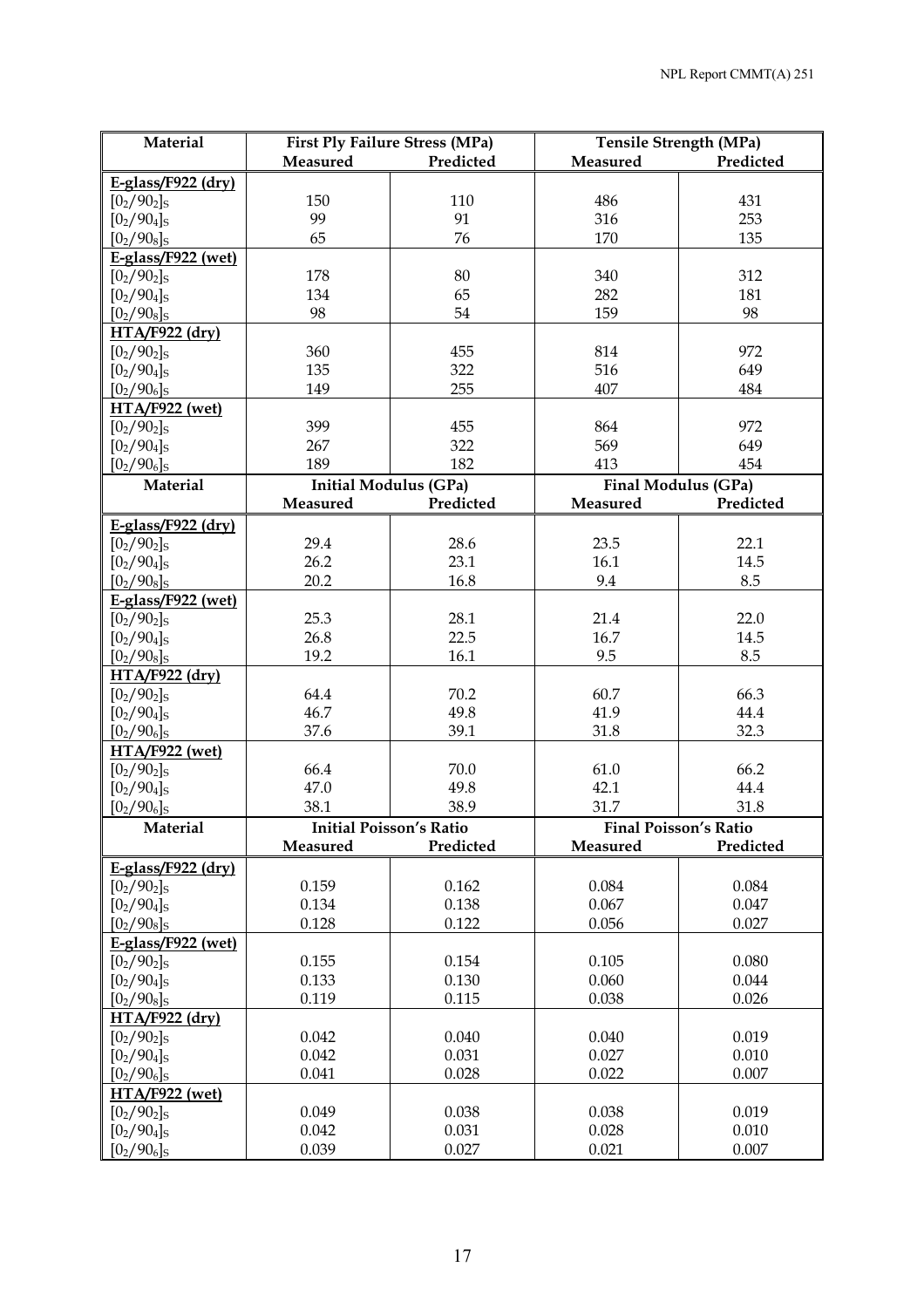In summary, the preliminary design analysis used in CoDA to predict the in-plane laminae (layer) and laminate properties of the unidirectional and cross-ply laminates in tension can be considered satisfactory. As expected, the degree of correlation between the predicted and actual stiffness values are better than that for the strength properties. The degree of correlation between predicted and actual FPF stress could be improved by taking into account hygrothermal residual stresses in the laminate analysis. However, care needs to be exercised when including residual stresses in determining ultimate tensile strength of the laminate as these stresses are considerably diminished after FPF. The large uncertainty associated with Poisson's ratio measurements make it difficult to compare predictive values with experimental results, particularly for the damaged material.

**Note.** Transverse crack measurement and stiffness loss data will be compared with predictive modelling in future reports. Early indications are that predictions from the plain strain model developed by Dr L N McCartney at NPL are generally in good agreement with the experimental data.

## 3.3 STEAM AUTOCLAVE CONDITIONING

Longitudinal tensile properties were also measured for steam autoclave conditioned unidirectional E-glass/F922 and HTA/F922 laminates. Specimens were conditioned for periods ranging from 24 to 72 hours at 2.2 bar and 136 °C and then tested under standard laboratory conditions within an hour of removal from the conditioning environment. A Midas 40 bench top autoclave unit, manufactured by Prior Clave Ltd, was used for conditioning the specimens.

The results, shown in Table 15, clearly indicate that moisture saturation is reached within 24 to 48 hours when steam autoclaved with the glass/epoxy absorbing a higher level of moisture. Wicking along the fibre-matrix interface probably contributed to the higher moisture level. The levels of moisture absorbed by the two materials within the 48 hour time period far exceed those recorded after 6 weeks exposure at 70 °C and 85% RH. Tensile properties of the HTA/F922 remain unaltered after 72 hours in the steam autoclave. In contrast, the E-glass/epoxy was highly sensitive to moisture ingress. This material showed a 50% strength loss within 48 hours. No further changes in tensile strength were observed after 48 hours exposure. The loss in strength can be attributed mainly to fibre degradation (i.e. corrosion and leaching). Small blisters were observed on the surface of the glass/epoxy specimens. Tensile modulus was far less sensitive to environmental exposure.

| Condition                | <b>Moisture Content</b><br>$(wt \frac{0}{0})$ | <b>Tensile Strength</b><br>(MPa) | <b>Tensile Modulus</b><br>(GPa) |
|--------------------------|-----------------------------------------------|----------------------------------|---------------------------------|
| $E-glass/F922$           |                                               |                                  |                                 |
| Dry (unconditioned)      | 0.00                                          | $1087 \pm 29$                    | $43.0 \pm 0.9$                  |
| 70 °C/85% RH (6 weeks)   | 1.00                                          | $763 \pm 42$                     | $37.2 \pm 1.4$                  |
| Steam autoclave (24 hrs) | 2.09                                          | $654 \pm 22$                     | $38.3 \pm 1.3$                  |
| Steam autoclave (48 hrs) | 2.94                                          | $579 \pm 47$                     | $38.1 \pm 0.8$                  |
| Steam autoclave (72 hrs) | 2.83                                          | $585 \pm 50$                     | $37.6 \pm 1.0$                  |
| <b>HTA/F922</b>          |                                               |                                  |                                 |
| Dry (unconditioned)      | 0.00                                          | $1684 \pm 132$                   | $126 \pm 5$                     |
| 70 °C/85% RH (6 weeks)   | 1.06                                          | $1728 \pm 132$                   | $130 \pm 4$                     |
| Steam autoclave (24 hrs) | 2.12                                          | $1691 \pm 91$                    | $125 \pm 1$                     |
| Steam autoclave (48 hrs) | 1.90                                          | $1725 \pm 42$                    | $128 \pm 2$                     |
| Steam autoclave (72 hrs) | 2.20                                          | $1784 \pm 94$                    | $123 \pm 9$                     |

**Table 15: Tensile Properties of Hot/Wet Conditioned Unidirectional Laminates**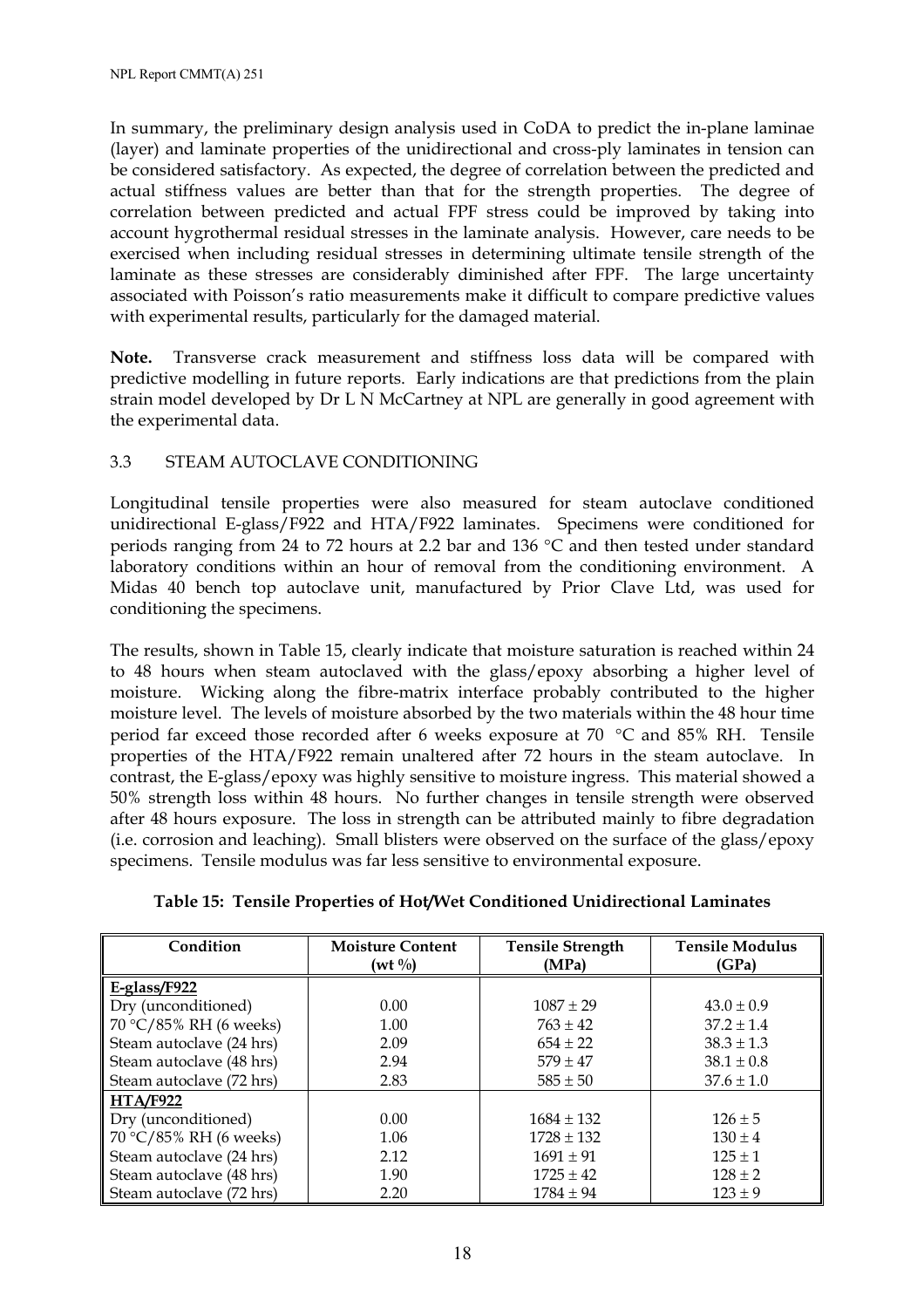**The results strongly indicate that autoclave conditioning is a viable option for inducing accelerated ageing, particularly for those systems possessing a cure temperature and a glass transition temperature in excess of 120 <sup>o</sup> C to 140 <sup>o</sup> C. The technique may prove far too destructive for materials possessing a low Tg value, such as polyester resins. This promising accelerated ageing procedure warrants further consideration.** 

## 3.4 CHEMICAL RESISTANCE

Unidirectional E-glass/F922 and HTA/F922 specimens were exposed to either 1 N solution of sulphuric acid, 1 N solution of sodium hydroxide solution or deionised water at 23 °C in an unstressed state for 2 weeks. Immersion in all three liquids results in a substantial reduction in tensile properties of the E-glass/F922 (Table 16), with the sulphuric acid solution having a greater degrading effect than either the deionised water or sodium hydroxide solution. In comparison, HTA/F922 carbon/epoxy shows far superior chemical resistance. Exposure to sodium hydroxide for 2 weeks had no affect on the tensile properties of this material, whilst the reduction in tensile strength after exposure to the acidic solution was relatively small (6.6%). The effect of water immersion on the tensile properties of HTA/F922 carbon/epoxy was not investigated as the tensile properties of this material were unaltered following exposure to 70 °C and 85% RH for longer periods (see Table 4).

| <b>Material</b> | Environment      | <b>Tensile Strength</b><br>(MPa) | <b>Tensile Modulus</b><br>(GPa) |
|-----------------|------------------|----------------------------------|---------------------------------|
| E-glass/F922    | Unconditioned    | $1087 \pm 29$                    | $43.0 \pm 0.9$                  |
|                 | Deionised water  | $859 \pm 59$                     | $36.6 \pm 8.4$                  |
|                 | Sodium hydroxide | $875 \pm 57$                     | $37.8 \pm 2.0$                  |
|                 | Sulphuric acid   | $775 \pm 59$                     | $35.7 \pm 1.4$                  |
| <b>HTA/F922</b> | Unconditioned    | $1684 \pm 132$                   | $126 \pm 5$                     |
|                 | Sodium hydroxide | $1670 \pm 56$                    | $125 \pm 3$                     |
|                 | Sulphuric acid   | $1573 \pm 61$                    | $124 \pm 2$                     |

#### **Table 16: Chemical Resistance of Unidirectional Laminates**

|  | Table 17: Permanent Change in T <sub>,</sub> for Chemically Aged Unidirectional Laminates |  |  |  |  |  |
|--|-------------------------------------------------------------------------------------------|--|--|--|--|--|
|--|-------------------------------------------------------------------------------------------|--|--|--|--|--|

| <b>Material</b> | Environment      | $Tg(^{\circ}C)$ |
|-----------------|------------------|-----------------|
| E-glass/F922    | Unconditioned    | 226.8           |
|                 | Sodium hydroxide | 244.6           |
|                 | Sulphuric acid   | 249.6           |
| $E-glass/913$   | Unconditioned    | 176.5           |
|                 | Sodium hydroxide | 170.2           |
|                 | Sulphuric acid   | 165.2           |
| <b>HTA/F922</b> | Unconditioned    | 219.2           |
|                 | Sodium hydroxide | 244.5           |
|                 | Sulphuric acid   | 249.2           |

DMA measurements were also carried out on chemically conditioned material to determine permanent changes in T<sub>g</sub>. Specimens were pre-dried to a constant weight at 50 °C, weighed, conditioned and reweighed. Test specimens were weighed prior to DMA tests. The **T**<sub>g</sub> values of conditioned E-glass/F922 and HTA/F922 after drying were higher than the  $\mathbf{T}_z$ measured for unconditioned material, whereas **T**<sub>e</sub> for E-glass/913 is permanently depressed following conditioning. The reduction in T<sub>p</sub> observed for E-glass/913 can be attributed to a permanent loss in stiffness of the epoxy matrix.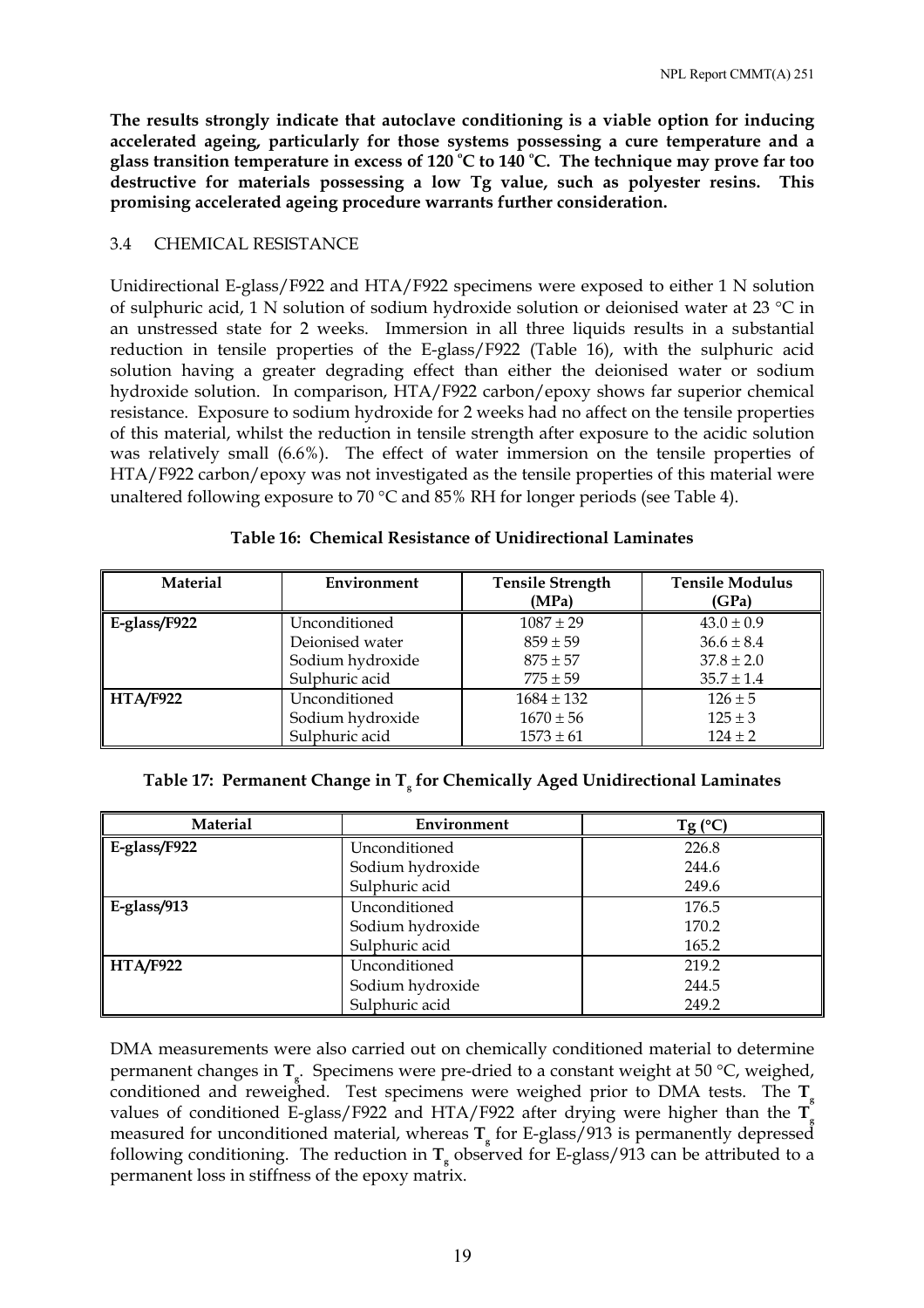A probable cause for the increase in  $T<sub>g</sub>$  observed for the E-glass/F922 and HTA/F922 systems is antiplasticisation of the F922 epoxy through leaching of uncured monomer from the unmodified epoxy resin.

Changes in colour and gloss were also evident in the glass and carbon fibre-reinforced composite laminates. Pigment change was most noticeable for those specimens that had been immersed in the sulphuric acid solution. The predominantly orange E-glass/F922 specimens were tinged green as a result of chemical reactions between the sulphuric acid the glass fibres and the epoxy resin. The colour change of E-glass/913 was more dramatic with the colour of the conditioned specimens being black with an aquamarine hue. **Changes in colour have been used in previous studies (see [11]) as an indicator of degradation of the composite substrate, although colour transformation may be misleading as to changes in mechanical properties.** 

The results from this programme and from published literature clearly show that the chemical resistance of epoxy resin systems to acid and alkali solutions depends on the resin chemistry. Chemical resistance of each epoxy system differs for each chemical reagent, and it is not possible to generalise about the chemical resistance of epoxy or any other thermosetting resin system (e.g. polyester or vinyl ester) (see Chapter 3 [11]). It is therefore necessary to evaluate each composite system individually. The results presented in this section, however, demonstrate that it is possible to use the standard specimen geometry prescribed in ISO 527-5 to quantify and rank the chemical resistance of composite systems to different chemical reagents. This can often be achieved within 6 to 12 weeks. **Care is needed to ensure the end tabs remain bonded to the test specimen throughout the conditioning and testing phases of the trials.** 

The rate of degradation is dependent on the absorption rate and on the amount of chemical agent absorbed. Large structures are more resistant to environmental attack with equivalent changes in mechanical and physical properties of the composite substrate requiring far longer exposure times compared with coupon specimens. In large structures, chemical deterioration may take many decades to occur, whereas for coupon specimens these changes can be induced in weeks using accelerated testing methods. **It is therefore essential to take account of the rate of diffusion of the chemical agent into the material in order to extrapolate laboratory data from accelerated tests to actual structures. The use of laboratory data obtained from accelerated tests on coupon specimens tends to result in conservative design practices. It would be preferable to use larger test pieces or actual components and to condition these materials for 12 months, or longer, under milder and more realistic conditions than those generally employed to accelerate degradation.**

## **4. FLEXURE**

## 4.1 HYGROTHERMAL EFFECTS

Four-point flexure tests were carried out on unconditioned and moisture conditioned longitudinal and transverse flexure specimens that were cut from 2 mm thick unidirectional E-glass/913 and T300/924 laminates (see also Section 2.3.2). The flexural properties were measured at five temperatures (23 °C, 50 °C, 100 °C, 150 °C and 200 °C). Specimens were tested in an environmental chamber attached to an Instron 4507 screw-driven test machine. Temperatures were allowed to stabilise for 5 to 10 minutes prior to testing. Instron Series IX software was used to control the test machine and record load and strain during the tests. A 20 kN load cell was used to monitor load.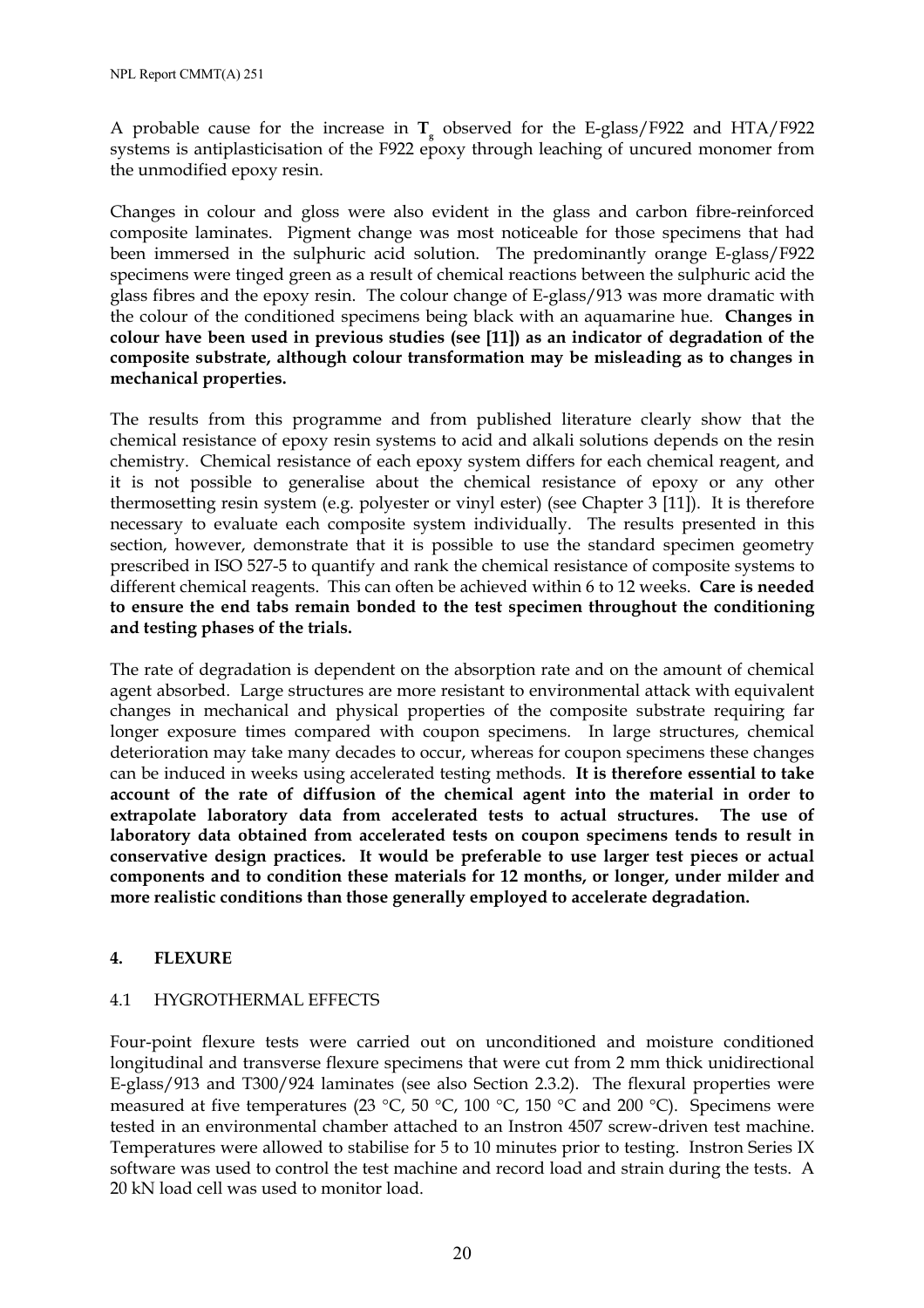

**Figure 16: Moisture absorption of longitudinal E-glass/913 and T300/924 specimens.** 

The flexure specimens were conditioned by immersion in deionised water at a temperature of 60 °C. Specimens were withdrawn at selected intervals over a period of 15 days. Five specimens were tested at each temperature after 0, 3, 7 and 15 days exposure. The moisture content (wt %) was monitored using travellers (Figure 16) [8]. DMA measurements were carried out on dry and conditioned specimens to determine the change in  $T<sub>g</sub>$  as a function of moisture content (Figure 17). These results, presented in Figure 18, clearly show that moisture reduces the glass transition temperature with the shift in temperature being related to moisture content by Equation (1). The temperature shift, **g**, is 36.8 K and 28.9 K for T300/924 and E-glass/913, respectively. The corresponding transition temperatures for the unconditioned materials were 430 K (157 °C) and 482 K (209 °C).



**Figure 17: Glass transition temperature for hot/wet conditioned E-glass/913 and T300/924.**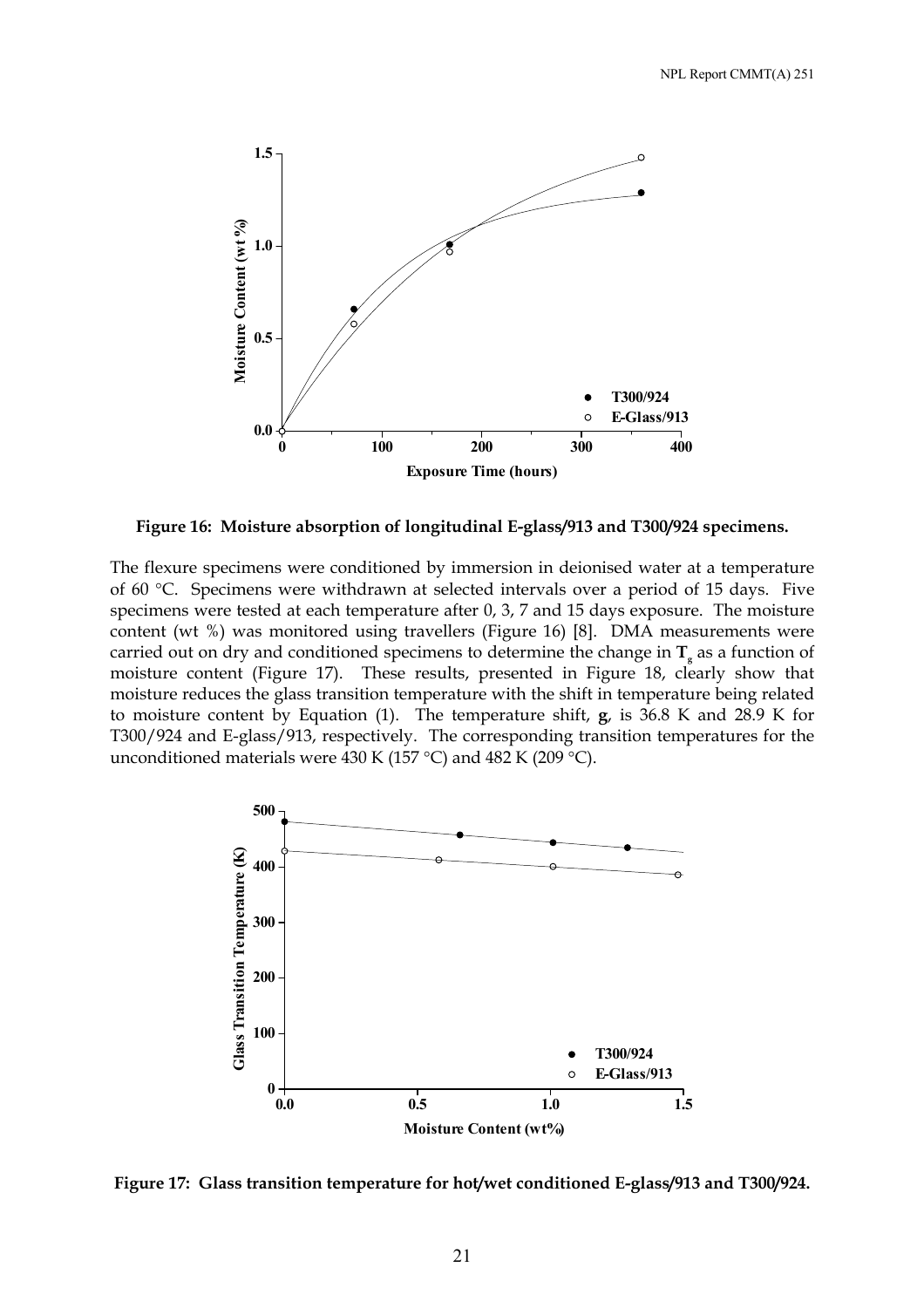Two different values of glass transition temperature were obtained for two different batches of E-glass/913 (see also Table 17) using DMA. The differences can be attributed to differences in: (i) thermal analysis equipment used; (ii) temperature ramp rates; and (iii) techniques of data handling and analysis.

The transverse and longitudinal flexure results for the two composites are presented as a set of graphs (Figures A1 to A4) in the Appendix of this report. The following observations can be made in relation to flexure and moisture absorption results.

- T<sub>g</sub> for both of the epoxy based composites decreases linearly with moisture content. The rate of decrease is approximately 29 °C/wt% for E-glass/913 and 37 °C/wt% for T300/924.
- Rate of moisture absorption was higher for the E-glass/913 laminate (Figure 16). A contributing factor was the higher resin content present within the composite.
- At elevated temperatures the adverse effect of moisture on the flexural properties is exacerbated. A synergism exists between moisture content and temperature.
- Transverse flexural properties are particularly sensitive to changes in moisture content.
- Flexural properties of E-glass/913 are more sensitive to changes in moisture and temperature in comparison with T300/924. This is understandable as the  $T<sub>g</sub>$  for unconditioned (i.e. dry) E-glass/913 and T300/924 is 156 °C (429 K) and 209 °C (482 K), respectively.
- **Transverse flexure tests offer a rapid and economic method of assessing environmental degradation. Tests can be carried out under combined environment and applied loading (static and fatigue) conditions.**

## 4.2 PREDICTIVE ANALYSIS

At present, there are no physics/mechanistic-based theories, which can be used to predict changes in mechanical properties of composite materials caused by environmental exposure. Predictive models tend to be non-mechanistic or empirical in nature (i.e. curve fitting to experimental data). A number of semi-empirical models (both linear and logarithmic) have been suggested [12-16]. These models need experimental data in order to determine the effects of temperature and moisture on the mechanical properties. This section will examine two mathematical relationships used for predicting strength and strength reduction due to hygrothermal ageing: (i) non-dimensional temperature function [13]; and (ii) Kitagawa power-law relationship [14-16]. The two relationships will be used to estimate the longitudinal and transverse flexural properties of unidirectional T300/924 and E-glass/913 for a range of temperatures and moisture contents.

## 4.2.1 Non-Dimensional Temperature, T\*

Constituent (e.g. matrix) stiffness and strength properties can be approximated by the following power-law relationship [12]:

$$
\frac{P}{P_o} = \left(\frac{T_g - T}{T_g - T_o}\right)^n\tag{2}
$$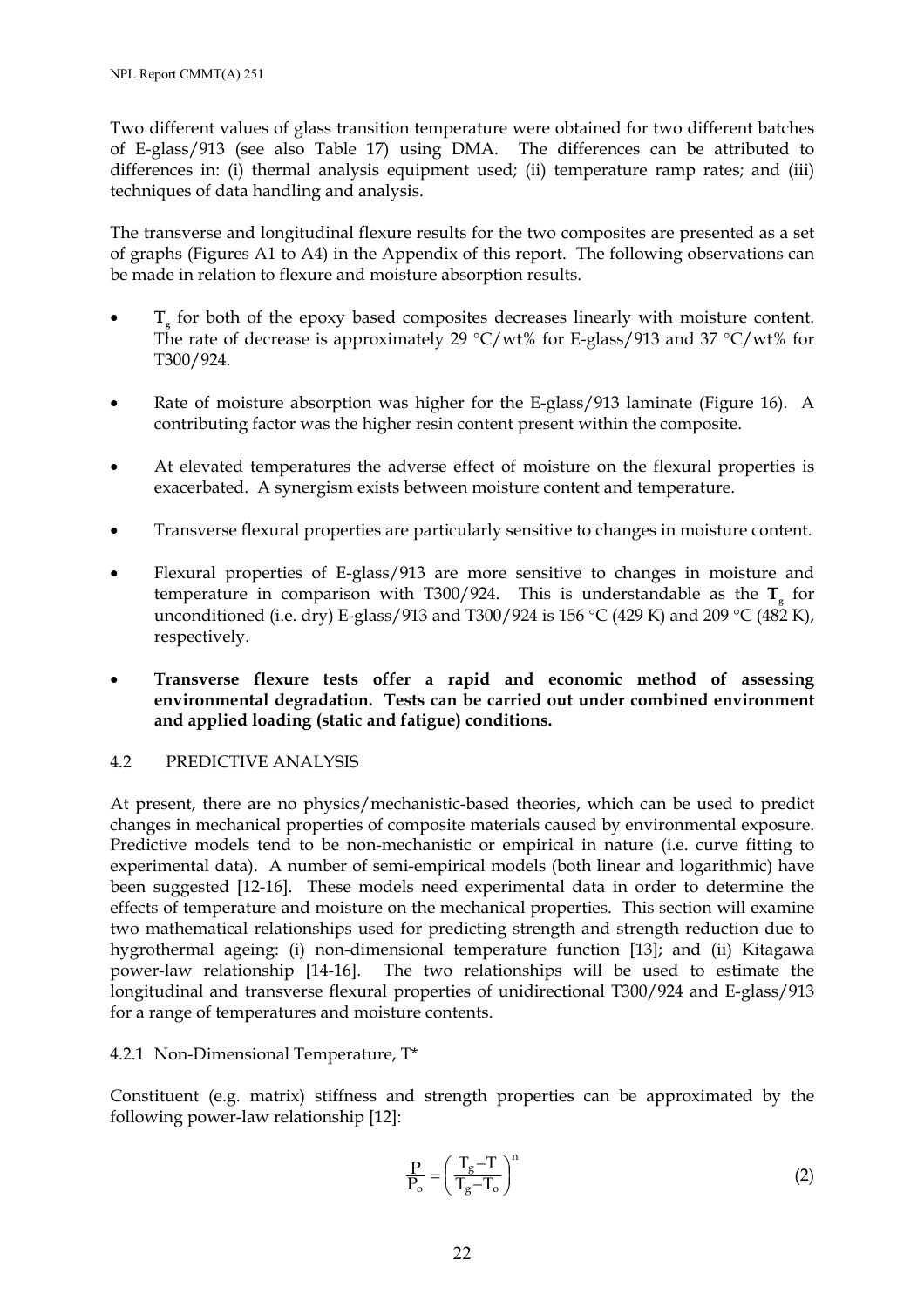where **P** denotes a material property (e.g. longitudinal tensile strength) at the test temperature  $T$  (in K),  $P_0$  is the initial property value of the dry material measured at room or reference temperature  $T_{o}$  (296 K), and  $T_{g}$  is the glass transition temperature of the material (dry or conditioned). The relationship will only provide a rational solution when  $T_s$  > T and  $T_s$  >  $T_o$ . The exponent **n** is a constant, which is empirically derived from experimental data. The bracketed term in Equation (2) is the non-dimensional temperature function, **T\***.

Chamis et.al [12] suggested a similar relationship to that given in Equation (2). The difference being that the relationship accounts for differences in glass transition temperature between dry and conditioned (i.e. wet) material. According to the authors, strength and stiffness property reduction due to hygrothermal ageing can be approximated using the following simple algebraic relationship [12]:

$$
\frac{P}{P_o} = \left(\frac{T_{gw} - T}{T_{gd} - T_o}\right)^n\tag{3}
$$

where  $T_{\text{gd}}$  and  $T_{\text{gw}}$  are the glass transition temperatures of dry and conditioned material. The exponent **n** has a value of 0.5. The above equation results in conservative strength values. This relationship will only provide a rational solution when  $T_{\text{av}}$  > T and  $T_{\text{ad}}$  >  $T_{\text{ad}}$ .

The matrix and fibre strength and stiffness properties determined using Equations (2) or (3) when incorporated into micromechanics formulas, such as the Halpin-Tsai equations for inplane transverse and shear moduli, can be used to derive ply stiffness and strength properties. **An increase in moisture content may cause either an increase or decrease in the properties**. Hygrothermal effects on the flexure properties of the two composite systems were estimated using Equation (3). The empirical formula was applied directly to Eglass/913 and T300/924 flexure data. No attempt was made to predict ply properties using measured properties of hygrothermally aged matrix materials. **It is extremely difficult, if not impossible, to produce void free resin samples from 913 and 924 epoxy.**



**Figure 18: Transverse flexure properties of unidirectional E-glass/913.**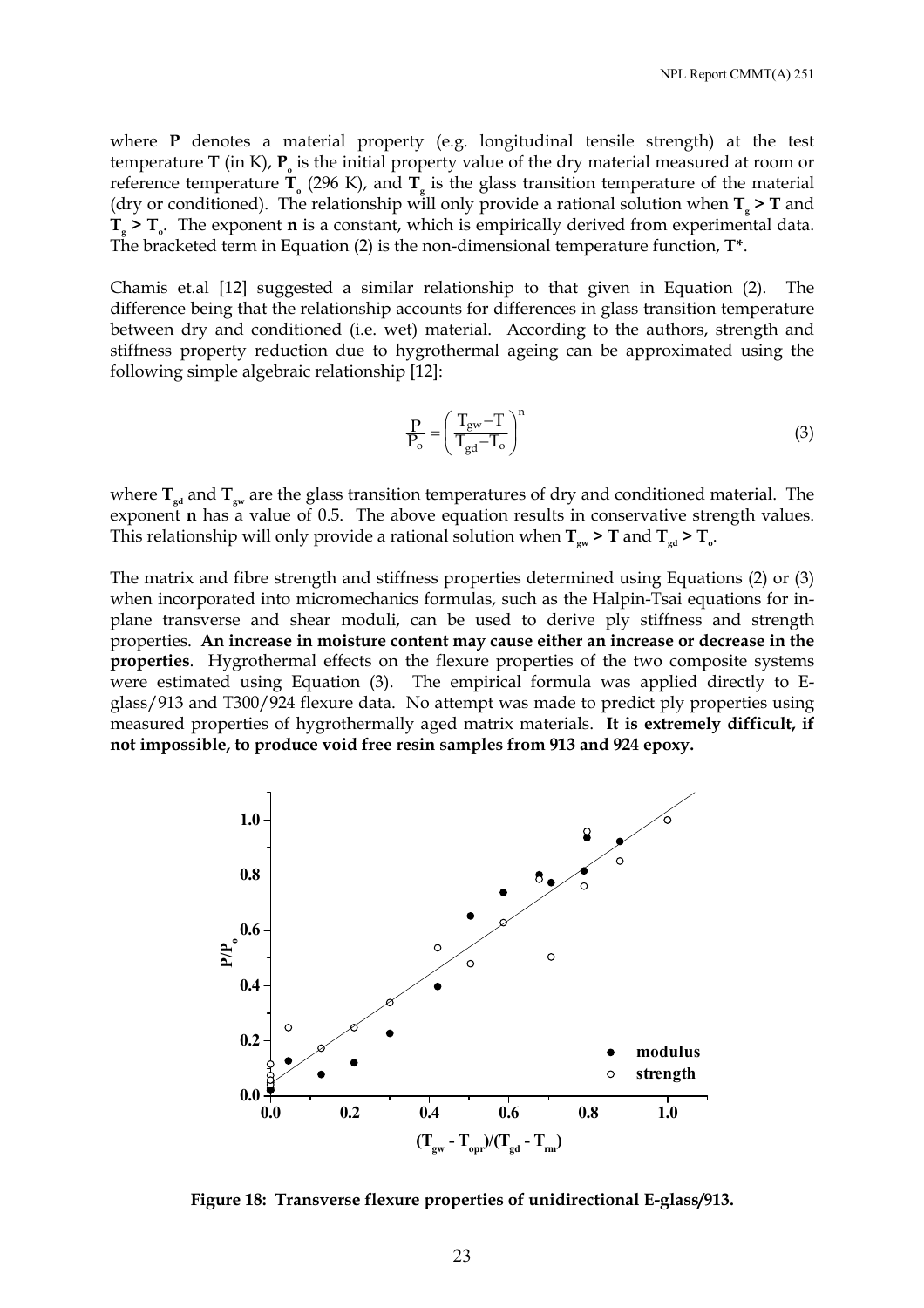Equation (3) was found to be applicable to the transverse flexure data (strength and modulus) for both composite systems. The exponent **n** was estimated to have a value of 1 for E-glass/913 and a value of 0.5 for T300/924. Figure 18 shows a plot of normalised transverse flexure properties of hygrothermally aged E-glass/913 as a function of non-dimensional temperature. The straight line in Figure 18 is a linear regression best fit to all the modulus and strength data, which was obtained at four moisture levels (i.e. 0.0 to 1.48 wt %). The glass transition temperature for the two composite materials, dry or conditioned (i.e. wet), can be determined using Equation (1).

The good agreement between predicted and measured transverse flexure properties is understandable as the power-law formula was originally intended for use in estimating hygrothermally-degraded properties of the resin matrix. Transverse flexural properties are matrix dominated, provided the integrity of the fibre-matrix interface is not compromised.

The non-dimensional temperature approach was also applied to some of the longitudinal flexure data. The results were inconsistent, however, with the value of the exponent **n** being different for the stiffness and strength data. Fibre dominated properties are less sensitive to changes in matrix properties, and hence there is poorer agreement between experimental data and estimates made using the non-dimensional temperature function.

#### 4.2.2 Kitagawa Power-Law Relationship

A model to predict the yield behaviour of glassy polymers was developed by Bowden and co-workers [13]. Kitagawa [14] expanded and generalised the model showing that the relationship between shear yield stress, τ, and shear modulus, **G**, for glassy polymers can be represented by a power law relation of the form:

$$
\frac{T_o \tau}{T \tau_o} = \left(\frac{T_o G}{T G_o}\right)^n\tag{4}
$$

where  $\mathbf{T}_s$  is the reference temperature (in K),  $\tau$ , and  $\mathbf{G}_s$  are, respectively, the shear yield stress and the shear modulus at  $\mathbf{T}_{o}$ , and the exponent **n** is a constant. The reference temperature  $\mathbf{T}_{o}$ is frequently taken as room temperature. The values of log (**T**<sub>*τ*</sub> $\gamma$ **T**τ<sub>*<sub>a</sub>*) are plotted against those</sub> of log  $(T\text{G}/T\text{G})$ , such that the exponent **n** is the gradient of the linear regression best fit through the log-log data. Broughton [15] and Padmanabhan [16] demonstrated that Equation (4) could also be applied to unidirectional carbon/epoxy and glass/epoxy composites.

Figures 19 and 20 show that Kitagawa's power-law relationship can also be used to relate the stiffness and strength data from flexural tests performed on hygrothermally aged unidirectional glass/epoxy and carbon/epoxy composite materials. The relationship can be rewritten in the form:

$$
\frac{T_o \sigma_f}{T \sigma_{fo}} = \left(\frac{T_o E_f}{TE_{fo}}\right)^n
$$
\n(5)

where  $\sigma$ <sub>*f*</sub> is the ultimate flexural strength,  $E$ <sub>*f*</sub> is the flexural modulus and the subscript **o** relates to the reference condition. Master curves can be fitted to both the transverse flexure and longitudinal flexure data. The slope **n** has a value of 0.52 and 1.35 for the longitudinal and transverse flexure data, respectively.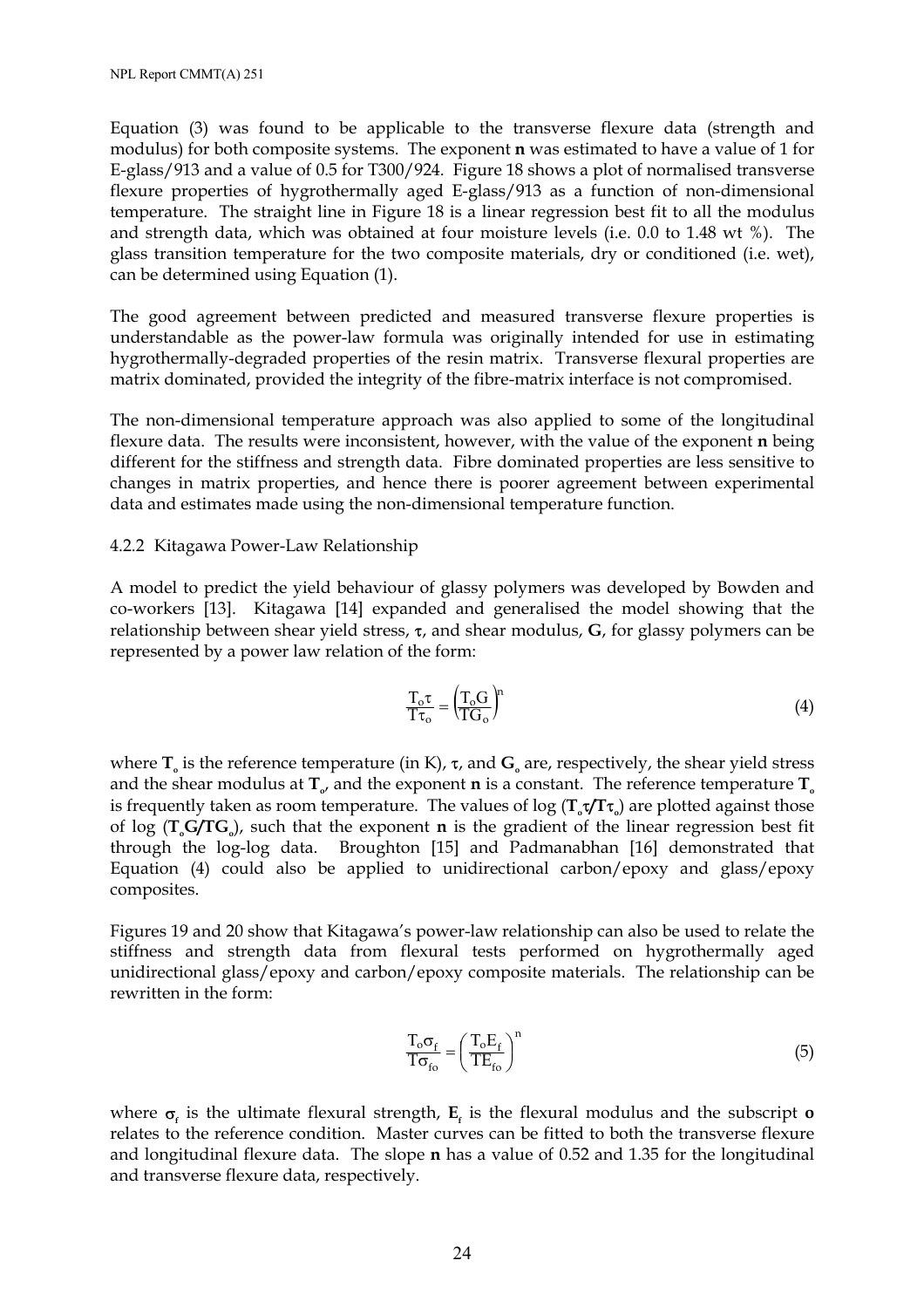

**Figure 19: Kitagawa's power-law relationship for longitudinal flexure data.** 



**Figure 20: Kitagawa's power-law relationship for transverse flexure data.**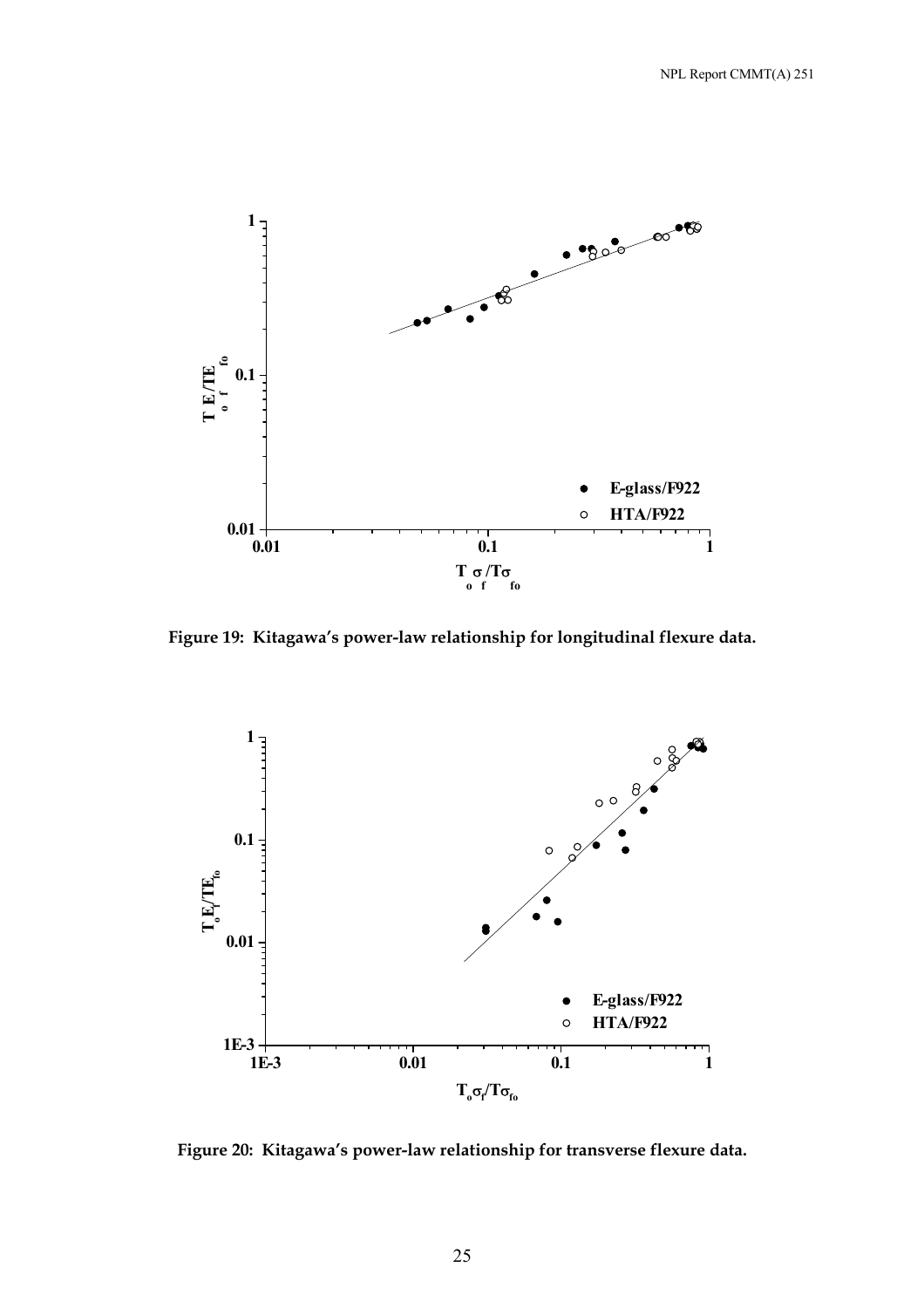## 4.3 STEAM AUTOCLAVE CONDITIONING

Flexural properties have also been measured for steam autoclave conditioned cross-ply (i.e. 0°/90°) T300/924 carbon/epoxy. Three-point flexure tests were carried out on dry and conditioned specimens under standard laboratory conditions according to BS EN ISO 14125. The flexure tests were simply trials to ascertain the effectiveness of using a steam autoclave to accelerate ageing. Specimens were exposed to the following high temperature and pressure conditions for periods ranging from 6 to 12 hours: (i) 1.05 bar and 121 °C; and (ii) 2.6 bar and 137 °C. The results of the tests are shown in Table 17. The specimens were conditioned in a commercial autoclave unit by LTE Scientific Ltd.

| Condition                                  | <b>Moisture Content</b><br>$($ %) | <b>Flexural Modulus</b><br>(GPa) | <b>Flexural Strength</b><br>(MPa) |
|--------------------------------------------|-----------------------------------|----------------------------------|-----------------------------------|
| - Drv                                      | $0.19 \pm 0.01$                   | $92.5 \pm 1.1$                   | $1332 \pm 78$                     |
| 121 °C/1.05 bar/6 hrs                      | $1.10 \pm 0.02$                   | $90.9 \pm 1.1$                   | $1,275 \pm 73$                    |
| $121 °C/1.05 \,\text{bar}/12 \,\text{hrs}$ | $1.43 \pm 0.01$                   | $90.0 \pm 0.9$                   | $1,198 + 97$                      |
| 137 °C/2.60 bar/12 hrs                     | $2.19 \pm 0.06$                   | $88.9 \pm 0.9$                   | $1,223 \pm 21$                    |

**Table 17: Flexural Properties of Autoclaved Conditioned Cross-Ply T300/924** 

The results in Table 17 show that moisture uptake in 12 hours was approximately 2 wt%. The corresponding reduction in  $T_g$  was at least 52 °C. This is equivalent to immersing the specimens in water at 60 °C for approximately 1 to 2 months. Larger coupon specimens would take 3 to 4 months and real structures 1 to 2 years to condition using current procedures. The effect of 12 hours conditioning at 2.6 bar and 137 °C on the cross-ply T300/924 laminate was minimal. Under similar conditions, transverse tensile strength of unidirectional T300/924 had been reduced by 25% within 24 hours.

## **5. STATIC FATIGUE**

This section presents the results from static fatigue (creep rupture) tests that were carried out on unidirectional and cross-ply laminates. The test results presented in this report are confined to ambient conditions only. A limited number of tests are being conducted to evaluate the combined effect of environment and applied static tensile stress. Tests on unconditioned coupon specimens were carried out using an Instron 8501 servo-hydraulic test machine fitted with servo-hydraulic grips. Instron Series IX software was used to control the servo-hydraulic test machine and to collect the test data. Tests were conducted under standard laboratory conditions. Strength-time data was obtained for a number of stress levels with one specimen tested per level.

**Note: Basic strength-time data can be obtained by conducting dead weight loading tests or using self-stressing fixtures, such as those employed within the CPD2 project for testing fibre bundles and composite rods [17]. Figure 21 shows the long-term environmental fatigue apparatus used for testing fibre strands and composite rods in fluid environments (e.g. water). For short duration tests (i.e. static loads close to the maximum load at failure) load relaxation occurs and it is therefore necessary to continuously manually adjust the screw jack on self-stressing creep frames in order to maintain a constant load. The use of servo-hydraulic controls avoids this problem. Manually operated systems are best suited to long-term testing where loads are relatively low and load relaxation is minimal**.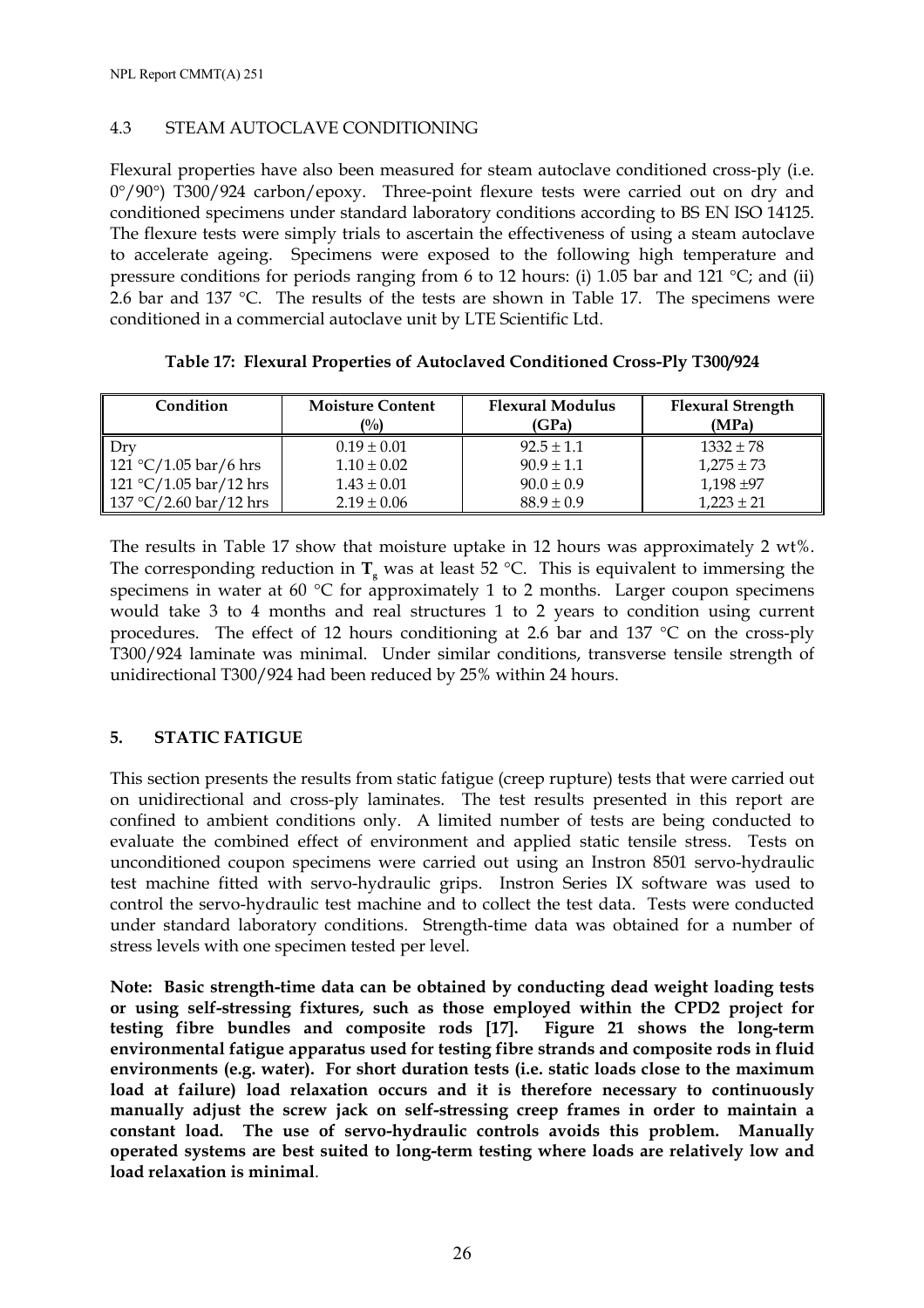

**Figure 21: Long-term environmental fatigue apparatus.** 

The normalised stress rupture data for the unidirectional and cross-ply glass/epoxy laminates when plotted on linear-log plots (Figures 22 to 24) form a sigmoidal or S-shape curve. The unidirectional E-glass/F922 specimens (Figure 22) are capable of sustaining a static load equivalent to 50% UTS under ambient conditions for at least 4 months.



**Figure 22: Stress rupture of unconditioned unidirectional E-glass/F922 in air.** 

The linear-log plots (Figures 22 and 23) of the normalised stress rupture data for the unidirectional and cross-ply glass/epoxy laminates form essentially "S" shaped (i.e. sigmoidal) curves. Aveston and Sillwood [18] obtained similar shaped curves for the stress rupture of unidirectional glass fibre-reinforced laminates subjected to tensile loads whilst immersed in either distilled water or 1 N sulphuric acid solution. The unidirectional Eglass/F922 specimens (Figure 22) displayed a capability of sustaining a static load equivalent to 50% UTS (ultimate tensile strength) for at least 4 months. The strength-time data for the cross-ply E-glass/913 laminate (Figure 23) indicates that this system may also have similar load bearing capabilities.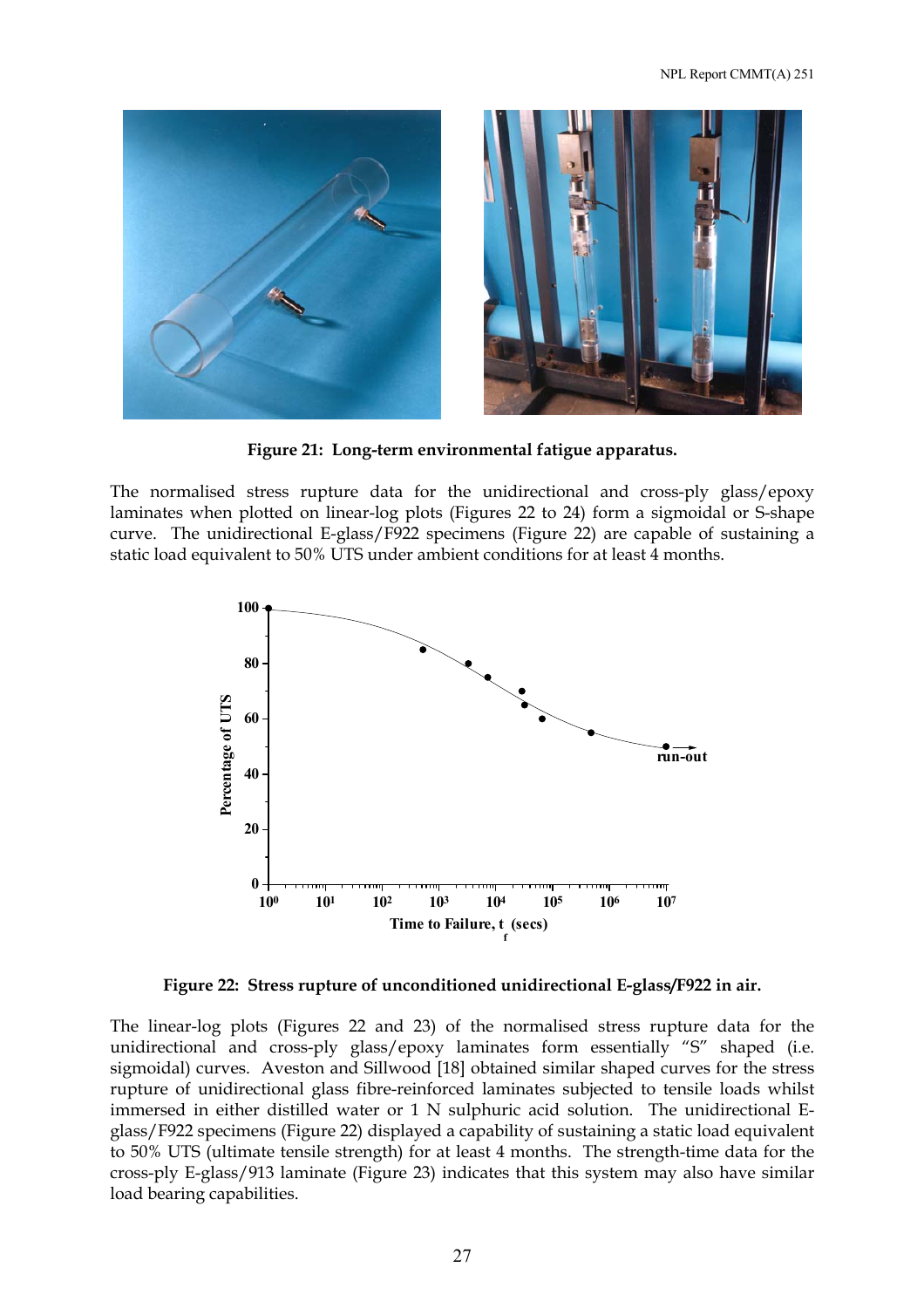

**Figure 23: Stress rupture of unconditioned cross-ply E-glass/913 in air.**

Tests were also conducted on narrow (3 mm wide) unidirectional specimens in order to assess the suitability of using narrow specimens for accelerated ageing in hostile environments. The normalised stress rupture curve (Figure 24) for 3 mm wide E-glass/F922 specimens when plotted on a linear-log plot can be approximated by the linear relationship:

$$
\sigma_{\text{APP}} / \sigma_{\text{UTS}} = 1 - \text{klog } t_{\text{f}}
$$
 (6)

where  $\sigma_{AP}$  is the applied load (or stress),  $\sigma_{UTS}$  is the maximum short-term strength of the unconditioned material, **k** is the slope and  $\mathbf{t}_f$  is time to failure. The value of **k** is 0.09.



**Figure 24: Stress rupture of 3 mm wide unidirectional E-glass/F922 in air.**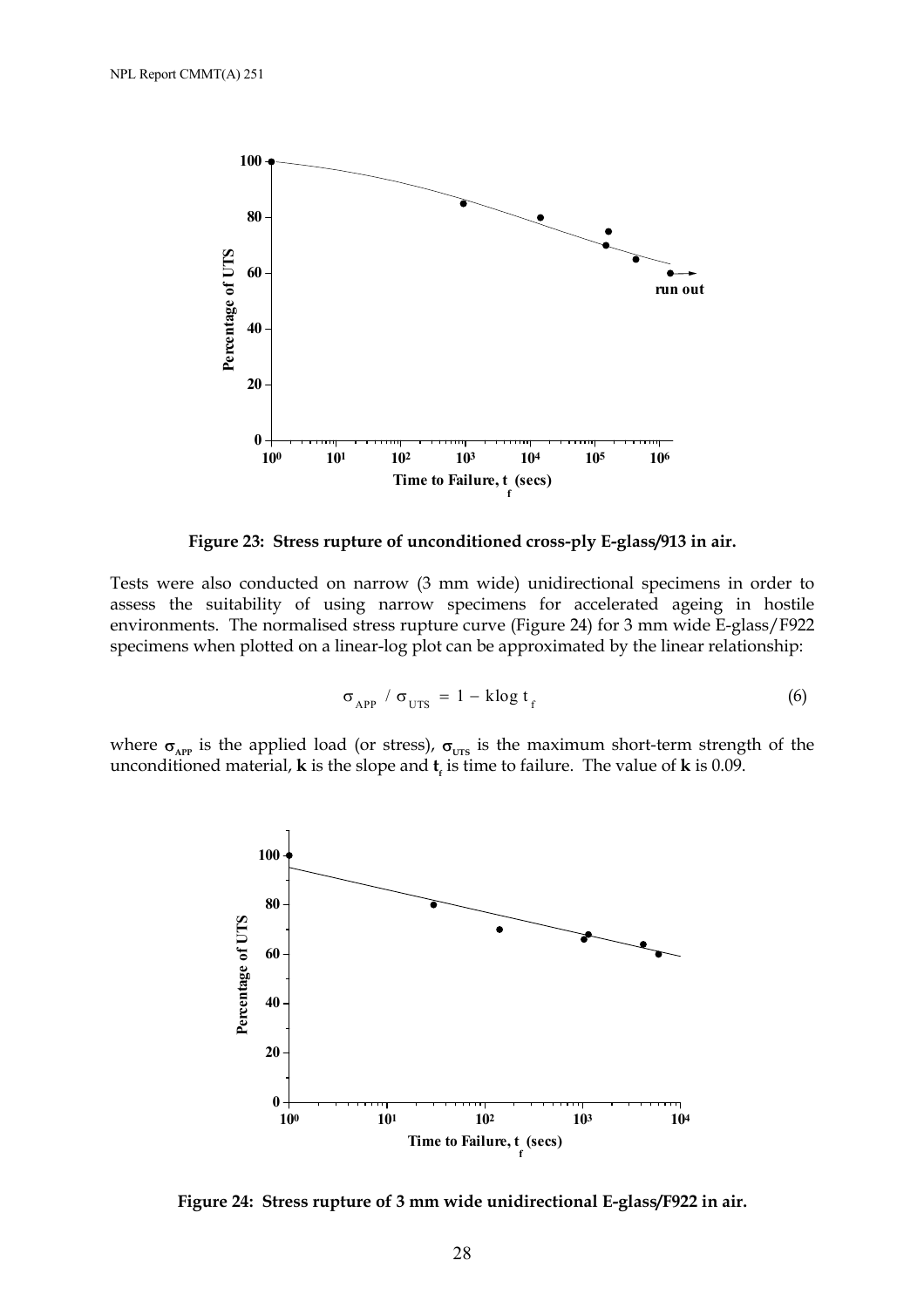It can be seen by comparing the results for narrow (Figure 24) and standard (Figure 22) unidirectional E-glass/F922 specimens that the narrow specimens are less robust (i.e. failure time for an equivalent stress level is less). Efforts were made to minimise the possibility of machine-induced damage at the specimen edges from affecting the strength results; particularly for the narrow strips. Although the narrow specimens were cut oversized and then polished to the final width, damage generally initiated at the edges. **The results from the 3 mm wide E-glass/F922 strips cannot be extrapolated to larger coupon specimens.**

The reduction in time to failure observed for the 3 mm wide unidirectional E-glass/F922 specimens may be attributed to a number of factors including:

- (i) A higher moisture content in the 3mm wide specimens compared with the wider specimens for the same exposure time;
- (ii) Edge effects (including damage through machining) are larger for the narrow specimens; and
- (iii) The limited ability of smaller specimens to redistribute load as a result of fibre breakage and matrix and interfacial cracking.

Failure was non-progressive (i.e. catastrophic) with failure consistently occurring within the gauge-length, although often near the end tabs. There was little indication on the loaddisplacement response that failure was imminent.

## **6. DISCUSSION AND CONCLUSIONS**

Test methods and environmental conditioning procedures have been evaluated with a view to determining the suitability of the techniques for obtaining basic strength-time data for unidirectional and cross-ply glass/epoxy and carbon/epoxy laminates. The principal conclusions that can be drawn from the results are:

## **Tensile Test Methods/Standards**

• Test geometries as specified in the international standards ISO 527-4 and ISO 527-5 are suitable for assessing environmental conditioning (e.g. hot/wet, sulphuric acid and sodium hydroxide solutions) and/or static loads on tensile properties.

## **Environmental Conditioning Techniques**

- Although the hot/wet conditions (excluding the steam autoclave) used in this study can be considered harsh in comparison to most service conditions, the degradation process was slow. The mechanical and physical properties of the bulk material in larger and more realistic structures should remain unaffected for a considerable period of time (e.g. 10-15 years) in temperate climates, such as those experienced by many European countries.
- Steam autoclave conditioning can accelerate moisture absorption by a factor of 100 (or more) and is suitable for use with materials designed for hot/wet conditions. Conservative strength and stiffness values are obtained using this approach.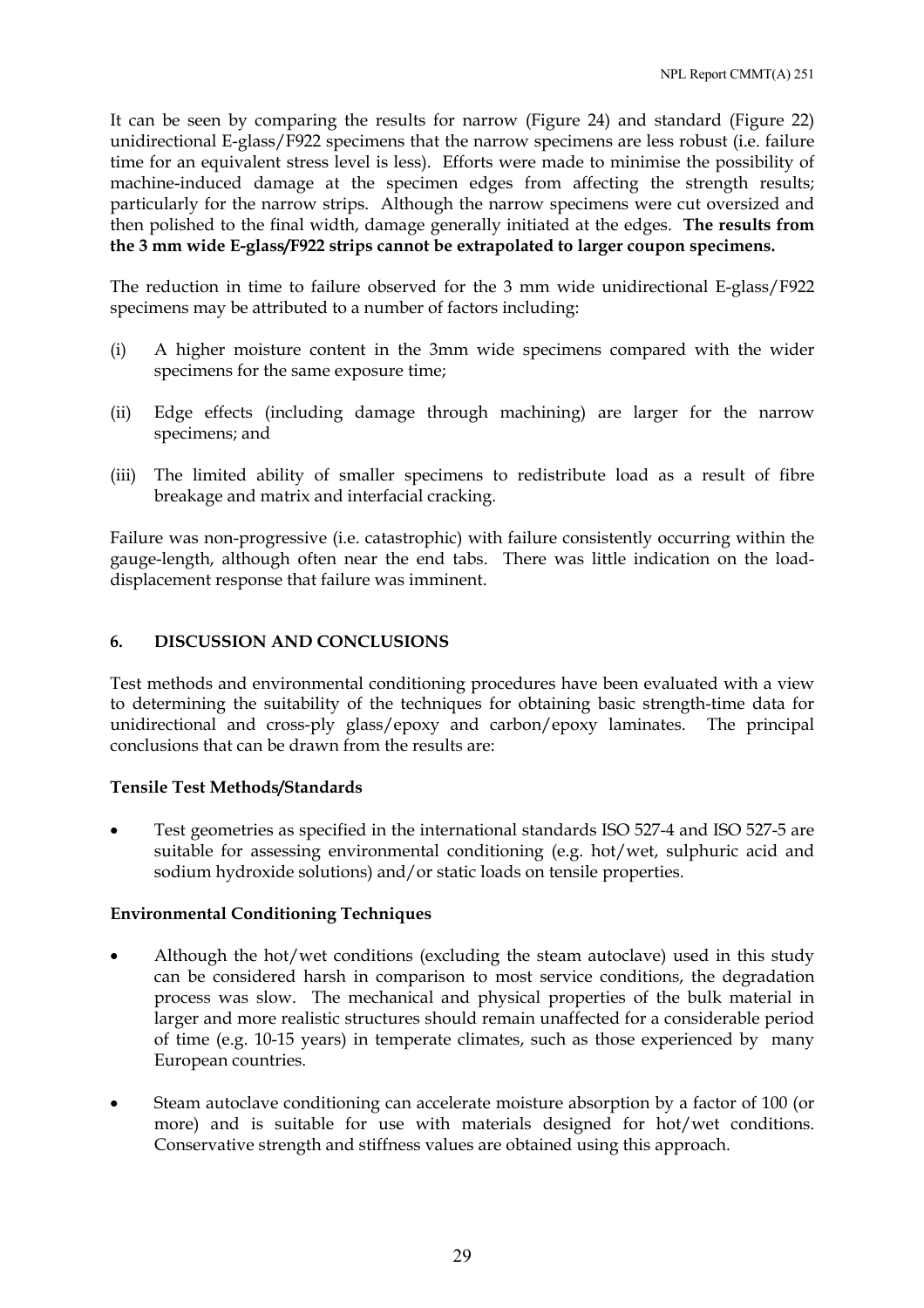• Moisture conditioned carbon/epoxy and glass/epoxy can be stored in a refrigerator for at least 6 weeks at 5 °C with minimal effect on the composite's tensile properties.

## **Flexure**

• Transverse flexural properties are particularly sensitive to the combined effect of moisture and elevated temperature. Transverse flexure tests offer a rapid and economic method of assessing environmental degradation.

## **Environmental Effects**

- The tensile properties of the T300/924 and HTA/F922 carbon/epoxy laminates were insensitive to environmental attack from water immersion, steam, and sulphuric acid and sodium hydroxide solutions.
- Glass/epoxy laminates undergo irreversible degradation in hostile environments. Longitudinal tensile strength is substantially reduced when exposed to steam, sulphuric acid or sodium hydroxide solutions.
- Generally, moderate levels of moisture (i.e. 0.6 –1.0 wt %) had a minimal effect on the elastic properties of the glass/epoxy and carbon/epoxy laminates.

## **Progressive Transverse Cracking in Cross-Ply Laminates**

- The transmission optical technique proved the most reliable method for monitoring progressive transverse cracking in cross-ply glass/epoxy. The number of transverse cracks observed using the edge crack measurement technique was 5-10% less than that observed using the transmission technique. X-ray diffraction techniques may prove more suitable for measuring transverse cracks in carbon/epoxy laminates.
- Acoustic emission (AE) proved unsatisfactory for counting transverse cracks, particularly for glass/epoxy laminates. In most cases, it proved impossible to differentiate the cause of the AE events. Limited success was achieved with  $[0<sub>2</sub>/90<sub>2</sub>]_{S}$ glass/epoxy laminate.
- Increasing the number of 90° plies reduces the stress level at which the first ply failure occurs and the maximum crack density.
- Elastic properties (particularly Poisson's ratio) of cross-ply laminates were sensitive to progressive transverse cracking with the reduction in elastic properties appearing to be directly related to the transverse crack density. The large uncertainty associated with Poisson's ratio measurements make it difficult to accurately monitor progressive damage using this parameter.
- Transverse cracking had a greater effect on the elastic properties of cross-ply glass/epoxy laminates. The combined effect of increased damage (see Figure 26) and the larger contribution made by 90° plies to the overall laminate stiffness for these materials, compared with equivalent carbon/epoxy laminates, results in a more severe reduction in stiffness for glass/epoxy.
- Transverse cracking in the cross-ply laminates occurred at higher stress levels following hot/wet conditioning at 70 °C and 85% RH. Absorbed moisture produces hygroscopic residual stresses. These stresses partially counteract the deleterious effects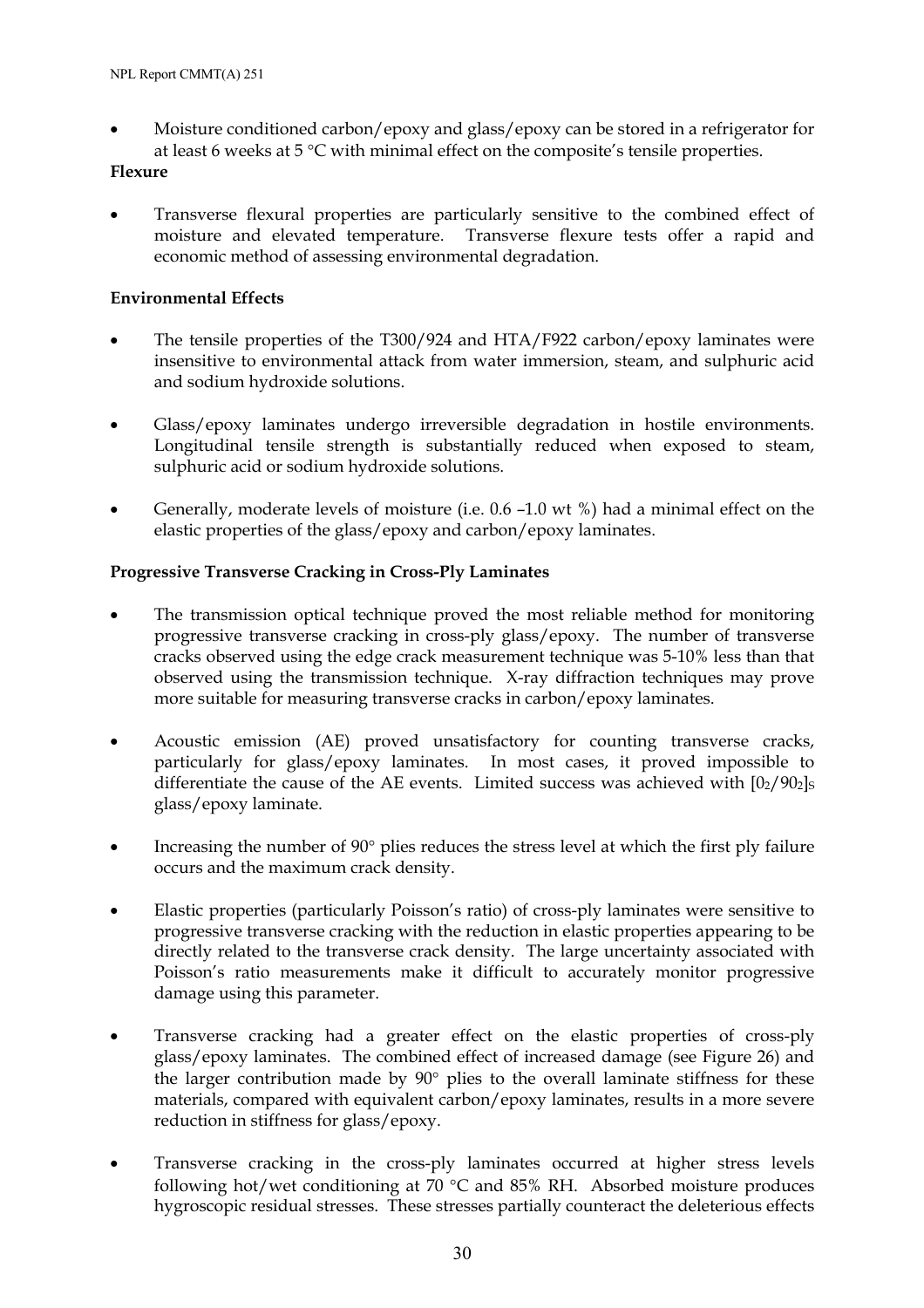that thermal residual stresses (induced during processing) have on the tensile strength properties of the individual layers.

## **Predictive Modelling**

- The preliminary design analysis used proved satisfactory for predicting tensile strength and stiffness properties of unidirectional and cross-ply glass/epoxy and carbon/epoxy laminates. It was possible to predict the stiffness before and after transverse cracking in the cross-ply laminates.
- Simplistic empirical models can be used to determine the flexural properties as a function of temperature and moisture content of hot/wet aged composite materials.
- The normalised stress rupture curves for unidirectional and cross-ply glass/epoxy laminates were essentially "S" shaped (i.e. sigmoidal). A best-fit straight line could be used as a first "approximation".
- Due to edge effects, the results from the 3 mm wide E-glass/F922 strips cannot be extrapolated to larger coupon specimens. The normalised stress rupture curve for this specimen type when plotted on a linear-log plot can be approximated by a straight line (Equation (5)):

$$
\sigma_{APP} / \sigma_{UTS} = 1 - k \log t_{f}
$$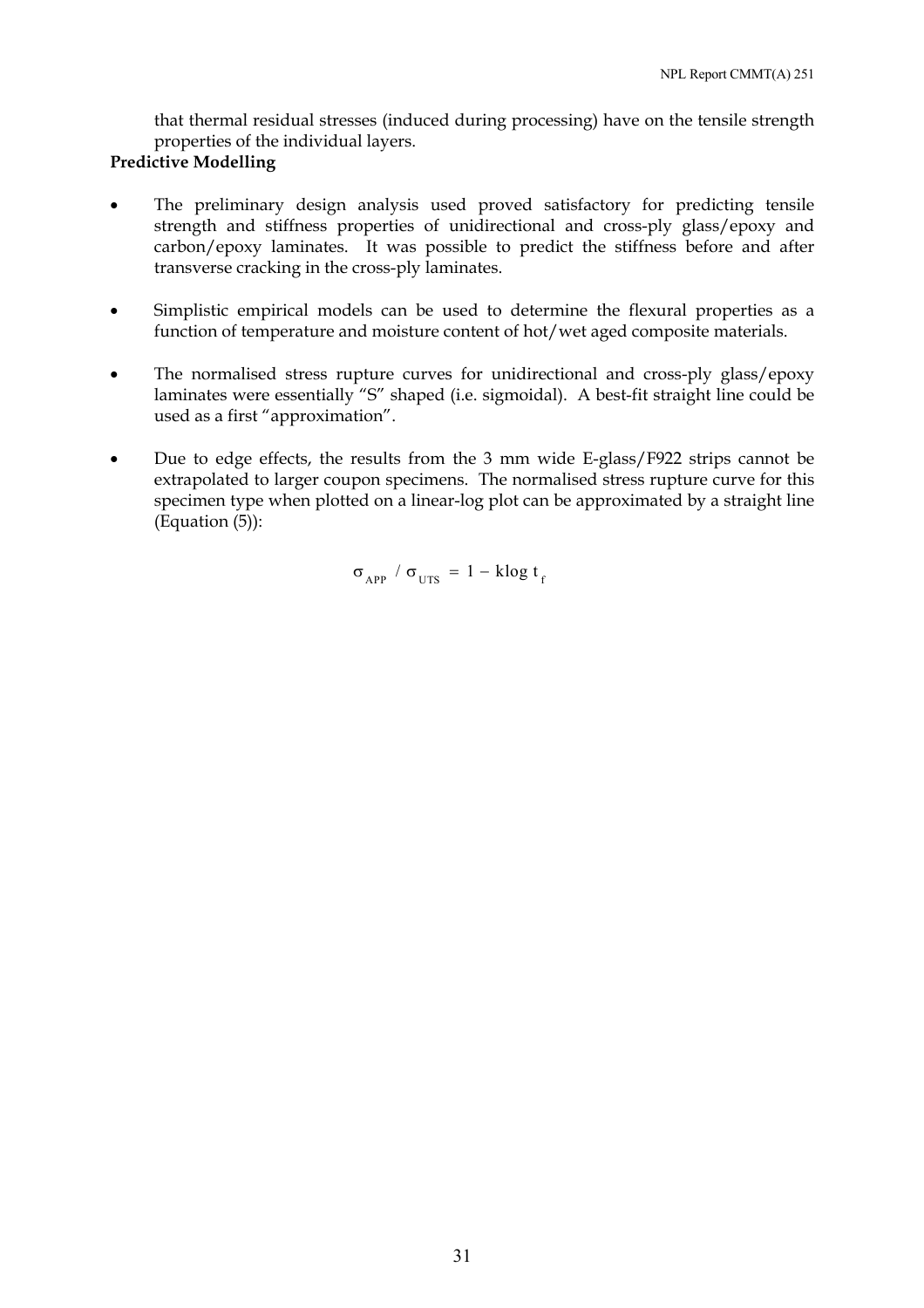#### **ACKNOWLEDGEMENTS**

This work forms part of the programme "Composites Performance and Design" funded by the Engineering Industries Directorate of the UK Department of Trade and Industry, as part of its support of the technological competitiveness of UK industry. The authors would like to express their gratitude to all members of the Industrial Advisory Group (IAG) and to colleagues at the National Physical Laboratory, particularly to Mr R Shaw, Mr S Gnaniah and Mr G Nunn whose contributions have made this work possible.

#### **REFERENCES**

- 1. ISO 1183:1987, "Plastics Methods for Determining Density and Relative Density of Non-Cellular Plastics"
- 2. ISO 1172:1975, "Textile Glass Reinforced Plastic Determination of Loss on Ignition".
- 3. BS ISO 11667:1997, "Fibre-Reinforced Plastics Moulding Compounds and Prepregs Determination of Resin, Reinforced-Fibre and Mineral-Filler Content - Dissolution Method".
- 4. BS EN ISO 527-5:1997, "Plastics Determination of Tensile Properties. Part 5 Test Conditions for Unidirectional Fibre-reinforced Plastic Composites".
- 5. BS EN ISO 527-4:1997, "Plastics Determination of Tensile Properties. Part 4 Test Conditions for Isotropic and Orthotropic Fibre-reinforced Plastic Composites".
- 6. BS EN ISO 14125:1998, "Fibre Reinforced Plastic Composites Determination of Flexural Properties.
- 7. BS EN ISO 527-2:1993, "Plastics Determination of Tensile Properties. Part 2 Test Conditions for Moulding and Extrusion Plastics".
- 8. ISO 6721:1996, "Plastics Determination of Dynamic Mechanical Properties. Part 1. General Principles".
- 9. Mulligan, D.R., Gnaniah, S.J.P. and Sims, G.D., "Thermal Analysis Techniques for Processing of Composites Adhesives", NPL Measurement Good Practice Guide Number 28, 2000.
- 10. "Reference Book for Composites Technology", Volume 2, Ed. Lee, M.L., Technomic Publishing Company Inc., 1990.
- 11. "Reinforced Plastics Durability", Ed. Pritchard, G., Chapter 3, CRC Press, Woodhead Publishing Limited, 1999.
- 12. Chamis, C.C. and Murthy, P.L.N., "Simplified Procedures for Designing Bonded Composite Joints", Journal of Reinforced Plastics and Composites, Volume 10, 1991, pp 29-41.
- 13. Bowden, P.B. and Raha, S., "A Molecular Model for Yield and Flow in Amorphous Glassy Polymers Making Use of a Dislocation Analogue", Philosophical Magazine, 29, pp 149-166, 1974.
- 14. Kitagawa, M., "Power Law Relationship between Yield Stress and Shear Modulus for Glassy Polymers", Journal of Polymer Science: Polymer Physics Edition, Volume 15, pp 1601-1611, 1977.
- 15. Broughton, W.R., "Shear Properties of Unidirectional Carbon Fibre Composites", PhD Thesis, Department of Materials Science and Metallurgy, Cambridge University, UK, 1990.
- 16. Padmanabhan, K., "Time-Temperature Failure Analysis of Epoxies and Unidirectional Glass/Epoxy Composites in Compression", Composites Part A, 27A, pp 585-596, 1996.
- 17. Broughton, W.R., Lodiero, M.J. and Mulligan, D.R., "Environmental degradation of Unidirectional Composites", NPL Report CMMT(A) 250, 2000.
- 18. Aveston, J. and Sillwood, J.M., "Prediction of Long Term Strength of Glass Reinforced Plastics in Wet Environments", NPL Report DMA(A)80, 1984.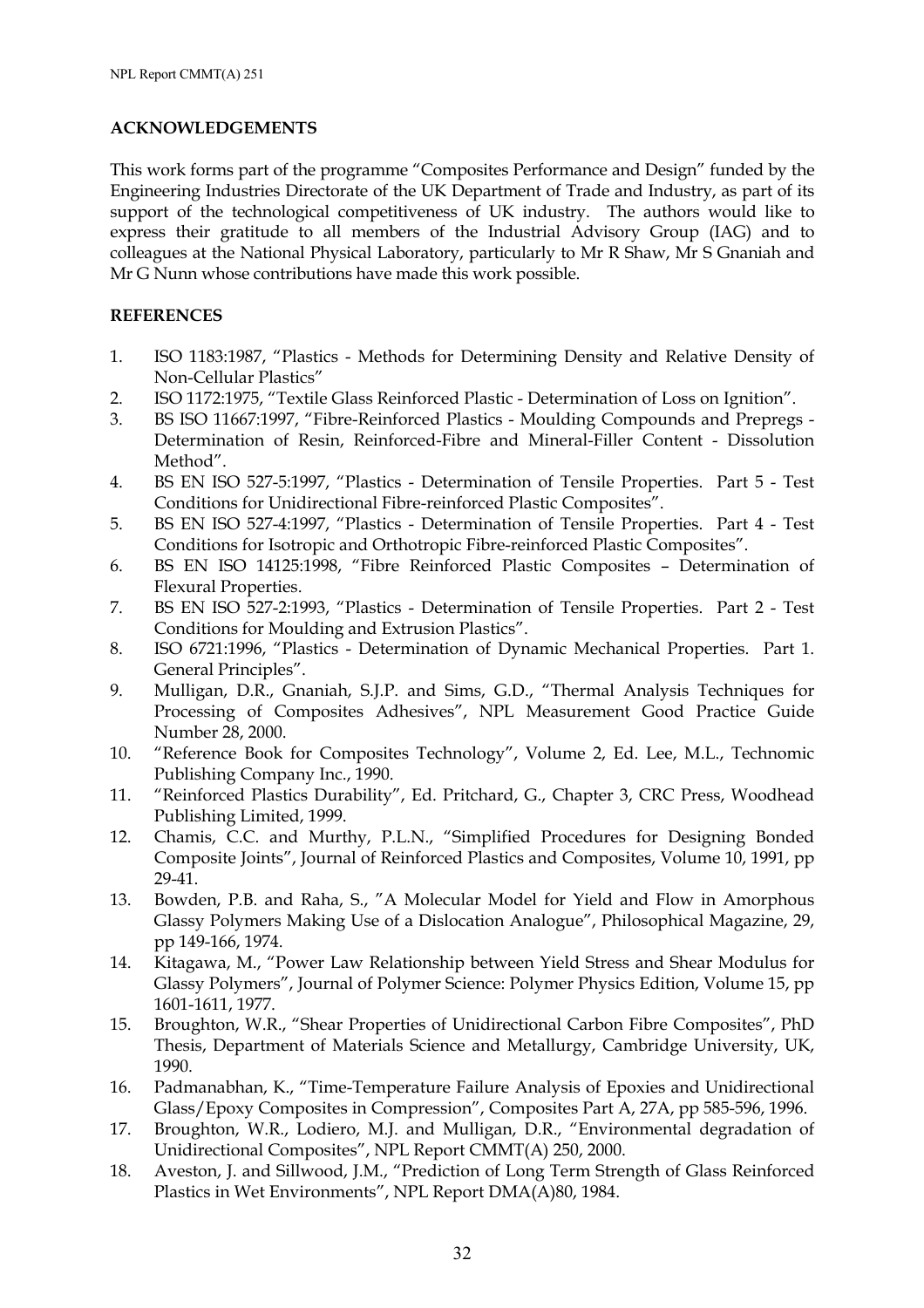# **APPENDIX**

## **HYGROTHERMAL EFFECTS ON FLEXURE PROPERTIES OF UNIDIRECTIONAL E-GLASS/913 AND T300/924**



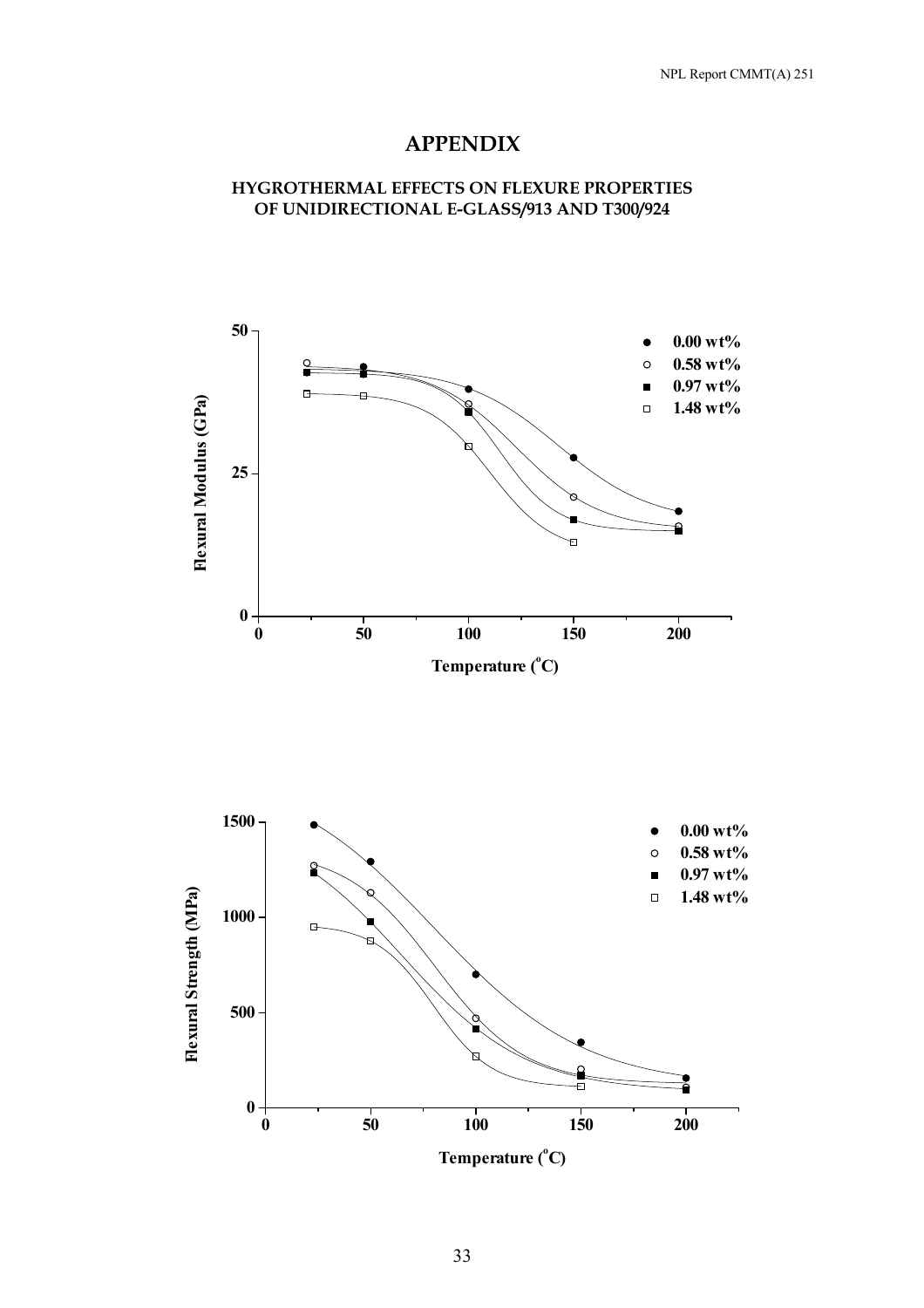# **Figure A1: Longitudinal flexural properties of conditioned E-glass/913 with temperature. APPENDIX (CONT.)**





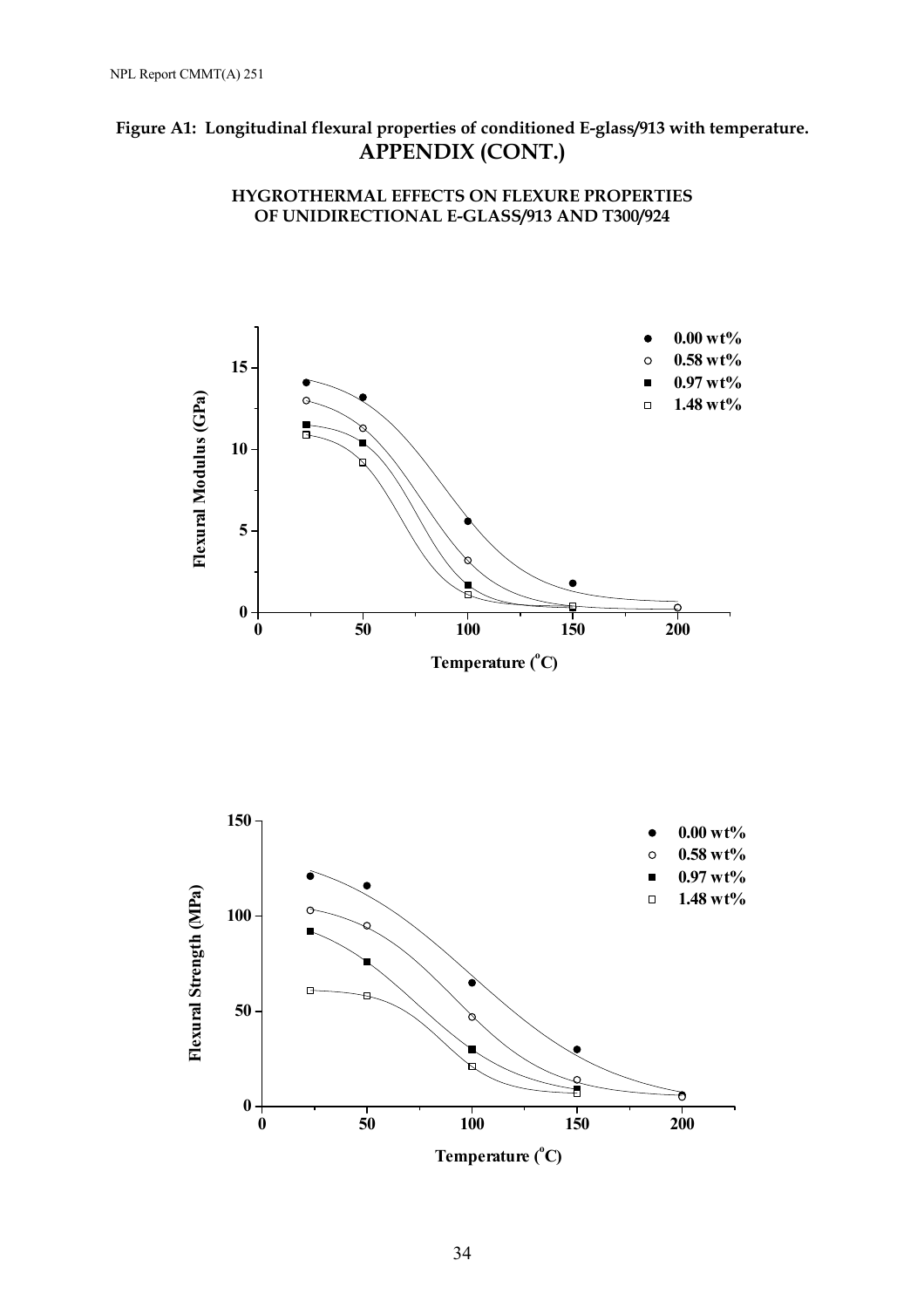# **Figure A2: Transverse flexural properties of conditioned E-glass/913 with temperature. APPENDIX (CONT.)**

**HYGROTHERMAL EFFECTS ON FLEXURE PROPERTIES OF UNIDIRECTIONAL E-GLASS/913 AND T300/924**